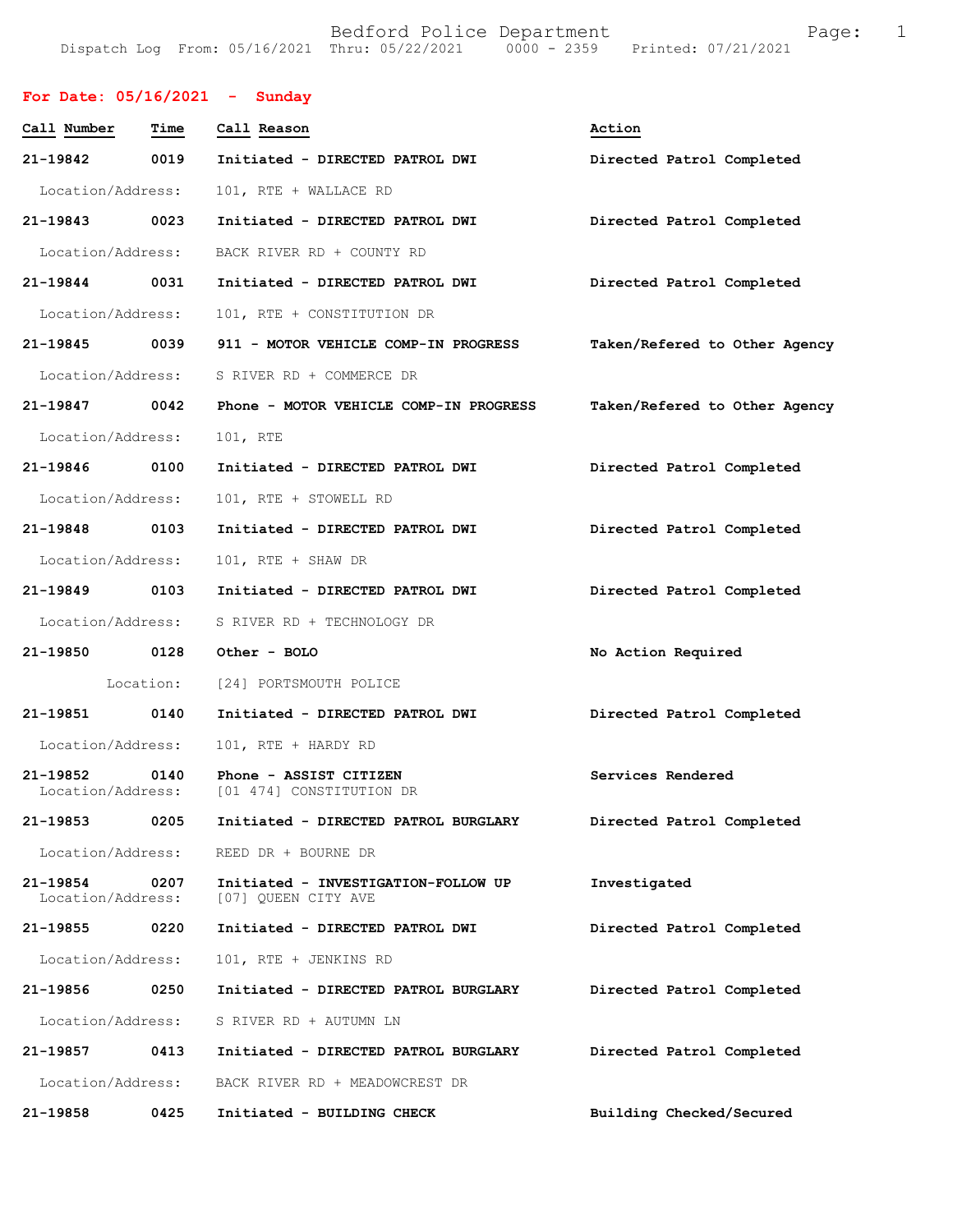|                                    |              | Bedford Police Department<br>Dispatch Log From: 05/16/2021 Thru: 05/22/2021 0000 - 2359 Printed: 07/21/2021 | Page:                     | 2 |
|------------------------------------|--------------|-------------------------------------------------------------------------------------------------------------|---------------------------|---|
| Location/Address:                  |              | [01 463] NASHUA RD                                                                                          |                           |   |
| 21-19859                           | 0437         | Initiated - BUILDING CHECK                                                                                  | Building Checked/Secured  |   |
| Location/Address:                  |              | [01 232] LIBERTY HILL RD                                                                                    |                           |   |
| 21-19860                           | 0442         | Initiated - DIRECTED PATROL BURGLARY                                                                        | Directed Patrol Completed |   |
| Location/Address:                  |              | LIBERTY HILL RD + COUNTY RD                                                                                 |                           |   |
| 21-19861 0513                      |              | Initiated - BUILDING CHECK                                                                                  | Building Checked/Secured  |   |
| Location/Address:                  |              | [01 L1731] WALLACE RD                                                                                       |                           |   |
| 21-19862 0517                      |              | Initiated - DIRECTED PATROL TRAFFIC ENF                                                                     | Directed Patrol Completed |   |
| Location/Address:                  |              | S RIVER RD + SOMERVILLE DR                                                                                  |                           |   |
| 21-19863 0540                      |              | Initiated - DIRECTED PATROL-CAR BREAK-INS                                                                   | Directed Patrol Completed |   |
| Location/Address:                  |              | 101, RTE + COVENANT WAY                                                                                     |                           |   |
| 21-19864 0746<br>Location/Address: |              | Phone - ANIMAL COMPLAINT<br>HOLBROOK RD                                                                     | Services Rendered         |   |
| 21-19865                           | 0804         | Initiated - DIRECTED PATROL TRAFFIC ENF                                                                     | Directed Patrol Completed |   |
| Location/Address:                  |              | 101, RTE + BEAVER LN                                                                                        |                           |   |
| 21-19866 0834                      |              | Initiated - DIRECTED PATROL TRAFFIC ENF                                                                     | Directed Patrol Completed |   |
|                                    | Vicinity of: | S RIVER RD + BACK RIVER RD                                                                                  |                           |   |
| 21-19867 0840                      |              | Initiated - MOTOR VEHICLE STOP                                                                              | Summons/Warning Issued    |   |
| Location/Address:                  |              | S RIVER RD + BACK RIVER RD                                                                                  |                           |   |
| 21-19868                           | 0844         | Initiated - DIRECTED PATROL-CAR BREAK-INS                                                                   | Directed Patrol Completed |   |
| Location/Address:                  |              | [01 629] NEW BOSTON RD                                                                                      |                           |   |
| 21-19869                           | 0859         | Initiated - DIRECTED PATROL TRAFFIC ENF                                                                     | Directed Patrol Completed |   |
| Location/Address:                  |              | NASHUA RD + COUNTY RD                                                                                       |                           |   |
| 21-19870                           |              | 0917 Initiated - DIRECTED PATROL TRAFFIC ENF                                                                | Directed Patrol Completed |   |
| Location/Address:                  |              | 114 RTE + NEW BOSTON RD                                                                                     |                           |   |
| 21-19871                           | 0919         | Initiated - DIRECTED PATROL TRAFFIC ENF                                                                     | Directed Patrol Completed |   |
|                                    | Vicinity of: | S RIVER RD + COLBY CT                                                                                       |                           |   |
| 21-19872 0936                      |              | Initiated - MOTOR VEHICLE STOP                                                                              | Summons/Warning Issued    |   |
| Location/Address:                  |              | S RIVER RD                                                                                                  |                           |   |
| 21-19873                           | 0938         | Initiated - MOTOR VEHICLE STOP                                                                              | Summons/Warning Issued    |   |
| Location/Address:                  |              | 114 RTE + 101, RTE                                                                                          |                           |   |
| 21-19874                           | 0945         | Initiated - DIRECTED PATROL TRAFFIC ENF                                                                     | Directed Patrol Completed |   |
| Location/Address:                  |              | 101, RTE + WALLACE RD                                                                                       |                           |   |
| 21-19875 0949                      |              | Initiated - MOTOR VEHICLE STOP                                                                              | Summons/Warning Issued    |   |
| Location/Address:                  |              | S RIVER RD + TECHNOLOGY DR                                                                                  |                           |   |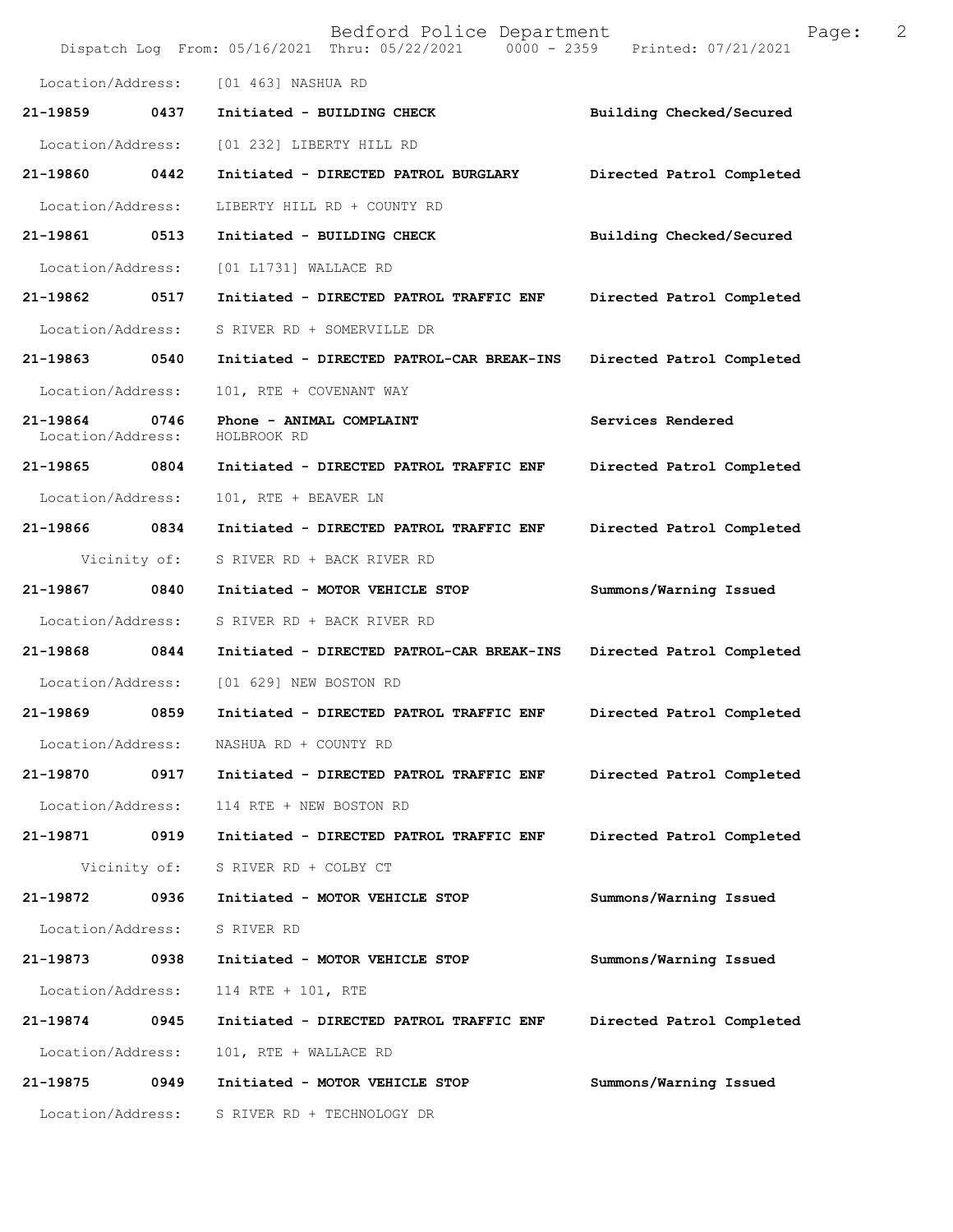| 21-19876 0950                 |                            | Initiated - MOTOR VEHICLE STOP                                                                           | Summons/Warning Issued    |
|-------------------------------|----------------------------|----------------------------------------------------------------------------------------------------------|---------------------------|
| Location/Address: S RIVER RD  |                            |                                                                                                          |                           |
| 21-19877 0953                 |                            | Phone - S-SERVICE CALL                                                                                   | Alarm- correct code/reset |
| Location/Address:             |                            | [01 1484] OLDE BEDFORD WAY                                                                               |                           |
| 21-19878 1006                 |                            | Initiated - DIRECTED PATROL TRAFFIC ENF                                                                  | Directed Patrol Completed |
| Location/Address:             |                            | 101, RTE + 114 RTE                                                                                       |                           |
| 21-19879 1007                 |                            | Initiated - DIRECTED PATROL TRAFFIC ENF                                                                  | Directed Patrol Completed |
|                               | Vicinity of:               | S RIVER RD + KILTON RD                                                                                   |                           |
| 21-19880 1015                 |                            | Initiated - MOTOR VEHICLE STOP                                                                           | Summons/Warning Issued    |
| Location/Address:             |                            | S RIVER RD + PARK DR                                                                                     |                           |
| 21-19881 1023                 |                            | Initiated - DIRECTED PATROL TRAFFIC ENF                                                                  | Directed Patrol Completed |
| Location/Address:             |                            | 101, RTE + KAHLIKO LN                                                                                    |                           |
| 21-19882 1027                 |                            | Initiated - ASSIST CITIZEN<br>Location/Address: [01 474] CONSTITUTION DR<br>Refer To Incident: 21-468-OF | Investigated              |
| 21-19883 1042                 |                            | Initiated - MOTOR VEHICLE STOP                                                                           | Summons/Warning Issued    |
| Location/Address:             |                            | 101, RTE + WALLACE RD                                                                                    |                           |
| 21-19884 1045                 |                            | Initiated - DIRECTED PATROL-CAR BREAK-INS                                                                | Directed Patrol Completed |
| Location/Address:             |                            | CAMP RD                                                                                                  |                           |
| 21-19885 1105                 |                            | Initiated - MOTOR VEHICLE STOP                                                                           | Summons/Warning Issued    |
| Location/Address:             |                            | 114 RTE + 101, RTE                                                                                       |                           |
|                               |                            | 21-19886 1113 Initiated - DIRECTED PATROL-CAR BREAK-INS                                                  | Directed Patrol Completed |
|                               |                            | Location/Address: [01 633] GREENFIELD PKWY                                                               |                           |
| 21-19887                      | 1117                       | Initiated - DIRECTED PATROL MOUNTAIN BIKE                                                                | Directed Patrol Completed |
|                               |                            | Vicinity of: S RIVER RD + KILTON RD                                                                      |                           |
| 21-19888                      | 1132                       | Initiated - DIRECTED PATROL-CAR BREAK-INS                                                                | Directed Patrol Completed |
|                               |                            | Location/Address: [01 1050] DONALD ST                                                                    |                           |
| 21-19889                      | 1138                       | Initiated - MOTOR VEHICLE STOP                                                                           | Summons/Warning Issued    |
| Location/Address:             |                            | S RIVER RD                                                                                               |                           |
| 21-19890                      | 1146                       | Initiated - DIRECTED PATROL TRAFFIC ENF                                                                  | Directed Patrol Completed |
| Location/Address:             |                            | 101, RTE + STOWELL RD                                                                                    |                           |
| 21-19891<br>Location/Address: | 1202                       | Initiated - MOTOR VEHICLE STOP<br>DONALD ST + MERRY ST                                                   | NO PAPERWORK              |
| 21-19892                      | 1204<br>Refer To Incident: | 911 - S- FIRE-BRUSH<br>Location/Address: [01 L0000471] WORTHLEY RD<br>$21 - 469 - OF$                    | Investigated              |
| 21-19893                      | 1219                       | Initiated - DIRECTED PATROL-CAR BREAK-INS                                                                | Directed Patrol Completed |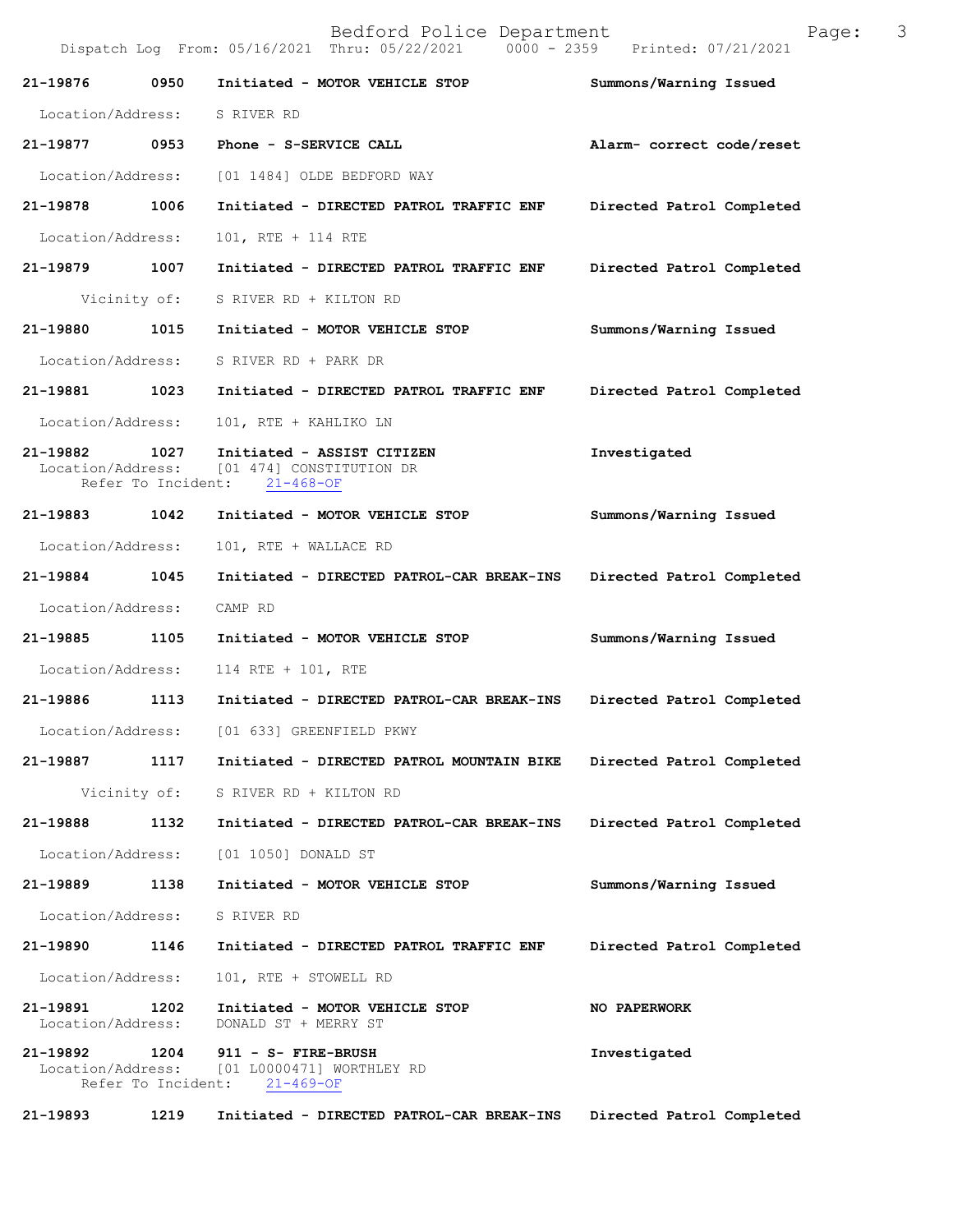Location/Address: [01 1033] COUNTY RD

| 21-19894      | 1244                      | Initiated - MOTOR VEHICLE STOP<br>Location/Address: [01 1660] S RIVER RD<br>Refer To Arrest: 21-283-AR | Arrest(s) Made            |
|---------------|---------------------------|--------------------------------------------------------------------------------------------------------|---------------------------|
|               | Arrest:<br>Age:           | FEINBERG, LORI J<br>Address: BEDFORD, NH<br>41<br>Charges: Arrest on Warrant                           |                           |
| 21-19895      | 1308                      | Initiated - DIRECTED PATROL TRAFFIC ENF                                                                | Directed Patrol Completed |
|               | Location/Address:         | WALLACE RD + GREENFIELD PKWY                                                                           |                           |
| 21-19896 1346 |                           | Initiated - MOTOR VEHICLE STOP                                                                         | Summons/Warning Issued    |
|               | Location/Address:         | S RIVER RD                                                                                             |                           |
| 21-19897 1350 |                           | Initiated - DIRECTED PATROL TRAFFIC ENF                                                                | Directed Patrol Completed |
|               | Location/Address:         | 101, RTE + NASHUA RD                                                                                   |                           |
| 21-19898 1405 |                           | Phone - S-FIRE ALARM                                                                                   | Alarm- correct code/reset |
|               | Location/Address:         | WALLACE RD                                                                                             |                           |
| 21-19899 1416 | Location/Address:         | Phone - S-MUTUAL AID-MEDICAL<br>[04] COVENTRY CT                                                       | <b>NO TRANSPORT</b>       |
| 21-19900      | 1430<br>Location/Address: | 911 - MOTOR VEHICLE COMP-IN PROGRESS<br>[01 1603] MARKET ST                                            | Services Rendered         |
|               | 21-19901 1512             | Initiated - DIRECTED PATROL TRAFFIC ENF                                                                | Directed Patrol Completed |
|               | Location/Address:         | BEDFORD CENTER RD + CHANDLER RD                                                                        |                           |
| 21-19902      | 1513                      | Initiated - MOTOR VEHICLE STOP                                                                         | Summons/Warning Issued    |
|               | Location/Address:         | BEDFORD CENTER RD + CHANDLER RD                                                                        |                           |
| 21-19903      | 1531                      | Initiated - MOTOR VEHICLE STOP                                                                         | Summons/Warning Issued    |
|               | Location/Address:         | S RIVER RD + HAWTHORNE DR                                                                              |                           |
|               | 21-19904 1532             | Initiated - DIRECTED PATROL TRAFFIC ENF                                                                | Directed Patrol Completed |
|               | Location/Address:         | MINISTERIAL RD + RIDDLE DR                                                                             |                           |
| 21-19905      | 1538                      | Initiated - DIRECTED PATROL TRAFFIC ENF                                                                | Directed Patrol Completed |
|               | Location/Address:         | 101, RTE + WALLACE RD                                                                                  |                           |
| 21-19906      | 1538                      | Phone - S-MUTUAL AID-MEDICAL                                                                           | No Action Required        |
|               | Location/Address:         | [07] BOW ST                                                                                            |                           |
| 21-19907      | 1540                      | Initiated - MOTOR VEHICLE STOP                                                                         | Summons/Warning Issued    |
|               | Location/Address:         | RIDDLE DR + MINISTERIAL RD                                                                             |                           |
| 21-19908      | 1547<br>Location/Address: | Initiated - POLICE INFORMATION<br>[01 L2471] S RIVER RD                                                | Services Rendered         |
| 21-19909      | 1551                      | Initiated - MOTOR VEHICLE STOP                                                                         | Summons/Warning Issued    |
|               | Location/Address:         | 101, RTE + KAHLIKO LN                                                                                  |                           |
| 21-19910      | 1600                      | Initiated - DIRECTED PATROL TRAFFIC ENF                                                                | Directed Patrol Completed |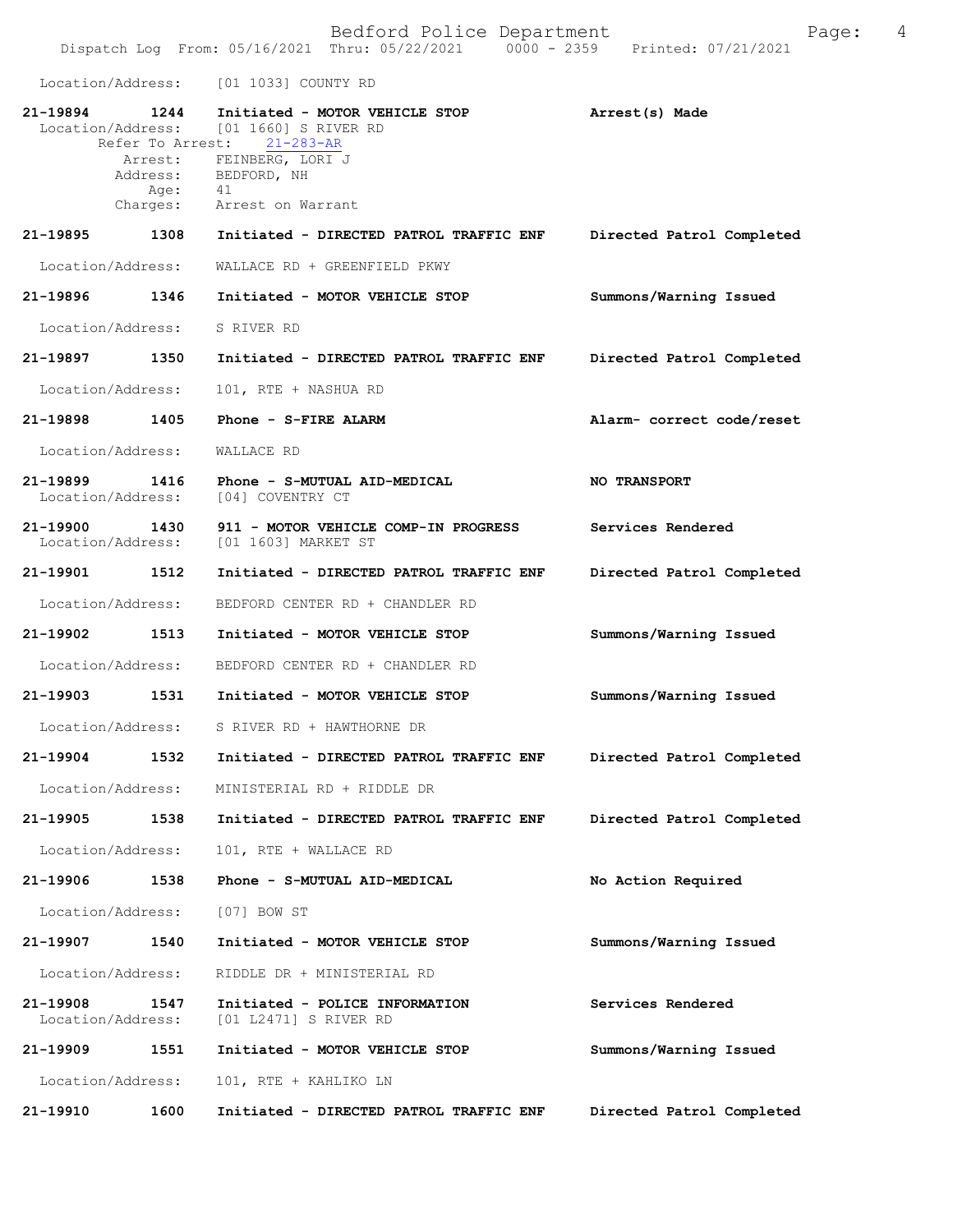|                               |                    | Bedford Police Department<br>Dispatch Log From: 05/16/2021 Thru: 05/22/2021 0000 - 2359 Printed: 07/21/2021 | 5<br>Page:                    |
|-------------------------------|--------------------|-------------------------------------------------------------------------------------------------------------|-------------------------------|
| Location/Address:             |                    | MCALLISTER RD + MARTHA'S WAY                                                                                |                               |
| 21-19911                      | 1608               | Initiated - DIRECTED PATROL TRAFFIC ENF                                                                     | Directed Patrol Completed     |
| Location/Address:             |                    | MEETINGHOUSE RD + S RIVER RD                                                                                |                               |
| 21-19912                      | 1620               | Initiated - MOTOR VEHICLE STOP                                                                              | Summons/Warning Issued        |
| Location/Address:             |                    | 101, RTE + WALLACE RD                                                                                       |                               |
| 21-19913<br>Location/Address: | 1622               | Phone - ALARM, BURGLAR<br>[01 463] NASHUA RD                                                                | Alarm - False                 |
| 21-19914                      | 1630               | Initiated - DIRECTED PATROL TRAFFIC ENF                                                                     | Directed Patrol Completed     |
| Location/Address:             |                    | 114 RTE + DONALD ST                                                                                         |                               |
| 21-19915                      | 1633               | Initiated - DIRECTED PATROL-CAR BREAK-INS                                                                   | Directed Patrol Completed     |
| Location/Address:             |                    | MOORES CROSSING RD                                                                                          |                               |
| 21-19916                      | 1644               | Initiated - MOTOR VEHICLE STOP                                                                              | Summons/Warning Issued        |
| Location/Address:             |                    | 101, RTE + WALLACE RD                                                                                       |                               |
| 21-19917                      | 1709               | Initiated - DIRECTED PATROL-CAR BREAK-INS                                                                   | Directed Patrol Completed     |
| Location/Address:             |                    | [01 629] NEW BOSTON RD                                                                                      |                               |
| 21-19918                      | 1720               | Initiated - MOTOR VEHICLE STOP                                                                              | Summons/Warning Issued        |
| Location/Address:             |                    | 101, RTE + MEETINGHOUSE RD                                                                                  |                               |
| 21-19919                      | 1731               | Initiated - MOTOR VEHICLE STOP                                                                              | Summons/Warning Issued        |
| Location/Address:             |                    | S RIVER RD + UPJOHN ST                                                                                      |                               |
| 21-19920                      | 1739               | Initiated - DIRECTED PATROL TRAFFIC ENF                                                                     | Directed Patrol Completed     |
| Location/Address:             |                    | JOPPA HILL RD + N AMHERST RD                                                                                |                               |
| 21-19921                      | 1742               | Initiated - DIRECTED PATROL BURGLARY                                                                        | Directed Patrol Completed     |
| Location/Address:             |                    | [01 1235] S RIVER RD                                                                                        |                               |
| 21-19922                      | 1749               | Initiated - MOTOR VEHICLE STOP                                                                              | Summons/Warning Issued        |
| Location/Address:             |                    | JOPPA HILL RD + N AMHERST RD                                                                                |                               |
| 21-19923                      | 1803               | Initiated - DIRECTED PATROL-CAR BREAK-INS                                                                   | Directed Patrol Completed     |
| Location/Address:             |                    | [01 L562] WALLACE RD                                                                                        |                               |
| 21-19924                      | 1809               | Initiated - DIRECTED PATROL TRAFFIC ENF                                                                     | Directed Patrol Completed     |
| Location/Address:             |                    | HULL RD + S RIVER RD                                                                                        |                               |
| 21-19925                      | 1823               | Radio - MOTOR VEHICLE COMP-IN PROGRESS                                                                      | Taken/Refered to Other Agency |
| Location/Address:             | Refer To Incident: | S RIVER RD + KILTON RD<br>$21 - 470 - OF$                                                                   |                               |
| 21-19926<br>Location/Address: | 1836               | Phone - ASSIST CITIZEN<br>[01 1689] S RIVER RD                                                              | Services Rendered             |
| 21-19927                      | 1842               | Phone - S-MUTUAL AID-MEDICAL                                                                                | No Action Required            |
| Location/Address:             |                    | [07] ELM ST                                                                                                 |                               |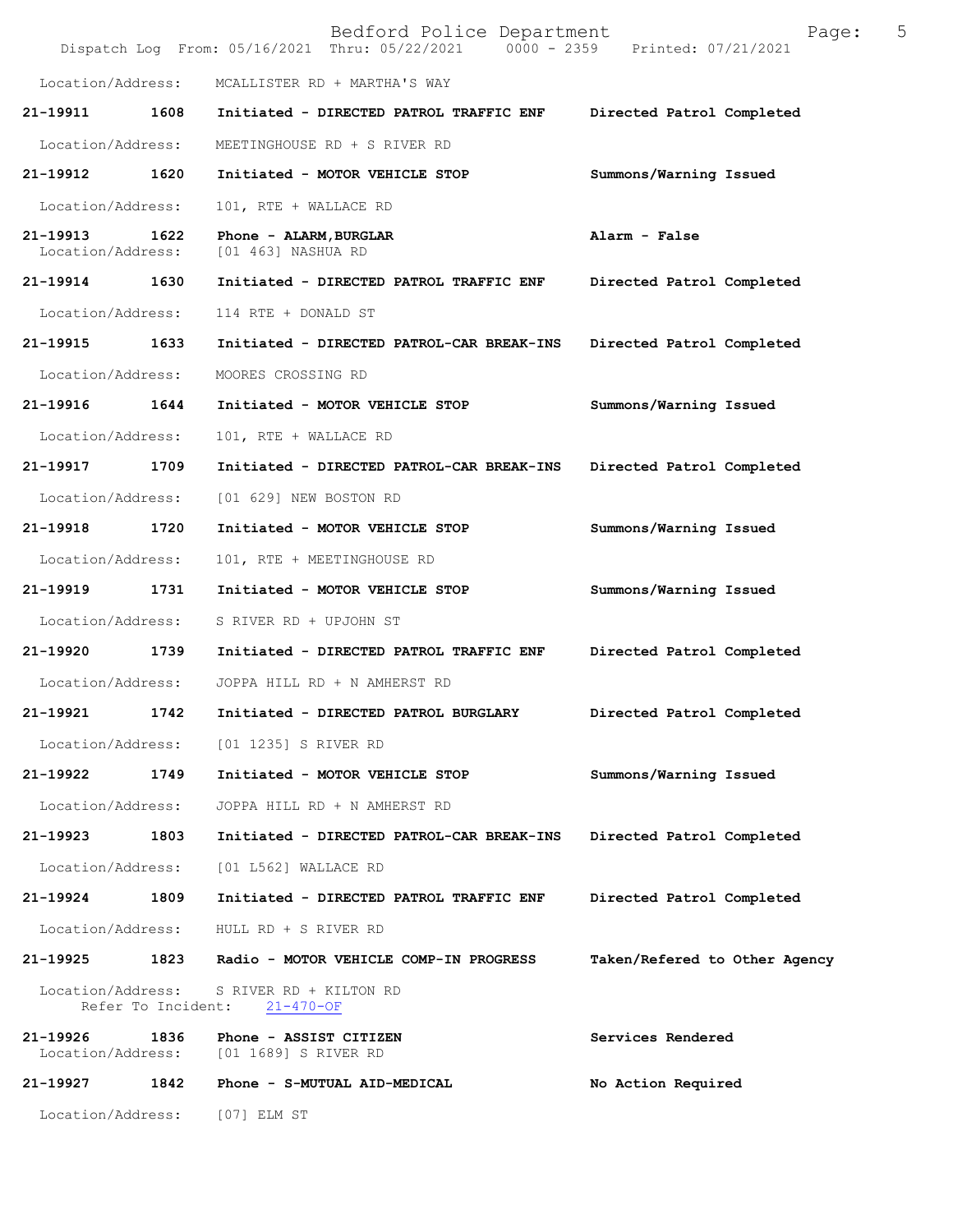|                               |                   | Bedford Police Department<br>Dispatch Log From: 05/16/2021 Thru: 05/22/2021   0000 - 2359   Printed: 07/21/2021 | Page:                       | 6 |
|-------------------------------|-------------------|-----------------------------------------------------------------------------------------------------------------|-----------------------------|---|
| 21-19928                      | 1847              | Initiated - MOTOR VEHICLE STOP                                                                                  | Summons/Warning Issued      |   |
| Location/Address:             |                   | DONALD ST + RUNDLETT HILL RD                                                                                    |                             |   |
| 21-19929                      | 1851              | Phone - S-MUTUAL AID-MEDICAL                                                                                    | TRANSPORTED TO CMC HOSPITAL |   |
| Location/Address:             |                   | [07] WINTHROP ST                                                                                                |                             |   |
| 21-19930 1936                 |                   | Initiated - DIRECTED PATROL TRAFFIC ENF                                                                         | Directed Patrol Completed   |   |
| Location/Address:             |                   | DONALD ST + RUNDLETT HILL RD                                                                                    |                             |   |
| 21-19931                      | 1938              | Initiated - MOTOR VEHICLE STOP                                                                                  | Summons/Warning Issued      |   |
| Location/Address:             |                   | DONALD ST + 114 RTE                                                                                             |                             |   |
| 21-19932                      | 1944              | Initiated - DIRECTED PATROL BURGLARY                                                                            | Directed Patrol Completed   |   |
| Location/Address:             |                   | [01 L357] WHITE AVE                                                                                             |                             |   |
| 21-19933                      | 2002              | Initiated - DIRECTED PATROL TRAFFIC ENF                                                                         | Directed Patrol Completed   |   |
| Location/Address:             |                   | S RIVER RD + CLUB ACRE LN                                                                                       |                             |   |
| 21-19934 2006                 |                   | Initiated - DIRECTED PATROL-CAR BREAK-INS                                                                       | Directed Patrol Completed   |   |
| Location/Address:             |                   | [01 L1706] NEW BOSTON RD                                                                                        |                             |   |
| 21-19935<br>Location/Address: | 2022              | Phone - SCAMS (PHONE, EMAIL ETC)<br>JOPPA HILL RD                                                               | Services Rendered           |   |
| 21-19936<br>Location/Address: | 2026              | Phone - SCAMS (PHONE, EMAIL ETC)<br>[01 521] HAWTHORNE DR                                                       | Services Rendered           |   |
| 21-19937                      | 2037              | Initiated - DIRECTED PATROL-CAR BREAK-INS                                                                       | Directed Patrol Completed   |   |
| Location/Address:             |                   | [01 763] LEAVY DR                                                                                               |                             |   |
| 21-19938                      | 2037              | Initiated - DIRECTED PATROL DWI                                                                                 | Directed Patrol Completed   |   |
| Location/Address:             |                   | 101, RTE + PINECREST DR                                                                                         |                             |   |
| 21-19939                      | 2038              | 911 - S-PROPANE/NATURAL GAS EMERG<br>Location/Address: [01 L1196] TECHNOLOGY DR                                 | Unfounded                   |   |
| 21-19940                      | 2104              | Initiated - DIRECTED PATROL DWI                                                                                 | Directed Patrol Completed   |   |
| Location/Address:             |                   | OLD BEDFORD RD + 101, RTE                                                                                       |                             |   |
| 21-19941<br>Location/Address: | 2109              | Initiated - DISABLED MOTOR VEHICLE<br>OLD BEDFORD RD + LEAVY DR                                                 | Services Rendered           |   |
| 21-19942                      | 2125              | Initiated - MOTOR VEHICLE STOP                                                                                  | Summons/Warning Issued      |   |
| Location/Address:             |                   | 101, RTE + WALLACE RD                                                                                           |                             |   |
| 21-19943                      | 2130<br>Location: | Initiated - COMMUNITY POLICING<br>CHUBBUCK FIELD                                                                | Services Rendered           |   |
| 21-19944                      | 2332              | Initiated - DIRECTED PATROL DWI                                                                                 | Directed Patrol Completed   |   |
| Location/Address:             |                   | 114 RTE + DONALD ST                                                                                             |                             |   |
| 21-19945                      | 2337              | Initiated - DIRECTED PATROL DWI                                                                                 | Directed Patrol Completed   |   |
| Location/Address:             |                   | S RIVER RD + BACK RIVER RD                                                                                      |                             |   |
| 21-19946                      | 2338              | Initiated - DIRECTED PATROL DWI                                                                                 | Directed Patrol Completed   |   |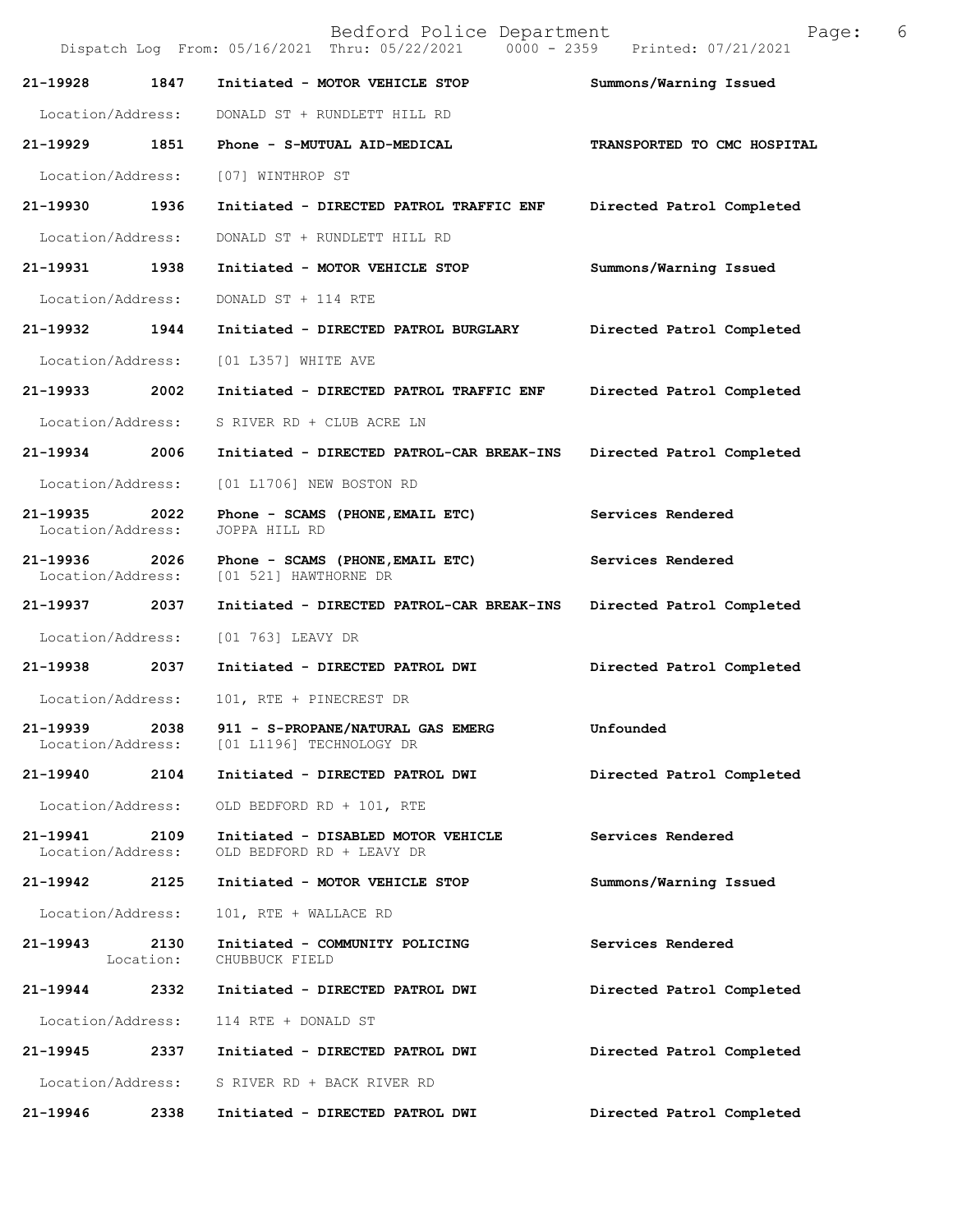|                   | Bedford Police Department       | Page:<br>Dispatch Log From: 05/16/2021 Thru: 05/22/2021 0000 - 2359 Printed: 07/21/2021 | 7 |
|-------------------|---------------------------------|-----------------------------------------------------------------------------------------|---|
| Vicinity of:      | S RIVER RD + RIDGEWOOD RD       |                                                                                         |   |
| 21-19947<br>2342  | Initiated - DIRECTED PATROL DWI | Directed Patrol Completed                                                               |   |
| Location/Address: | 101, RTE + WALLACE RD           |                                                                                         |   |
| 21-19948<br>2345  | Initiated - MOTOR VEHICLE STOP  | Summons/Warning Issued                                                                  |   |
| Location/Address: | 114 RTE + WHITE AVE             |                                                                                         |   |
| 21-19949<br>2354  | Initiated - MOTOR VEHICLE STOP  | Summons/Warning Issued                                                                  |   |
| Location/Address: | S RIVER RD + MEETINGHOUSE RD    |                                                                                         |   |

## **For Date: 05/17/2021 - Monday**

|                                    |          | 21-19950 0002 Initiated - MOTOR VEHICLE STOP                                                                   | Summons/Warning Issued    |  |
|------------------------------------|----------|----------------------------------------------------------------------------------------------------------------|---------------------------|--|
|                                    |          | Location/Address: S RIVER RD + BACK RIVER RD                                                                   |                           |  |
|                                    |          | 21-19951 0011 Initiated - DIRECTED PATROL DWI                                                                  | Directed Patrol Completed |  |
|                                    |          | Location/Address: S RIVER RD + CEDARWOOD DR                                                                    |                           |  |
|                                    |          | 21-19952 0014 Initiated - DIRECTED PATROL DWI                                                                  | Directed Patrol Completed |  |
|                                    |          | Vicinity of: S RIVER RD + KILTON RD                                                                            |                           |  |
| 21-19953 0015<br>Location/Address: |          | Initiated - SUSP ACTIVITIES<br>[01 463] NASHUA RD                                                              | Services Rendered         |  |
| 21-19954 0020                      |          | Initiated - DIRECTED PATROL DWI                                                                                | Directed Patrol Completed |  |
| Location/Address:                  |          | 101, RTE + OLD BEDFORD RD                                                                                      |                           |  |
|                                    |          | 21-19955 0030 Initiated - MOTOR VEHICLE STOP                                                                   | Summons/Warning Issued    |  |
|                                    |          | Location/Address: S RIVER RD + CLUB ACRE LN                                                                    |                           |  |
|                                    |          | 21-19956 0031 Initiated - MOTOR VEHICLE STOP                                                                   | Summons/Warning Issued    |  |
| Location/Address:                  |          | MEETINGHOUSE RD + MEETINGHOUSE RD OFF RAMP                                                                     |                           |  |
|                                    |          | 21-19957 0036 Initiated - DIRECTED PATROL DWI                                                                  | Directed Patrol Completed |  |
| Location/Address:                  |          | 101, RTE + NASHUA RD                                                                                           |                           |  |
|                                    |          | 21-19958 0056 Initiated - DIRECTED PATROL DWI                                                                  | Directed Patrol Completed |  |
|                                    |          | Location/Address: NEW BOSTON RD + WALLACE RD                                                                   |                           |  |
|                                    |          | 21-19959 0101 Initiated - DIRECTED PATROL DWI                                                                  | Directed Patrol Completed |  |
|                                    |          | Vicinity of: S RIVER RD + UPJOHN ST                                                                            |                           |  |
|                                    |          | 21-19960 0105 Initiated - DIRECTED PATROL DWI                                                                  | Directed Patrol Completed |  |
| Location/Address:                  |          | S RIVER RD + MEETINGHOUSE RD                                                                                   |                           |  |
| 21-19961 0133                      |          | Initiated - MOTOR VEHICLE STOP<br>Location/Address: HOLBROOK RD + OLD BEDFORD RD<br>Refer To Arrest: 21-284-AR | Arrest(s) Made            |  |
|                                    | Address: | Arrest: BRANCH, ALLIRA<br>MANCHESTER, NH<br>Age: 29<br>Charges: DUI - impairment<br>Open Container             |                           |  |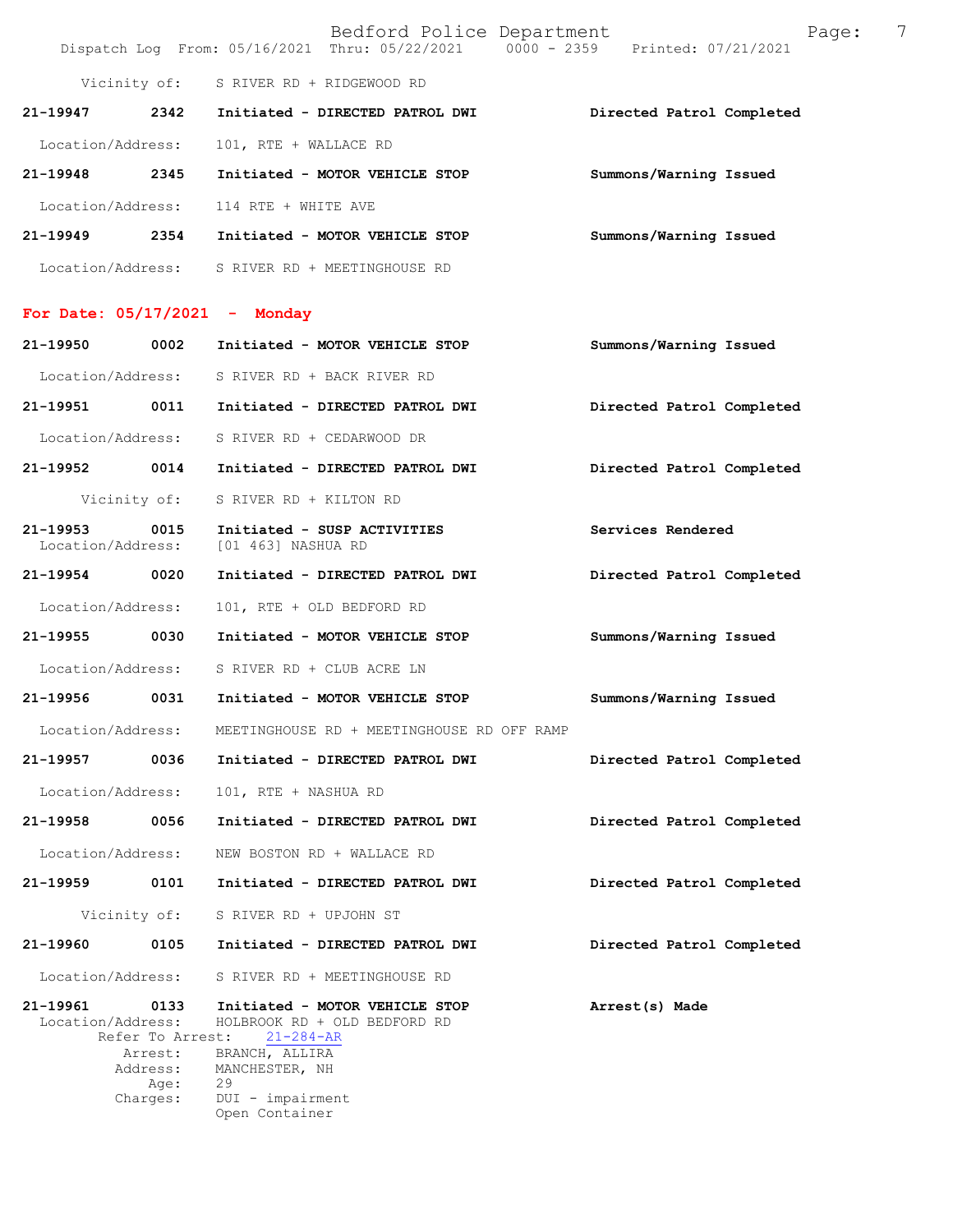Bedford Police Department Page: 8 Dispatch Log From: 05/16/2021 Thru: 05/22/2021 0000 - 2359 **21-19962 0136 Initiated - DIRECTED PATROL DWI Directed Patrol Completed**  Vicinity of: S RIVER RD + COLBY CT **21-19963 0137 Initiated - DIRECTED PATROL DWI Directed Patrol Completed**  Location/Address: S RIVER RD + SOMERVILLE DR **21-19964 0207 Initiated - DIRECTED PATROL BURGLARY Directed Patrol Completed**  Location/Address: [01 1235] S RIVER RD **21-19965 0226 Initiated - DIRECTED PATROL BURGLARY Directed Patrol Completed**  Location/Address: HAWTHORNE DR + METEA LN **21-19966 0231 Initiated - BUILDING CHECK Building Checked/Secured**  Location/Address: [01 L10] S RIVER RD **21-19967 0248 Initiated - DIRECTED PATROL-CAR BREAK-INS Directed Patrol Completed**  Location/Address: COUNTY RD + NASHUA RD **21-19968 0251 Initiated - DIRECTED PATROL-CAR BREAK-INS Directed Patrol Completed**  Vicinity of: PALOMINO LN + WOODBURY LN **21-19969 0254 Initiated - DIRECTED PATROL-CAR BREAK-INS Directed Patrol Completed**  Location/Address: COUNTY RD + WRIGHT ACRES RD **21-19970 0317 Initiated - DIRECTED PATROL-CAR BREAK-INS Directed Patrol Completed**  Location/Address: [01 1870] S RIVER RD **21-19971 0325 Initiated - DIRECTED PATROL BURGLARY Directed Patrol Completed**  Location/Address: [01 L0000553] 101, RTE **21-19972 0350 Initiated - DIRECTED PATROL-CAR BREAK-INS Directed Patrol Completed**  Location/Address: [01 515] S RIVER RD **21-19973 0351 Initiated - DIRECTED PATROL-CAR BREAK-INS Directed Patrol Completed**  Location/Address: JENKINS RD + BEALS RD **21-19974 0353 Initiated - BUILDING CHECK Building Checked/Secured**  Location/Address: [01 L2442] S RIVER RD **21-19975 0412 Initiated - DIRECTED PATROL BURGLARY Directed Patrol Completed**  Location/Address: [01 308] COLBY CT **21-19976 0426 Initiated - BUILDING CHECK Building Checked/Secured**  Location/Address: [01 1536] S RIVER RD **21-19977 0446 Initiated - BUILDING CHECK Building Checked/Secured**  Location/Address: [01 1531] S RIVER RD **21-19978 0455 Initiated - DIRECTED PATROL TRAFFIC ENF Directed Patrol Completed**  Vicinity of: S RIVER RD + KILTON RD **21-19979 0457 Initiated - BUILDING CHECK Building Checked/Secured**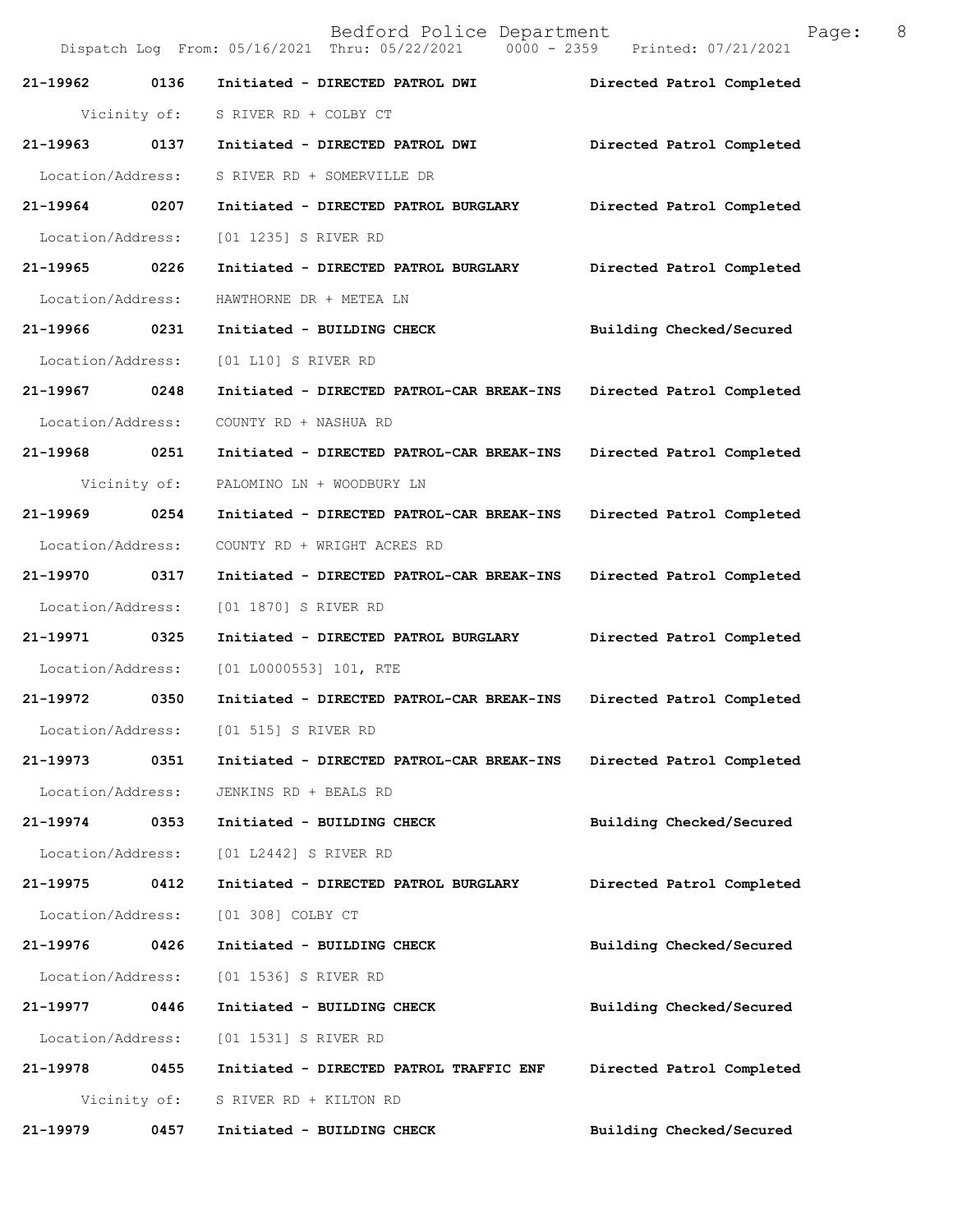| Location/Address:             |              | [01 284] N AMHERST RD                                        |                                |
|-------------------------------|--------------|--------------------------------------------------------------|--------------------------------|
| 21-19980                      | 0515         | Initiated - DIRECTED PATROL TRAFFIC ENF                      | Directed Patrol Completed      |
| Location/Address:             |              | S RIVER RD + MOORES CROSSING RD                              |                                |
| 21-19981                      | 0525         | 911 - S-EMERGENCY MEDICAL CALL-BRAVO                         | Transported to Elliot Hospital |
| Location/Address:             |              | WENTWORTH DR                                                 |                                |
| 21-19982                      | 0558         | Initiated - DIRECTED PATROL TRAFFIC ENF                      | Directed Patrol Completed      |
| Location/Address:             |              | S RIVER RD + HAWTHORNE DR                                    |                                |
| 21-19983                      | 0558         | Initiated - DIRECTED PATROL TRAFFIC ENF                      | Directed Patrol Completed      |
|                               | Vicinity of: | S RIVER RD + COLBY CT                                        |                                |
| 21-19984                      | 0600         | Initiated - DIRECTED PATROL TRAFFIC ENF                      | Directed Patrol Completed      |
| Location/Address:             |              | 101, RTE + KAHLIKO LN                                        |                                |
| 21-19985                      | 0602         | Initiated - DIRECTED PATROL TRAFFIC ENF                      | Directed Patrol Completed      |
| Location/Address:             |              | NEW BOSTON RD + CHESTERFIELD PL                              |                                |
| 21-19986<br>Location/Address: | 0605         | Phone - ALARM, BURGLAR<br>WASHINGTON PL                      | Alarm - False                  |
| 21-19987<br>Location/Address: | 0635         | 911 - S-MOTOR VEHICLE ACCIDENT INJ<br>[01 629] NEW BOSTON RD | Services Rendered              |
| 21-19989<br>Location/Address: | 0718         | Phone - CIVIL<br>OLD FARM RD                                 | Services Rendered              |
| 21-19988                      | 0723         | Initiated - DIRECTED PATROL TRAFFIC ENF                      | Directed Patrol Completed      |
| Location/Address:             |              | NASHUA RD + 101, RTE                                         |                                |
| 21-19990                      | 0736         | Initiated - DIRECTED PATROL TRAFFIC ENF                      | Directed Patrol Completed      |
| Location/Address:             |              | S RIVER RD + HULL RD                                         |                                |
| 21-19991                      | 0742         | Initiated - DIRECTED PATROL TRAFFIC ENF                      | Directed Patrol Completed      |
|                               | Vicinity of: | [01 192] NEW BOSTON RD                                       |                                |
| 21-19992                      | 0757         | Initiated - MOTOR VEHICLE STOP                               | Summons/Warning Issued         |
| Location/Address:             |              | WALLACE RD + CHUBBUCK RD                                     |                                |
| 21-19993                      | 0812         | 911 - S-EMERGENCY MEDICAL CALL-ALPHA                         | Transported to Elliot Hospital |
| Location/Address:             |              | CAMELOT DR                                                   |                                |
| 21-19994                      | 0813         | Initiated - DIRECTED PATROL TRAFFIC ENF                      | Directed Patrol Completed      |
| Location/Address:             |              | JENKINS RD + 101, RTE                                        |                                |
| 21-19995                      | 0815         | Initiated - MOTOR VEHICLE STOP                               | Summons/Warning Issued         |
| Location/Address:             |              | S RIVER RD + SUNSET LN                                       |                                |
| 21-19996<br>Location/Address: | 0826         | Phone - S-FIRE ALARM<br>[01 1350] OLDE BEDFORD WAY           | Services Rendered              |
| 21-19997                      | 0827         | Initiated - MOTOR VEHICLE STOP                               | Summons/Warning Issued         |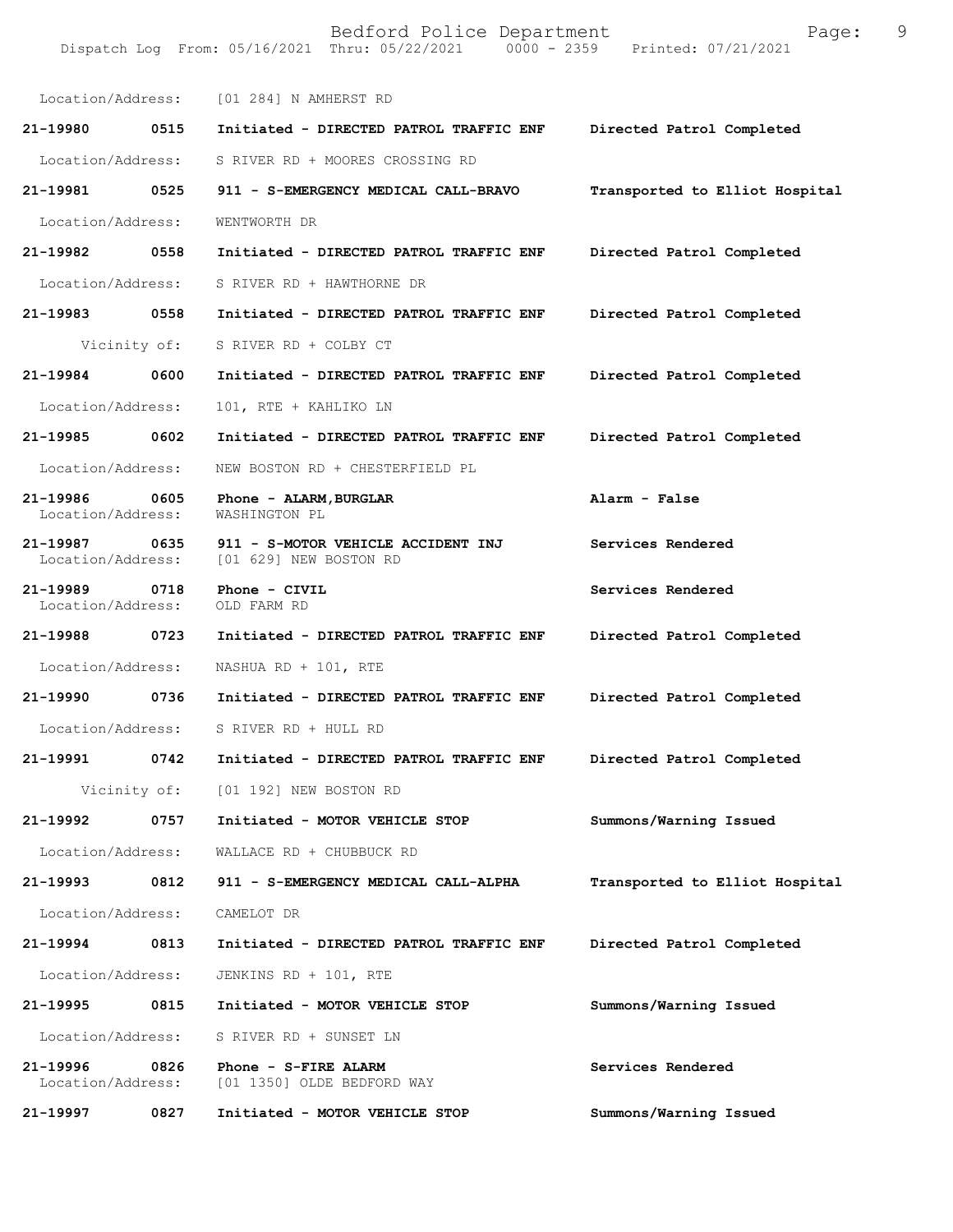|                                    |              | Bedford Police Department<br>Dispatch Log From: 05/16/2021 Thru: 05/22/2021 0000 - 2359 Printed: 07/21/2021 | Page:                       | 10 |
|------------------------------------|--------------|-------------------------------------------------------------------------------------------------------------|-----------------------------|----|
| Location/Address:                  |              | 101, RTE + CONSTITUTION DR                                                                                  |                             |    |
| 21-19998                           | 0831         | 911 - S-EMERGENCY MEDICAL CALL-ALPHA                                                                        | TRANSPORTED TO CMC HOSPITAL |    |
| Location/Address:                  |              | [01 L1145] CIDERMILL RD                                                                                     |                             |    |
| 21-19999 0836                      |              | Initiated - DIRECTED PATROL TRAFFIC ENF                                                                     | Directed Patrol Completed   |    |
| Vicinity of:                       |              | 101, RTE + CONSTITUTION DR                                                                                  |                             |    |
| 21-20000<br>Location/Address:      | 0839         | Radio - MOTOR VEHICLE ACCIDENT<br>[01 463] NASHUA RD                                                        | Investigated                |    |
| 21-20001                           | 0845         | Initiated - DIRECTED PATROL TRAFFIC ENF                                                                     | Directed Patrol Completed   |    |
| Location/Address:                  |              | S RIVER RD + AUTUMN LN                                                                                      |                             |    |
| 21-20002 0855                      |              | Initiated - MOTOR VEHICLE STOP                                                                              | Summons/Warning Issued      |    |
| Location/Address:                  |              | MEETINGHOUSE RD + S RIVER RD                                                                                |                             |    |
| 21-20003 0856<br>Location/Address: |              | Phone - ASSIST OTHER AGENCY<br>[01 474] CONSTITUTION DR<br>Refer To Incident: 21-463-OF                     | Investigated                |    |
| 21-20004                           | 0909         | Initiated - DIRECTED PATROL TRAFFIC ENF                                                                     | Directed Patrol Completed   |    |
| Location/Address:                  |              | 101, RTE + WALLACE RD                                                                                       |                             |    |
| 21-20005 0911                      |              | Initiated - DIRECTED PATROL TRAFFIC ENF                                                                     | Directed Patrol Completed   |    |
|                                    | Vicinity of: | 114 RTE + DONALD ST                                                                                         |                             |    |
| 21-20006                           | 0914         | Initiated - MOTOR VEHICLE STOP                                                                              | Summons/Warning Issued      |    |
| Location/Address:                  |              | [01 961] S RIVER RD                                                                                         |                             |    |
| 21-20007                           | 0915         | Initiated - MOTOR VEHICLE STOP                                                                              | Summons/Warning Issued      |    |
| Location/Address:                  |              | S RIVER RD + SUNSET LN                                                                                      |                             |    |
| 21-20008<br>Location/Address:      | 0915         | Phone - INTERNET CRIMES<br>[01 521] HAWTHORNE DR                                                            | Investigated                |    |
| 21-20009                           | 0927         | Initiated - DIRECTED PATROL TRAFFIC ENF                                                                     | Directed Patrol Completed   |    |
| Location/Address:                  |              | S RIVER RD + KILTON RD                                                                                      |                             |    |
| 21-20010<br>Location/Address:      | 0931         | Initiated - RADAR TRAILER<br>[01 632] JOPPA HILL RD                                                         | Services Rendered           |    |
| 21-20011<br>Location/Address:      | 0933         | Initiated - PARKING TICKETS<br>[01 463] NASHUA RD                                                           | Investigated                |    |
| 21-20012 0948                      |              | Initiated - DIRECTED PATROL TRAFFIC ENF                                                                     | Directed Patrol Completed   |    |
|                                    | Vicinity of: | NEW BOSTON RD + WALLACE RD                                                                                  |                             |    |
| 21-20013                           | 0957         | Initiated - MOTOR VEHICLE STOP                                                                              | Summons/Warning Issued      |    |
| Location/Address:                  |              | CONSTITUTION DR                                                                                             |                             |    |
| 21-20014                           | 1000         | Initiated - COMMUNITY POLICING/SAFE SCHOOL Directed Patrol Completed                                        |                             |    |
| Location/Address:                  |              | [01 234] COUNTY RD                                                                                          |                             |    |
| 21-20015                           | 1003         | Initiated - MOTOR VEHICLE STOP                                                                              | Summons/Warning Issued      |    |
| Location/Address:                  |              | NEW BOSTON RD                                                                                               |                             |    |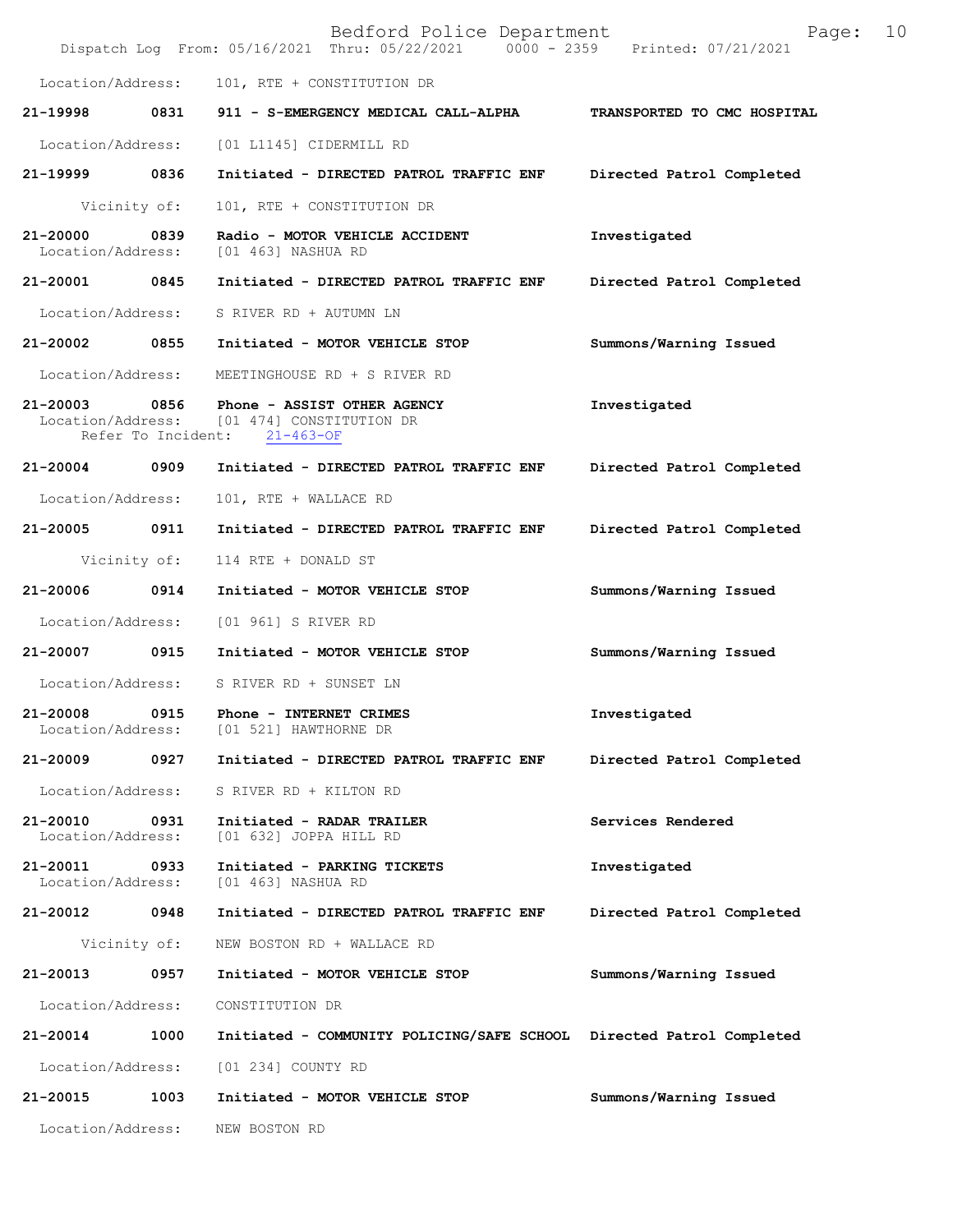Dispatch Log From: 05/16/2021 Thru: 05/22/2021 0000 - 2359 Printed: 07/21/2021 **21-20016 1007 Initiated - RADAR TRAILER Services Rendered**  Location/Address: PATTEN RD + MATTHEW PATTEN DR **21-20017 1013 Initiated - COMMUNITY POLICING/SAFE SCHOOL Directed Patrol Completed**  Location/Address: [01 232] LIBERTY HILL RD **21-20018 1013 Initiated - DISABLED MOTOR VEHICLE Services Rendered**  Location/Address: 101, RTE + WALLACE RD **21-20019 1019 Initiated - DIRECTED PATROL TRAFFIC ENF Directed Patrol Completed**  Location/Address: NASHUA RD + COUNTY RD **21-20020 1019 Initiated - DIRECTED PATROL-CAR BREAK-INS Directed Patrol Completed**  Location/Address: [01 L1706] NEW BOSTON RD **21-20021 1030 Initiated - MOTOR VEHICLE STOP Summons/Warning Issued**  Location/Address: BACK RIVER RD **21-20022 1046 Initiated - COMMUNITY POLICING/SAFE SCHOOL Directed Patrol Completed**  Location/Address: [01 463] NASHUA RD **21-20023 1100 Initiated - VACANT PROPERTY CHECK Building Checked/Secured**  Location/Address: [01 L788] ROSEWELL RD **21-20024 1106 Initiated - DIRECTED PATROL-CAR BREAK-INS Directed Patrol Completed**  Location/Address: [01 1235] S RIVER RD **21-20025 1109 Initiated - VACANT PROPERTY CHECK Building Checked/Secured**  Location/Address: HAWK DR **21-20026 1114 Initiated - CIVIL No Action Required**  Location/Address: [01 232] LIBERTY HILL RD 21-20027 1115 **Walk-In - IDENTITY THEFT Services Rendered Services Rendered Intervallent Services Rendered** Location/Address: **21-20028 1118 911 - S-EMERGENCY MEDICAL CALL-ALPHA TRANSPORTED TO CMC HOSPITAL**  Location/Address: [01 749] WASHINGTON PL **21-20029 1119 Initiated - MOTOR VEHICLE STOP Summons/Warning Issued**  Location/Address: [01 L2122] S RIVER RD **21-20030 1122 Walk-In - HARRASSMENT Investigated**  Location/Address: N AMHERST RD Refer To Incident: 21-472-OF **21-20031 1126 Initiated - MOTOR VEHICLE STOP Arrest(s) Made**  Location/Address: [01 515] S RIVER RD

**21-20033 1128 Phone - RESTRAINING ORDER Services Rendered** 

Refer To Summons: 21-285-AR

Bedford Police Department Form Page: 11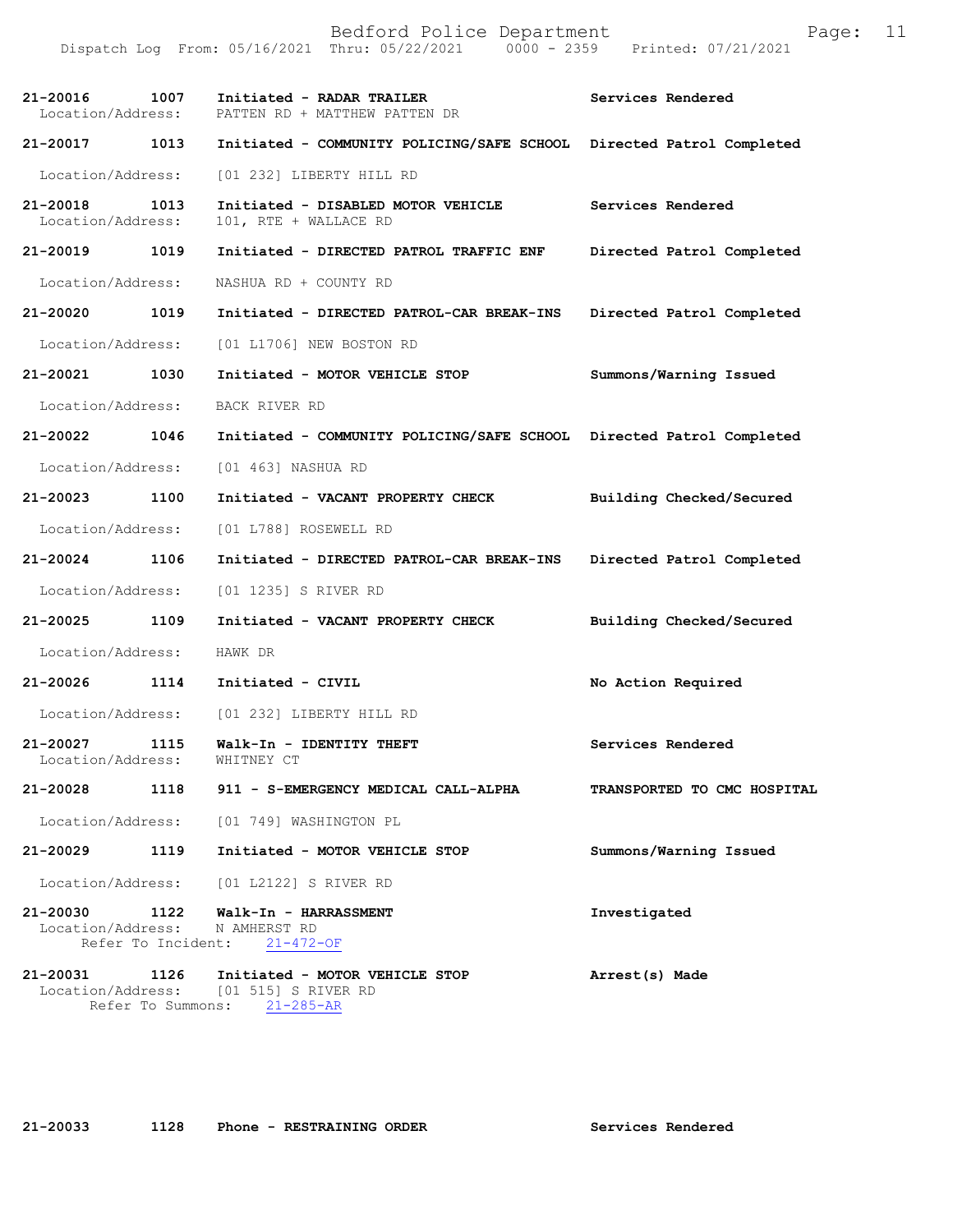|                                    |                            | Bedford Police Department<br>Dispatch Log From: 05/16/2021 Thru: 05/22/2021 0000 - 2359 Printed: 07/21/2021          | Page:                          | 12 |
|------------------------------------|----------------------------|----------------------------------------------------------------------------------------------------------------------|--------------------------------|----|
| Location/Address: BRIAR RD         |                            |                                                                                                                      |                                |    |
|                                    |                            | 21-20032 1140 Phone - DOG COMPLAINT<br>Location/Address: [01 L1804] S RIVER RD                                       | Services Rendered              |    |
|                                    |                            | 21-20034 1206 Initiated - MOTOR VEHICLE STOP                                                                         | Summons/Warning Issued         |    |
| Location/Address:                  |                            | [01 L241] 101, RTE                                                                                                   |                                |    |
| 21-20035 1207                      |                            | Initiated - MOTOR VEHICLE ACCIDENT<br>Location/Address: PLUMMER RD + PALOMINO LN                                     | Investigated                   |    |
|                                    |                            | 21-20036 1226 Initiated - MOTOR VEHICLE STOP<br>Location/Address: S RIVER RD + PARK DR<br>Refer To Arrest: 21-286-AR | Arrest(s) Made                 |    |
|                                    |                            | Arrest: VONELM, KRISTEN ANJEL<br>Address: BEDFORD, NH<br>Age: 27                                                     |                                |    |
|                                    |                            | Charges: Arrest on Warrant                                                                                           |                                |    |
| Location/Address: BRIAR RD         |                            | 21-20037 1245 Phone - RESTRAINING ORDER SERVICE                                                                      | Services Rendered              |    |
|                                    |                            | 21-20038 1250 Phone - ASSIST CITIZEN<br>Location/Address: [01 2252] DARLING ST<br>Refer To Incident: 21-467-OF       | Services Rendered              |    |
|                                    |                            | 21-20039 1253 Phone - ASSIST OTHER AGENCY<br>Location/Address: [01 L1804] S RIVER RD                                 | Investigated                   |    |
|                                    |                            | 21-20040 1257 Initiated - DIRECTED PATROL-CAR BREAK-INS                                                              | Directed Patrol Completed      |    |
|                                    |                            | Vicinity of: LEAVY DR + COOPER LN                                                                                    |                                |    |
|                                    |                            | 21-20041 1306 911 - S-EMERGENCY MEDICAL CALL-CHARL                                                                   | TRANSPORTED TO CMC HOSPITAL    |    |
|                                    |                            | Location/Address: [01 749] WASHINGTON PL                                                                             |                                |    |
|                                    |                            | 21-20042 1315 Walk-In - FOUND PROPERTY<br>Location/Address: HEATHER DR + SEBBINS POND DR                             | Services Rendered              |    |
| 21-20043<br>Location/Address:      | 1343<br>Refer To Incident: | $Walk-In - THEFT$<br>ESSEX RD<br>$21 - 473 - OF$                                                                     | Investigated                   |    |
| 21-20044                           |                            | 1345 Initiated - MOTOR VEHICLE STOP                                                                                  | Summons/Warning Issued         |    |
|                                    |                            | Location/Address: S RIVER RD + TECHNOLOGY DR                                                                         |                                |    |
| 21-20045                           | 1359                       | 911 - S-EMERGENCY MEDICAL CALL                                                                                       | Transported to Elliot Hospital |    |
| Location/Address:                  |                            | [01 1489] LEAVY DR                                                                                                   |                                |    |
| 21-20046<br>Location/Address:      | 1422                       | 911 - DOG COMPLAINT<br>[01 L2496] COUNTY RD                                                                          | Services Rendered              |    |
| 21-20047<br>Location/Address:      | 1424                       | Phone - S-SERVICE CALL<br>[01 L2496] COUNTY RD                                                                       | Services Rendered              |    |
| 21-20048 1425<br>Location/Address: |                            | Phone - CHECK THE WELFARE<br>HAWK DR                                                                                 | Services Rendered              |    |
| $21 - 20049$<br>Location/Address:  | 1506                       | Phone - ASSIST CITIZEN<br>CONSTITUTION DR                                                                            | Services Rendered              |    |
| 21-20050                           | 1513                       | Phone - ANIMAL COMPLAINT<br>Location/Address: [01 L562] WALLACE RD                                                   | Services Rendered              |    |
| 21-20051                           | 1521                       | Phone - ASSIST CITIZEN                                                                                               | Services Rendered              |    |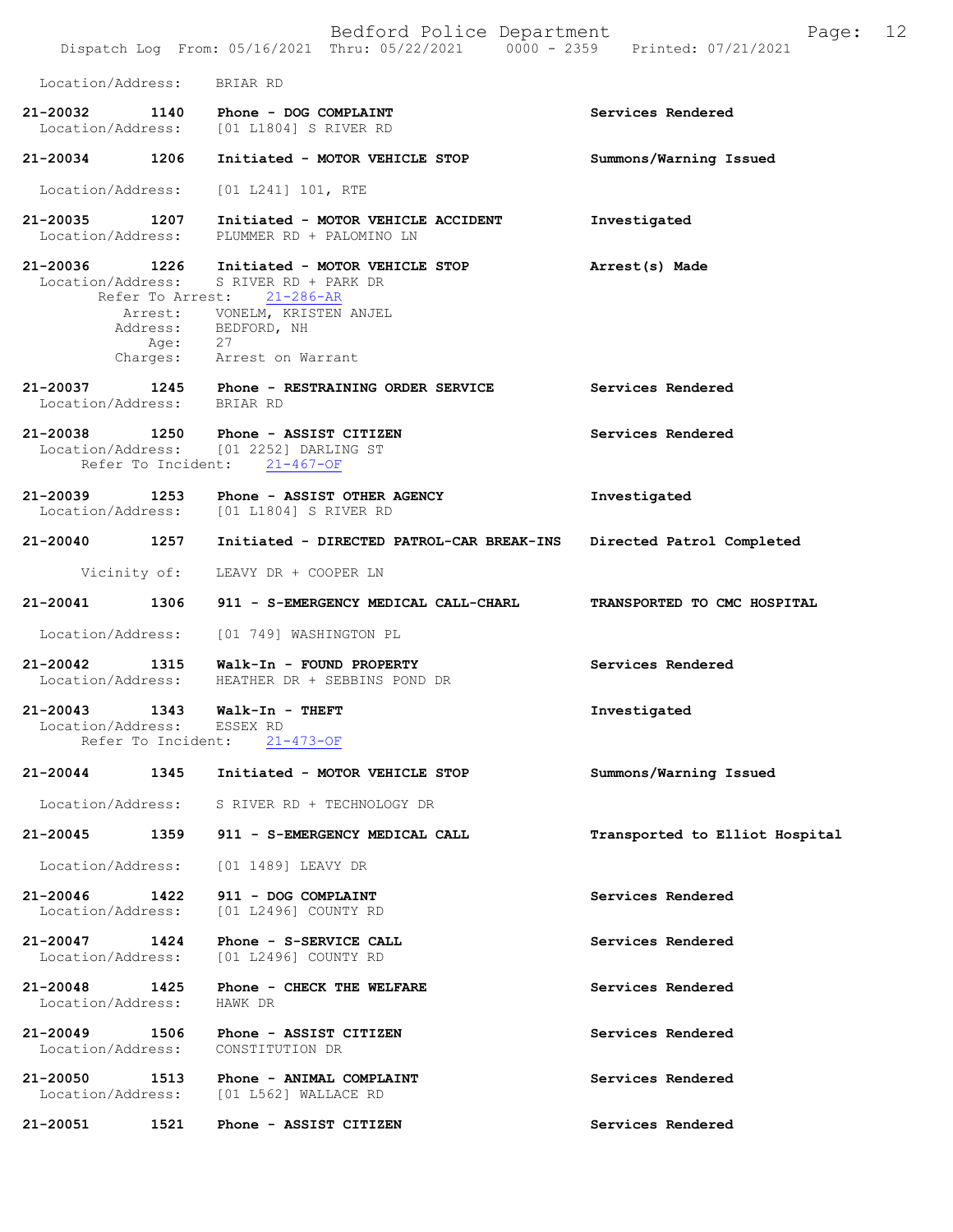|                               |                            | Bedford Police Department<br>Dispatch Log From: 05/16/2021 Thru: 05/22/2021 0000 - 2359 Printed: 07/21/2021 | Page:                          | 13 |
|-------------------------------|----------------------------|-------------------------------------------------------------------------------------------------------------|--------------------------------|----|
|                               |                            | Location/Address: [01 2192] N AMHERST RD                                                                    |                                |    |
| 21-20052 1525                 |                            | Initiated - DIRECTED PATROL TRAFFIC ENF                                                                     | Directed Patrol Completed      |    |
| Location/Address:             |                            | S RIVER RD + MEETINGHOUSE RD                                                                                |                                |    |
| 21-20053<br>Location/Address: | 1529                       | Other - RESTRAINING ORDER<br>[NY] 10TH AVE                                                                  | Services Rendered              |    |
| 21-20054                      | 1537                       | 911 - S-EMERGENCY MEDICAL CALL-DELTA                                                                        | Transported to Elliot Hospital |    |
| Location/Address:             |                            | [01 1489] LEAVY DR                                                                                          |                                |    |
| 21-20055 1538                 |                            | Initiated - DIRECTED PATROL TRAFFIC ENF                                                                     | Directed Patrol Completed      |    |
| Location/Address:             |                            | 101, RTE + KAHLIKO LN                                                                                       |                                |    |
| 21-20056                      | 1545                       | Initiated - MOTOR VEHICLE STOP                                                                              | Summons/Warning Issued         |    |
| Location/Address:             |                            | S RIVER RD + EASTMAN AVE                                                                                    |                                |    |
| 21-20057                      | 1547                       | Phone - S-MUTUAL AID-MEDICAL                                                                                | No Action Required             |    |
| Location/Address:             |                            | [07] PUTNAM + BARTLETT                                                                                      |                                |    |
| 21-20058                      | 1550<br>Location:          | Other - BOLO<br>[19] LONDONDERRY                                                                            | Services Rendered              |    |
| 21-20059                      | 1556                       | Initiated - MOTOR VEHICLE STOP                                                                              | Summons/Warning Issued         |    |
| Location/Address:             |                            | 101, RTE + JENKINS RD                                                                                       |                                |    |
| 21-20060                      | 1610                       | Initiated - DIRECTED PATROL TRAFFIC ENF                                                                     | Directed Patrol Completed      |    |
| Location/Address:             |                            | WALLACE RD + GREENFIELD PKWY                                                                                |                                |    |
| 21-20061                      | 1614                       | Initiated - DIRECTED PATROL TRAFFIC ENF                                                                     | Directed Patrol Completed      |    |
| Location/Address:             |                            | S RIVER RD + IRON HORSE DR                                                                                  |                                |    |
| 21-20062                      | 1615                       | Initiated - MOTOR VEHICLE STOP                                                                              | Summons/Warning Issued         |    |
| Location/Address:             |                            | WALLACE RD + NASHUA RD                                                                                      |                                |    |
| 21-20063                      | 1620                       | Initiated - MOTOR VEHICLE STOP                                                                              | Summons/Warning Issued         |    |
| Location/Address:             |                            | WALLACE RD + NASHUA RD                                                                                      |                                |    |
| 21-20064                      | 1629                       | 911 - S-EMERGENCY MEDICAL CALL-ALPHA                                                                        | Transported to Elliot Hospital |    |
| Location/Address:             |                            | STEEPLE VIEW LN                                                                                             |                                |    |
| 21-20065<br>Location/Address: | 1635<br>Refer To Incident: | Walk-In - SUSP ACTIVITIES<br>[01 1050] DONALD ST<br>$21 - 474 - OF$                                         | Investigated                   |    |
| 21-20066                      | 1643                       | Initiated - DIRECTED PATROL TRAFFIC ENF                                                                     | Directed Patrol Completed      |    |
| Location/Address:             |                            | 101, RTE + JENKINS RD                                                                                       |                                |    |
| 21-20067                      | 1655                       | Initiated - MOTOR VEHICLE STOP                                                                              | Summons/Warning Issued         |    |
| Location/Address:             |                            | 101, RTE + COVENANT WAY                                                                                     |                                |    |
| 21-20068                      | 1655                       | Initiated - DIRECTED PATROL TRAFFIC ENF                                                                     | Directed Patrol Completed      |    |
| Location/Address:             |                            | S RIVER RD + COLBY CT                                                                                       |                                |    |
| 21-20069                      | 1710                       | Initiated - DIRECTED PATROL BURGLARY                                                                        | Directed Patrol Completed      |    |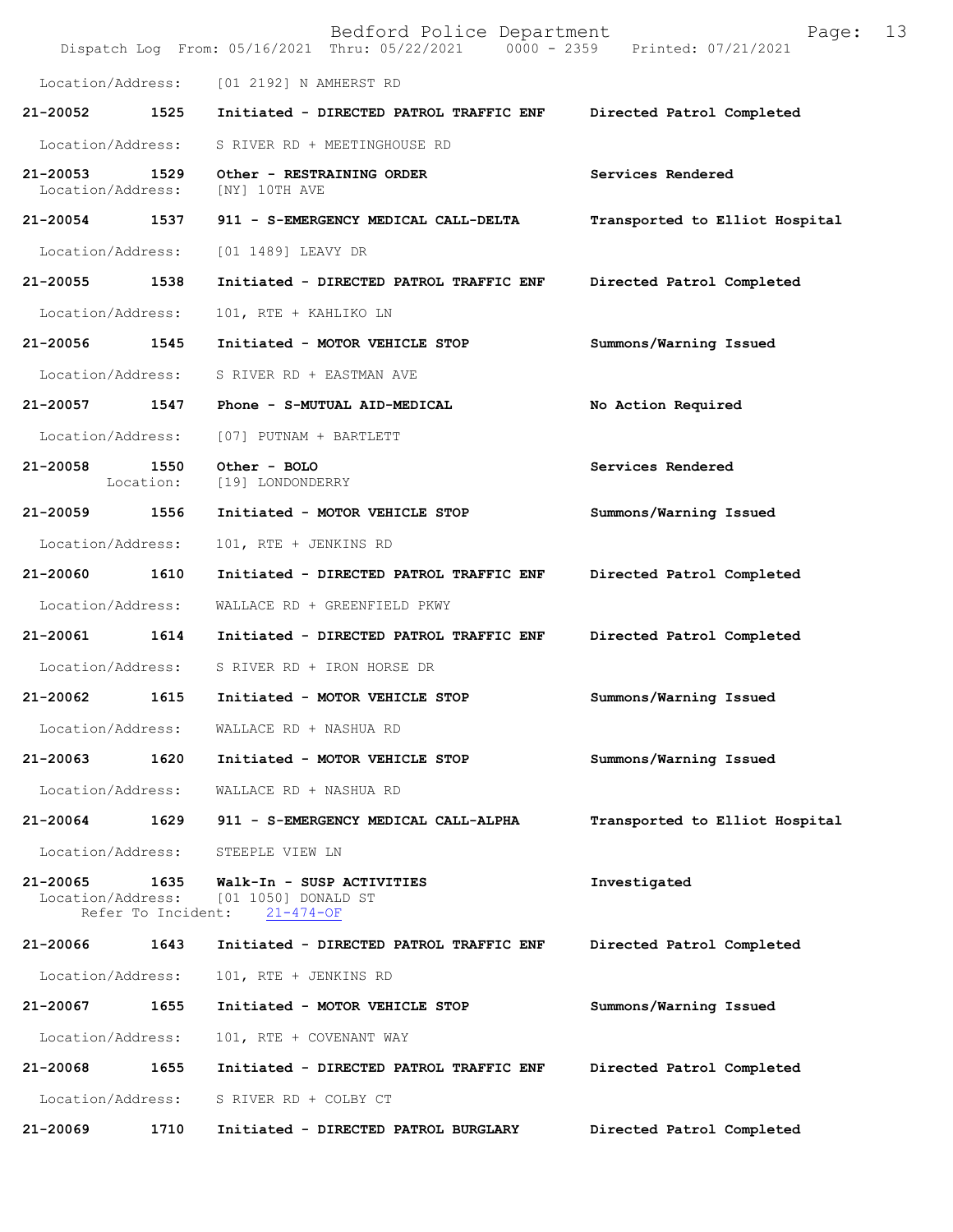| Location/Address:                                   |      | CHESTNUT DR                                                                                          |                           |
|-----------------------------------------------------|------|------------------------------------------------------------------------------------------------------|---------------------------|
| 21-20073<br>1715<br>Refer To Incident:              |      | Initiated - INVESTIGATION-FOLLOW UP<br>Location/Address: [01 L0000471] WORTHLEY RD<br>$21 - 50 - OF$ | Services Rendered         |
| 21-20070 1720                                       |      | Initiated - MOTOR VEHICLE STOP                                                                       | Summons/Warning Issued    |
| Location/Address:                                   |      | S RIVER RD + RIDGEWOOD RD                                                                            |                           |
| 21-20071 1732                                       |      | Initiated - DIRECTED PATROL TRAFFIC ENF                                                              | Directed Patrol Completed |
| Location/Address:                                   |      | 101, RTE + MEETINGHOUSE RD OFF RAMP                                                                  |                           |
| $21 - 20072$                                        | 1734 | Initiated - DIRECTED PATROL-CAR BREAK-INS                                                            | Directed Patrol Completed |
| Location/Address:                                   |      | [01 L1705] N AMHERST RD                                                                              |                           |
| 21-20074 1749                                       |      | Initiated - DIRECTED PATROL TRAFFIC ENF                                                              | Directed Patrol Completed |
| Location/Address:                                   |      | MEETINGHOUSE RD + MEETINGHOUSE TER                                                                   |                           |
| 21-20075 1756                                       |      | Initiated - DIRECTED PATROL TRAFFIC ENF                                                              | Directed Patrol Completed |
| Location/Address:                                   |      | 101, RTE + MEETINGHOUSE RD                                                                           |                           |
| 21-20076                                            | 1800 | Initiated - MOTOR VEHICLE STOP                                                                       | Summons/Warning Issued    |
| Location/Address:                                   |      | 101, RTE + KILTON ROAD RAMP                                                                          |                           |
| 1816<br>21-20077<br>Location/Address:               |      | Initiated - INVESTIGATION-FOLLOW UP<br>[01 1387] TECHNOLOGY DR                                       | Services Rendered         |
| 21-20078 1817                                       |      | Initiated - MOTOR VEHICLE STOP                                                                       | Summons/Warning Issued    |
| Location/Address:                                   |      | 101, RTE + CONSTITUTION DR                                                                           |                           |
| 21-20079<br>1828<br>Location/Address:               |      | 911 - 911 Abandoned<br>[01 L1804] S RIVER RD                                                         | Services Rendered         |
| 21-20080 1831                                       |      | Initiated - DIRECTED PATROL TRAFFIC ENF                                                              | Directed Patrol Completed |
| Location/Address:                                   |      | 101, RTE + 114 RTE                                                                                   |                           |
| 21-20081<br>Location/Address:                       | 1843 | 911 - S-MOTOR VEHICLE ACCIDENT INJ<br>NASHUA RD                                                      | Investigated              |
| 21-20082<br>Location/Address:<br>Refer To Incident: | 1844 | Phone - INVESTIGATION-FOLLOW UP<br>[01 474] CONSTITUTION DR<br>$21 - 464 - OF$                       | Investigated              |
| 21-20083<br>Location/Address:                       | 1850 | Phone - DOG COMPLAINT<br>ORIOLE DR                                                                   | Investigated              |
| 21-20084<br>1914<br>Location/Address:               |      | Phone - CHECK THE WELFARE<br>WASHINGTON PL                                                           | Could Not Locate          |
| 21-20085                                            | 1932 | Initiated - DIRECTED PATROL TRAFFIC ENF                                                              | Directed Patrol Completed |
| Location/Address:                                   |      | BACK RIVER RD + S RIVER RD                                                                           |                           |
| 21-20086<br>1951<br>Location/Address:               |      | Phone - ANIMAL COMPLAINT<br>101, RTE + WALLACE RD                                                    | Investigated              |
| 21-20087                                            | 2042 | Initiated - MOTOR VEHICLE STOP                                                                       | Summons/Warning Issued    |
| Location/Address:                                   |      | 101, RTE                                                                                             |                           |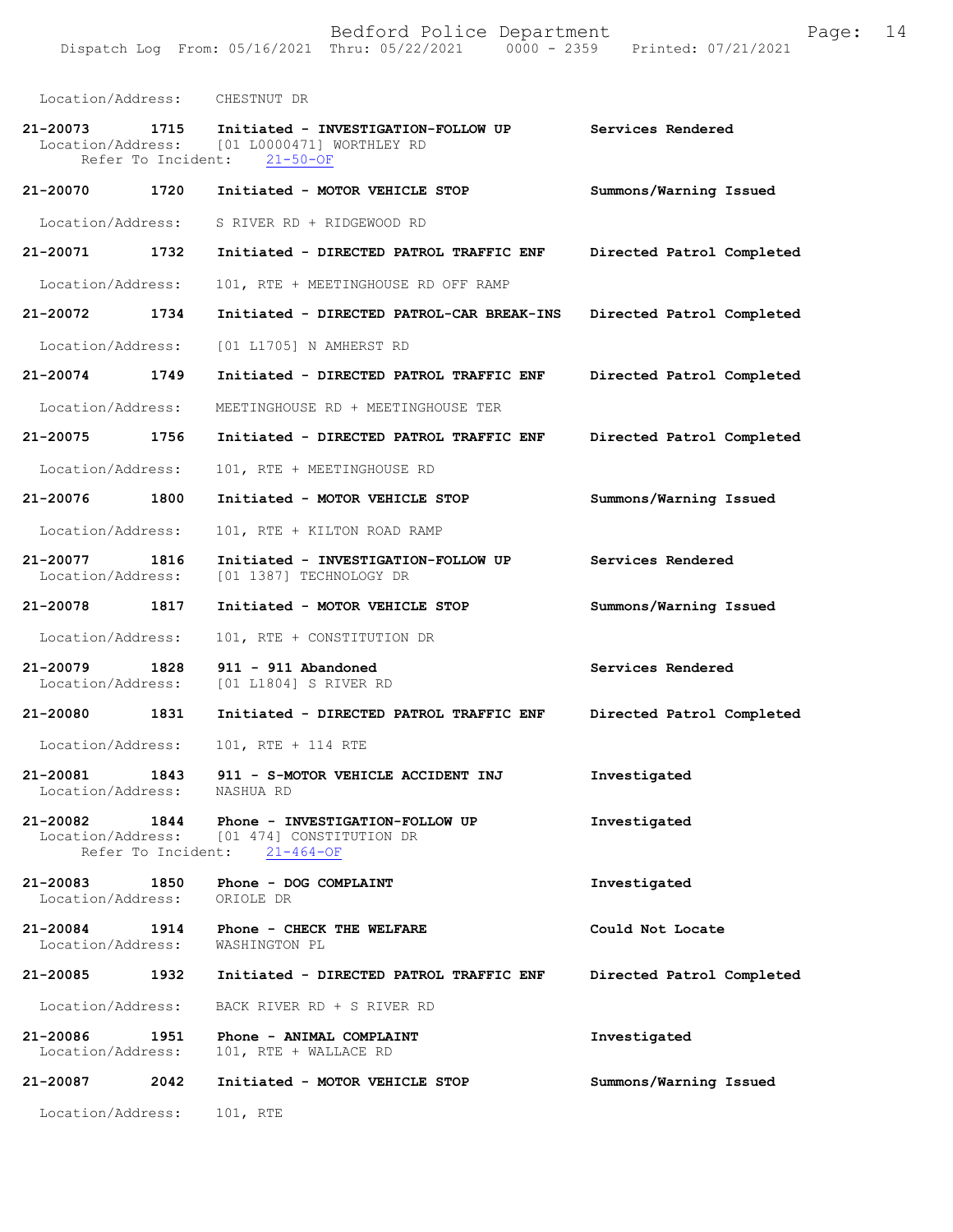|                               |              | Bedford Police Department<br>Dispatch Log From: 05/16/2021 Thru: 05/22/2021 0000 - 2359 Printed: 07/21/2021 | 15<br>Page:                 |
|-------------------------------|--------------|-------------------------------------------------------------------------------------------------------------|-----------------------------|
| 21-20088                      | 2045         | Initiated - DIRECTED PATROL DWI                                                                             | Directed Patrol Completed   |
| Location/Address:             |              | S RIVER RD + BACK RIVER RD                                                                                  |                             |
| 21-20089 2049                 |              | Initiated - MOTOR VEHICLE STOP                                                                              | Summons/Warning Issued      |
| Location/Address:             |              | EAST POINT DR + S RIVER RD                                                                                  |                             |
| 21-20090                      | 2101         | Initiated - DIRECTED PATROL BURGLARY                                                                        | Directed Patrol Completed   |
| Location/Address:             |              | $[01 L0000587] 101$ , RTE                                                                                   |                             |
| 21-20091                      | 2106         | Initiated - DIRECTED PATROL DWI                                                                             | Directed Patrol Completed   |
| Location/Address:             |              | S RIVER RD + TECHNOLOGY DR                                                                                  |                             |
| 21-20092<br>Location/Address: | 2204         | Phone - BURGLARY<br>[01 521] HAWTHORNE DR                                                                   | Investigated                |
| 21-20093<br>Location/Address: | 2208         | Initiated - SUSP ACTIVITIES<br>[01 631] NASHUA RD                                                           | Services Rendered           |
| 21-20094 2222                 |              | Phone - ALARM, BURGLAR                                                                                      | Alarm- correct code/reset   |
| Location/Address:             |              | [01 1237] BRICK MILL RD                                                                                     |                             |
| 21-20096 2334                 |              | Initiated - DIRECTED PATROL DWI                                                                             | Directed Patrol Completed   |
| Location/Address:             |              | S RIVER RD + MEETINGHOUSE RD                                                                                |                             |
| 21-20095                      | 2335         | Initiated - DIRECTED PATROL DWI                                                                             | Directed Patrol Completed   |
|                               | Vicinity of: | 114 RTE + NEW BOSTON RD                                                                                     |                             |
| 21-20097                      | 2339         | Initiated - DIRECTED PATROL DWI                                                                             | Directed Patrol Completed   |
| Location/Address:             |              | 101, RTE + KAHLIKO LN                                                                                       |                             |
| 21-20098 2349                 |              | 911 - S-EMERGENCY MEDICAL CALL-ALPHA                                                                        | TRANSPORTED TO CMC HOSPITAL |
|                               |              | Location/Address: [01 919] CORPORATE DR                                                                     |                             |
| 21-20099                      | 2350         | Initiated - DIRECTED PATROL DWI                                                                             | Directed Patrol Completed   |
| Location/Address:             |              | S RIVER RD + KILTON RD                                                                                      |                             |
| 21-20100<br>Location/Address: | 2354         | Initiated - SUSP ACTIVITIES<br>[01 1312] S RIVER RD                                                         | Services Rendered           |
|                               |              |                                                                                                             |                             |

## **For Date: 05/18/2021 - Tuesday**

| 21-20101          | 0008 | Initiated - DIRECTED PATROL DWI | Directed Patrol Completed |
|-------------------|------|---------------------------------|---------------------------|
| Location/Address: |      | S RIVER RD + CLUB ACRE LN       |                           |
| 21-20102          | 0010 | Initiated - DIRECTED PATROL DWI | Directed Patrol Completed |
| Vicinity of:      |      | 101, RTE + MEETINGHOUSE RD      |                           |
| 21-20103          | 0018 | Initiated - DIRECTED PATROL DWI | Directed Patrol Completed |
| Location/Address: |      | S RIVER RD + KILTON ROAD RAMP   |                           |
| $21 - 20104$      | 0019 | Initiated - DIRECTED PATROL DWI | Directed Patrol Completed |
| Location/Address: |      | 101, RTE + HITCHING POST LN     |                           |
| 21-20105          | 0040 | Initiated - DIRECTED PATROL DWI | Directed Patrol Completed |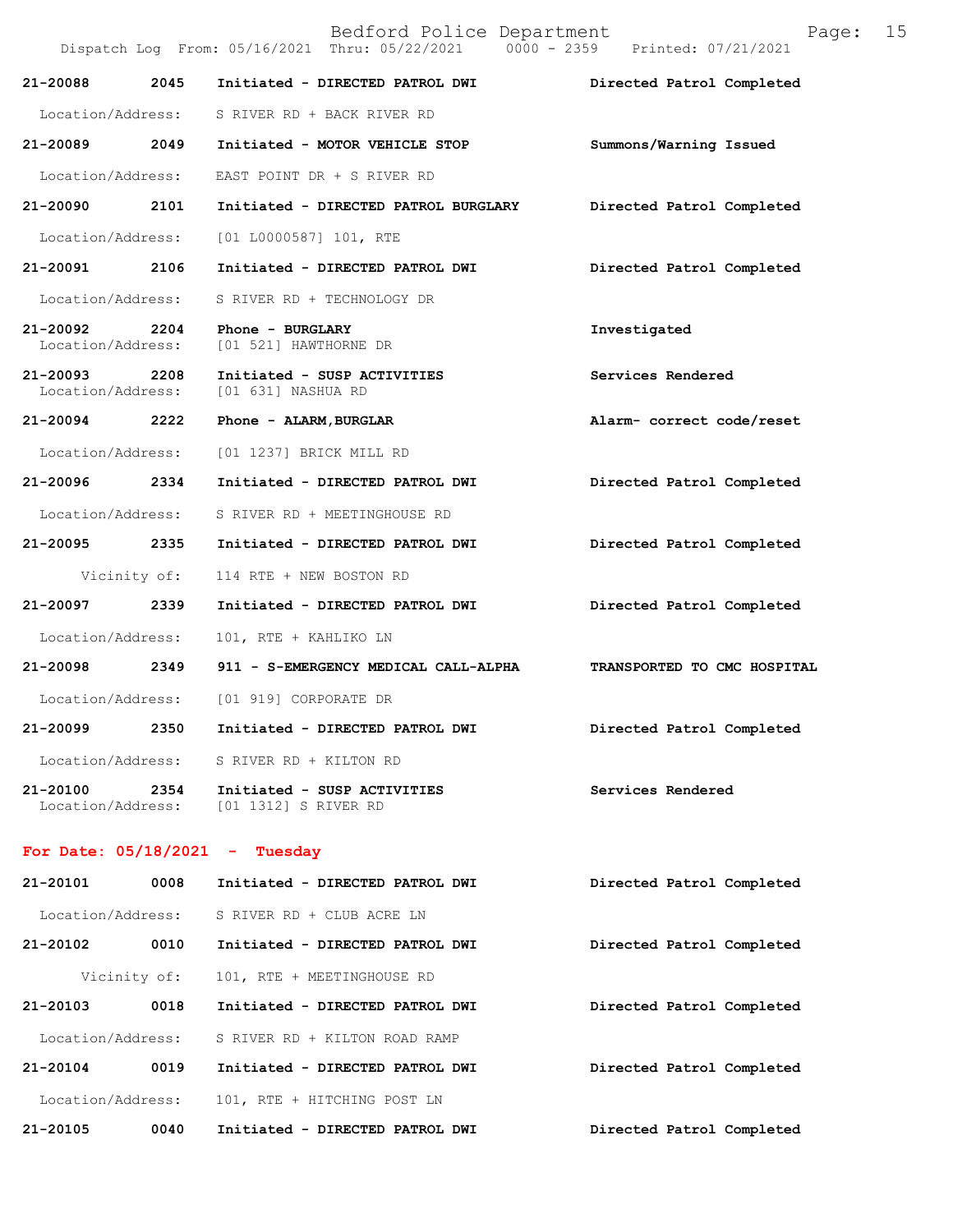| Vicinity of:      |      | 101, RTE + 114 RTE                        |                             |
|-------------------|------|-------------------------------------------|-----------------------------|
| 21-20106 0055     |      | Initiated - DIRECTED PATROL DWI           | Directed Patrol Completed   |
| Location/Address: |      | S RIVER RD + COLBY CT                     |                             |
| 21-20107 0057     |      | Initiated - DIRECTED PATROL DWI           | Directed Patrol Completed   |
| Location/Address: |      | 101, RTE + GREY ROCK RD                   |                             |
| 21-20108 0059     |      | Initiated - DIRECTED PATROL DWI           | Directed Patrol Completed   |
| Location/Address: |      | S RIVER RD + SOMERVILLE DR                |                             |
| 21-20109 0109     |      | Initiated - DIRECTED PATROL DWI           | Directed Patrol Completed   |
| Vicinity of:      |      | NEW BOSTON RD + WALLACE RD                |                             |
| 21-20110 0133     |      | Initiated - DIRECTED PATROL DWI           | Directed Patrol Completed   |
| Location/Address: |      | 101, RTE + KILTON ROAD RAMP               |                             |
| 21-20111 0135     |      | Initiated - MOTOR VEHICLE STOP            | Summons/Warning Issued      |
| Location/Address: |      | 101, RTE + F.E. EVERETT SOUTH TPKE        |                             |
| 21-20112 0145     |      | Initiated - DIRECTED PATROL DWI           | Directed Patrol Completed   |
| Vicinity of:      |      | 114 RTE + OLD BEDFORD ROAD OVERPASS       |                             |
| 21-20113 0149     |      | 911 - S-EMERGENCY MEDICAL CALL-CHARL      | TRANSPORTED TO CMC HOSPITAL |
| Location/Address: |      | [01 L1466] RIDGEWOOD RD                   |                             |
| 21-20114 0158     |      | Initiated - BUILDING CHECK                | Building Checked/Secured    |
| Location/Address: |      | [01 234] COUNTY RD                        |                             |
| 21-20115 0201     |      | Initiated - BUILDING CHECK                | Building Checked/Secured    |
| Location/Address: |      | [01 463] NASHUA RD                        |                             |
| 21-20116 0204     |      | Initiated - BUILDING CHECK                | Building Checked/Secured    |
| Location/Address: |      | $[01 L10]$ S RIVER RD                     |                             |
| 21-20117          | 0215 | Initiated - DIRECTED PATROL-CAR BREAK-INS | Directed Patrol Completed   |
| Location/Address: |      | COUNTY RD + BACK RIVER RD                 |                             |
| 21-20118          | 0223 | Initiated - BUILDING CHECK                | Building Checked/Secured    |
| Location/Address: |      | [01 L357] WHITE AVE                       |                             |
| 21-20119          | 0226 | Initiated - DIRECTED PATROL BURGLARY      | Directed Patrol Completed   |
| Location/Address: |      | JOPPA HILL RD + N AMHERST RD              |                             |
| 21-20120          | 0231 | Initiated - DIRECTED PATROL BURGLARY      | Directed Patrol Completed   |
| Location/Address: |      | [01 308] COLBY CT                         |                             |
| 21-20121          | 0239 | Initiated - BUILDING CHECK                | Building Checked/Secured    |
| Location/Address: |      | [01 L0000792] S RIVER RD                  |                             |
| 21-20122          | 0240 | Initiated - DIRECTED PATROL-CAR BREAK-INS | Directed Patrol Completed   |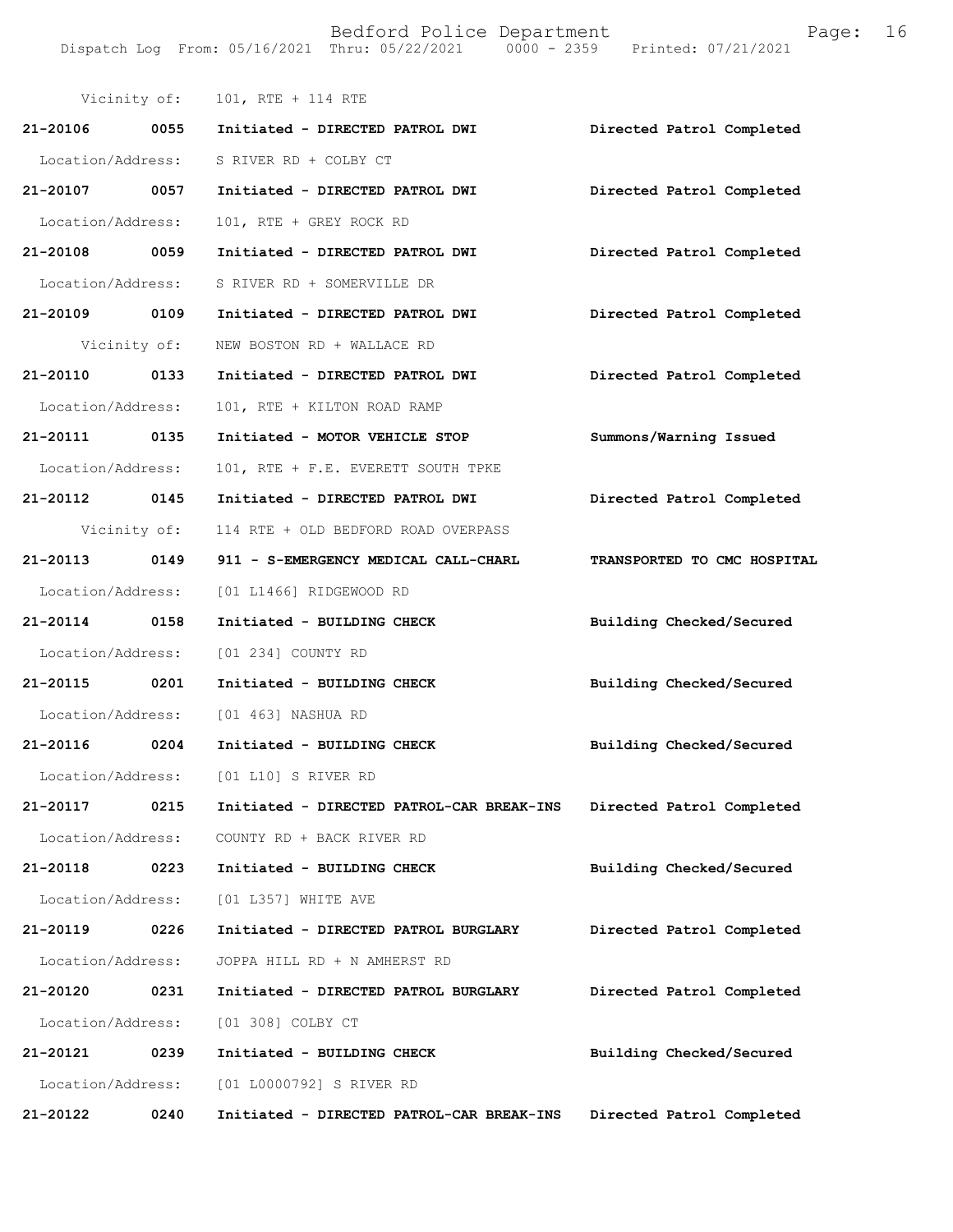|                   |              | Bedford Police Department<br>$0000 - 2359$<br>Dispatch Log From: 05/16/2021 Thru: 05/22/2021 | 17<br>Page:<br>Printed: 07/21/2021 |
|-------------------|--------------|----------------------------------------------------------------------------------------------|------------------------------------|
| Location/Address: |              | [01 L0000794] OLDE BEDFORD WAY                                                               |                                    |
| 21-20123          | 0244         | Initiated - BUILDING CHECK                                                                   | Building Checked/Secured           |
| Location/Address: |              | [01 L848] TECHNOLOGY DR                                                                      |                                    |
| 21-20124          | 0304         | Initiated - DIRECTED PATROL-CAR BREAK-INS                                                    | Directed Patrol Completed          |
|                   | Vicinity of: | RUNDLETT HILL RD + DONALD ST                                                                 |                                    |
| 21-20125          | 0307         | Initiated - DIRECTED PATROL-CAR BREAK-INS                                                    | Directed Patrol Completed          |
| Location/Address: |              | COUNTY RD + WRIGHT ACRES RD                                                                  |                                    |
| 21-20126          | 0333         | Initiated - BUILDING CHECK                                                                   | Building Checked/Secured           |
| Location/Address: |              | [01 192] NEW BOSTON RD                                                                       |                                    |
| 21-20127          | 0338         | Initiated - BUILDING CHECK                                                                   | Building Checked/Secured           |
| Location/Address: |              | [01 232] LIBERTY HILL RD                                                                     |                                    |
| 21-20128          | 0339         | Initiated - DIRECTED PATROL BURGLARY                                                         | Directed Patrol Completed          |
| Location/Address: |              | 101, RTE + WALLACE RD                                                                        |                                    |
| 21-20130          | 0347         | Initiated - DIRECTED PATROL-CAR BREAK-INS                                                    | Directed Patrol Completed          |
| Location/Address: |              | [01 L1804] S RIVER RD                                                                        |                                    |
| 21-20129          | 0349         | Initiated - DIRECTED PATROL-CAR BREAK-INS                                                    | Directed Patrol Completed          |
| Location/Address: |              | [01 1870] S RIVER RD                                                                         |                                    |
| 21-20131          | 0354         | Initiated - DIRECTED PATROL-CAR BREAK-INS                                                    | Directed Patrol Completed          |
|                   | Vicinity of: | CAMPBELL RD + JOPPA HILL RD                                                                  |                                    |
| 21-20132          | 0407         | Initiated - DIRECTED PATROL-CAR BREAK-INS                                                    | Directed Patrol Completed          |
| Location/Address: |              | JENKINS RD + BEALS RD                                                                        |                                    |
| 21-20133          | 0426         | Initiated - BUILDING CHECK                                                                   | Building Checked/Secured           |
| Location/Address: |              | [01 376] KILTON RD                                                                           |                                    |
| 21-20134          | 0428         | Initiated - BUILDING CHECK                                                                   | Building Checked/Secured           |
| Location/Address: |              | [01 515] S RIVER RD                                                                          |                                    |
| 21-20135          | 0451         | Initiated - DIRECTED PATROL TRAFFIC ENF                                                      | Directed Patrol Completed          |
|                   | Vicinity of: | 114 RTE + DONALD ST                                                                          |                                    |
| 21-20136          | 0457         | Initiated - BUILDING CHECK                                                                   | Building Checked/Secured           |
| Location/Address: |              | [01 L0000786] S RIVER RD                                                                     |                                    |
| 21-20137          | 0458         | Initiated - DIRECTED PATROL TRAFFIC ENF                                                      | Directed Patrol Completed          |
| Location/Address: |              | 101, RTE + COVENANT WAY                                                                      |                                    |
| 21-20139          | 0459         | Initiated - DIRECTED PATROL TRAFFIC ENF                                                      | Directed Patrol Completed          |
| Location/Address: |              | S RIVER RD + BACK RIVER RD                                                                   |                                    |
| 21-20138          | 0500         | Initiated - MOTOR VEHICLE STOP                                                               | Summons/Warning Issued             |
| Location/Address: |              | 101, RTE + PLUMMER ROAD OVERPASS                                                             |                                    |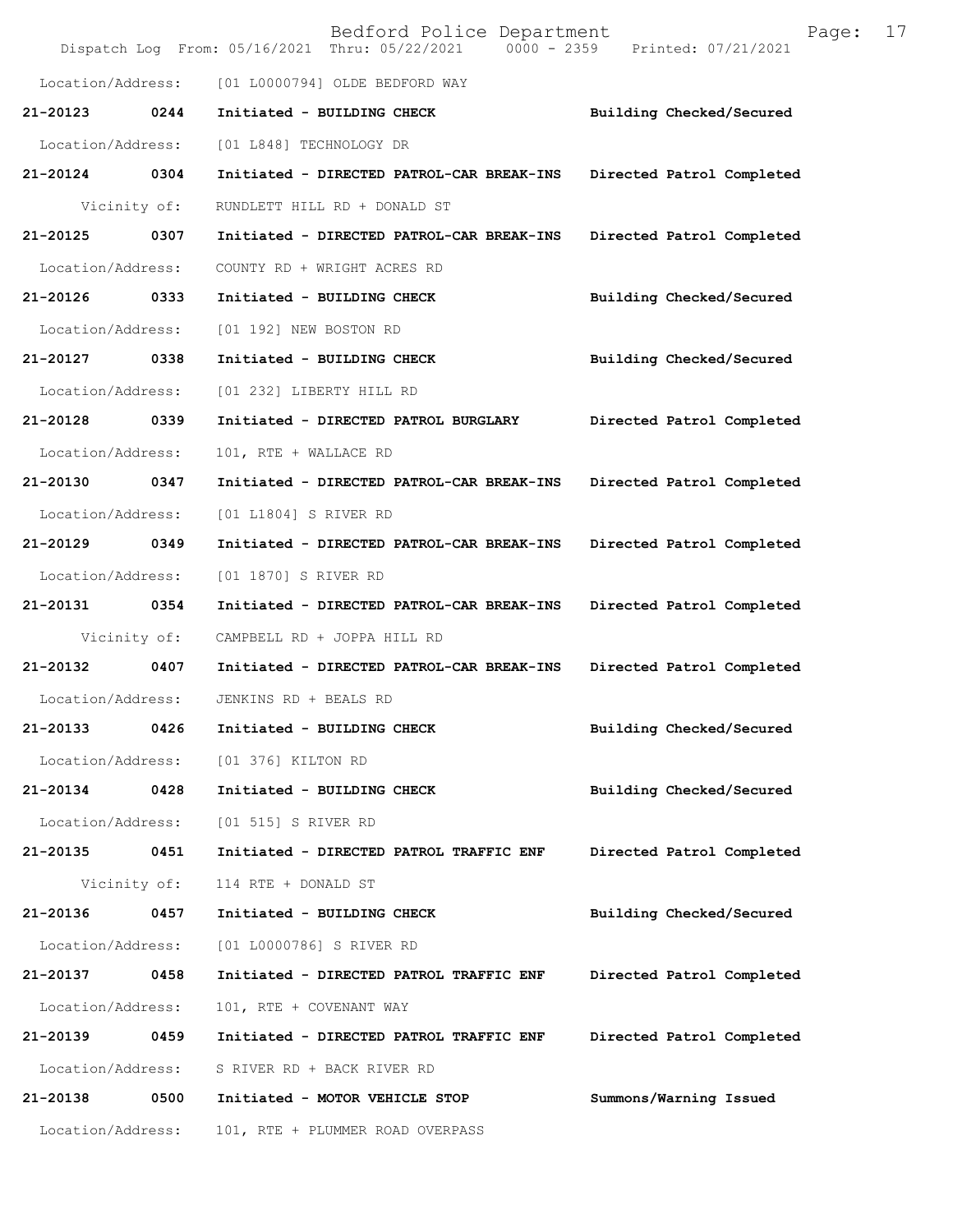| $21 - 20140$                  | 0518 | Initiated - DIRECTED PATROL TRAFFIC ENF           | Directed Patrol Completed |
|-------------------------------|------|---------------------------------------------------|---------------------------|
| Location/Address:             |      | S RIVER RD + PALOMINO LN                          |                           |
| 21-20141                      | 0522 | Initiated - DIRECTED PATROL TRAFFIC ENF           | Directed Patrol Completed |
| Location/Address:             |      | WALLACE RD + N AMHERST RD                         |                           |
| 21-20142                      | 0540 | Initiated - DIRECTED PATROL TRAFFIC ENF           | Directed Patrol Completed |
| Location/Address:             |      | 101, RTE + HARDY RD                               |                           |
| 21-20143 0545                 |      | Initiated - DIRECTED PATROL TRAFFIC ENF           | Directed Patrol Completed |
| Location/Address:             |      | S RIVER RD + HAWTHORNE DR                         |                           |
| 21-20144 0558                 |      | Initiated - DIRECTED PATROL TRAFFIC ENF           | Directed Patrol Completed |
| Location/Address:             |      | S RIVER RD + UPJOHN ST                            |                           |
| $21 - 20145$                  | 0727 | Initiated - DIRECTED PATROL TRAFFIC ENF           | Directed Patrol Completed |
| Location/Address:             |      | S RIVER RD + COLBY CT                             |                           |
| 21-20146 0742                 |      | Initiated - DIRECTED PATROL TRAFFIC ENF           | Directed Patrol Completed |
| Vicinity of:                  |      | NASHUA RD + COUNTY RD                             |                           |
| 21-20147<br>Location/Address: | 0755 | Phone - S-FIRE ALARM<br>[01 2219] HARVEY RD       | Services Rendered         |
| 21-20148                      | 0802 | Initiated - MOTOR VEHICLE STOP                    | Summons/Warning Issued    |
| Location/Address:             |      | 101, RTE                                          |                           |
| 21-20149 0810                 |      | Phone - ALARM, BURGLAR                            | Alarm- correct code/reset |
| Location/Address:             |      | [01 L184] S RIVER RD                              |                           |
| 21-20150                      | 0813 | Initiated - DIRECTED PATROL TRAFFIC ENF           | Directed Patrol Completed |
| Vicinity of:                  |      | WALLACE RD + BEALS RD                             |                           |
| 21-20151                      | 0842 | Initiated - MOTOR VEHICLE STOP                    | Summons/Warning Issued    |
| Location/Address:             |      | WALLACE RD + BENNING WAY                          |                           |
| 21-20152                      | 0850 | Initiated - MOTOR VEHICLE STOP                    | Summons/Warning Issued    |
| Location/Address:             |      | S RIVER RD + HAWTHORNE DR                         |                           |
| 21-20153                      | 0906 | Initiated - DIRECTED PATROL TRAFFIC ENF           | Directed Patrol Completed |
| Location/Address:             |      | BOYNTON ST + DAVIES ST                            |                           |
| 21-20154 0914                 |      | Initiated - DIRECTED PATROL TRAFFIC ENF           | Directed Patrol Completed |
| Vicinity of:                  |      | 101, RTE + HARDY RD                               |                           |
| 21-20155                      | 0915 | Initiated - MOTOR VEHICLE STOP                    | Summons/Warning Issued    |
| Location/Address:             |      | [01 1660] S RIVER RD                              |                           |
| 21-20156<br>Location/Address: | 0918 | Phone - S-OUTSIDE SMOKE/ILLEGAL BURN<br>NASHUA RD | Extinquished              |
| 21-20157<br>Location/Address: | 0918 | Phone - ALARM, HOLD UP/PANIC<br>BARR FARM RD      | Alarm - False             |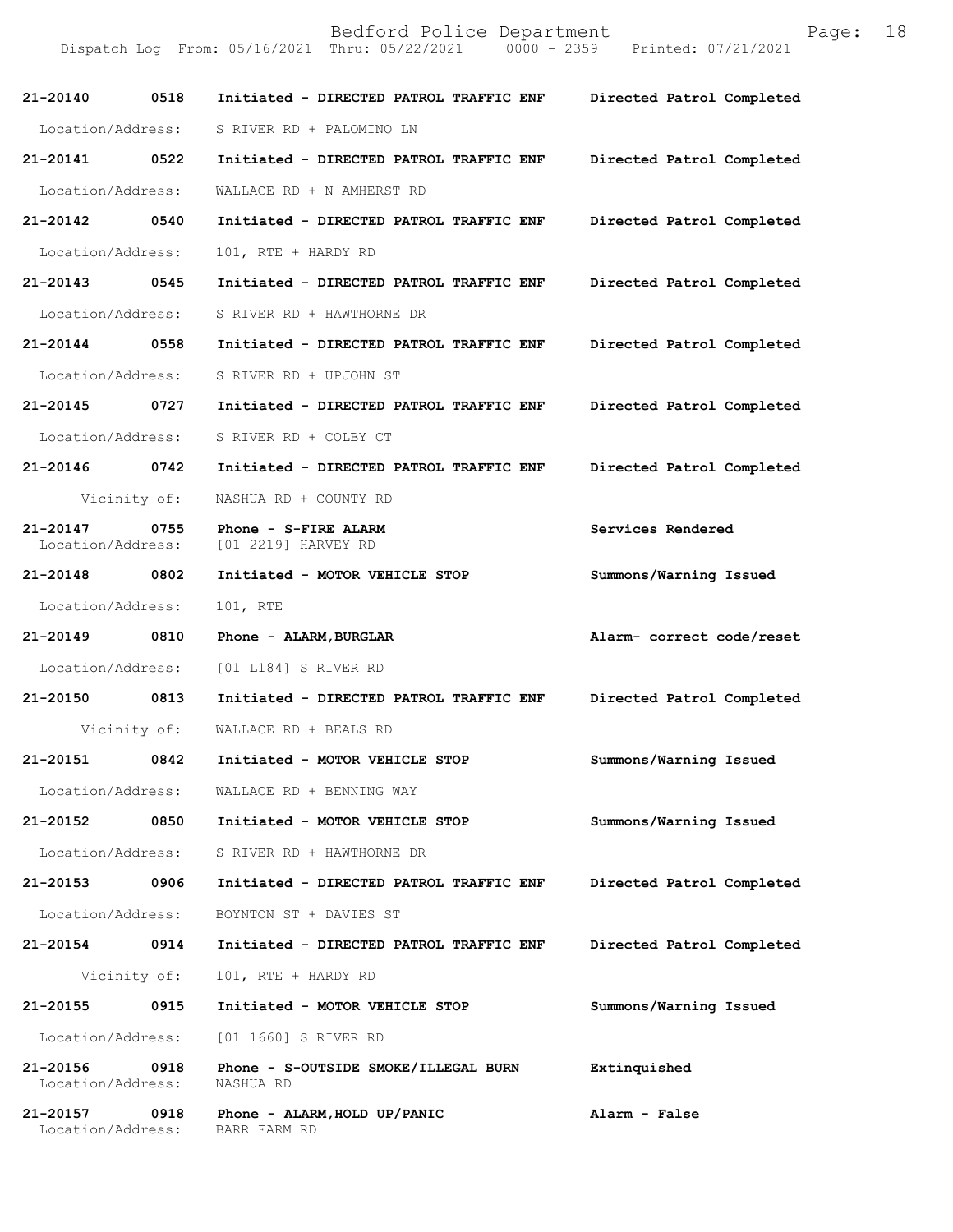| 21-20158                      | 0928                       | Initiated - MOTOR VEHICLE STOP                                                           | Summons/Warning Issued      |
|-------------------------------|----------------------------|------------------------------------------------------------------------------------------|-----------------------------|
| Location/Address:             |                            | S RIVER RD + KILTON RD                                                                   |                             |
| $21 - 20159$                  | 0935                       | Initiated - DIRECTED PATROL TRAFFIC ENF                                                  | Directed Patrol Completed   |
| Location/Address:             |                            | S RIVER RD + MEETINGHOUSE RD                                                             |                             |
| 21-20160                      | 0937                       | Initiated - DIRECTED PATROL-CAR BREAK-INS                                                | Directed Patrol Completed   |
| Location/Address:             |                            | [01 1307] PULPIT RD                                                                      |                             |
| 21-20161 0943                 |                            | Initiated - MOTOR VEHICLE STOP                                                           | Summons/Warning Issued      |
| Location/Address:             |                            | S RIVER RD + MEETINGHOUSE RD                                                             |                             |
| 21-20162                      | 0950                       | Phone - INVESTIGATION-FOLLOW UP                                                          | No Action Required          |
| Location/Address:             |                            | [01 474] CONSTITUTION DR                                                                 |                             |
| 21-20164                      | 0953                       | Initiated - MOTOR VEHICLE STOP                                                           | Summons/Warning Issued      |
| Location/Address:             |                            | [01 L0000787] S RIVER RD                                                                 |                             |
| 21-20165<br>Location/Address: | 1005                       | Phone - SCAMS (PHONE, EMAIL ETC)<br>[01 521] HAWTHORNE DR                                | Services Rendered           |
| 21-20166                      | 1012                       | Phone - HIGHWAY CONDITIONS                                                               | No Action Required          |
| Location/Address:             |                            | N AMHERST RD + SOUTH HILLS DR                                                            |                             |
| 21-20167<br>Location/Address: | 1013                       | Initiated - DIRECTED PATROL ANIMAL CONTROL Services Rendered<br>[01 L1706] NEW BOSTON RD |                             |
| 21-20168                      | 1015                       | Initiated - DIRECTED PATROL TRAFFIC ENF                                                  | Directed Patrol Completed   |
| Vicinity of:                  |                            | $101$ , RTE + ELK DR                                                                     |                             |
| 21-20170                      | 1019                       | Initiated - MOTOR VEHICLE STOP                                                           | Summons/Warning Issued      |
| Location/Address:             |                            | 101, RTE + HARDY RD                                                                      |                             |
| 21-20171<br>Location/Address: | 1024<br>Refer To Incident: | Initiated - INVESTIGATION-FOLLOW UP<br>[07] OUEEN CITY AVE<br>$21 - 462 - OF$            | Investigated                |
| 21-20172                      | 1036                       | Initiated - MOTOR VEHICLE STOP                                                           | Summons/Warning Issued      |
| Location/Address:             |                            | $[01 L241] 101$ , RTE                                                                    |                             |
| 21-20173<br>Location/Address: | 1039                       | Initiated - COMMUNITY POLICING/SAFE SCHOOL Services Rendered<br>[01 231] OLD BEDFORD RD  |                             |
| 21-20174                      | 1101                       | 911 - S-EMERGENCY MEDICAL CALL-ALPHA                                                     | TRANSPORTED TO CMC HOSPITAL |
| Location/Address:             |                            | SANDSTONE DR                                                                             |                             |
| 21-20175                      | 1106                       | Initiated - COMMUNITY POLICING/SAFE SCHOOL Building Checked/Secured                      |                             |
| Location/Address:             |                            | [01 234] COUNTY RD                                                                       |                             |
| 21-20176                      | 1108                       | Initiated - MOTOR VEHICLE STOP                                                           | Summons/Warning Issued      |
| Location/Address:             |                            | 101, RTE                                                                                 |                             |
| 21-20177<br>Location/Address: | 1108                       | Phone - TOWN ORDINANCE<br>N AMHERST RD                                                   | Services Rendered           |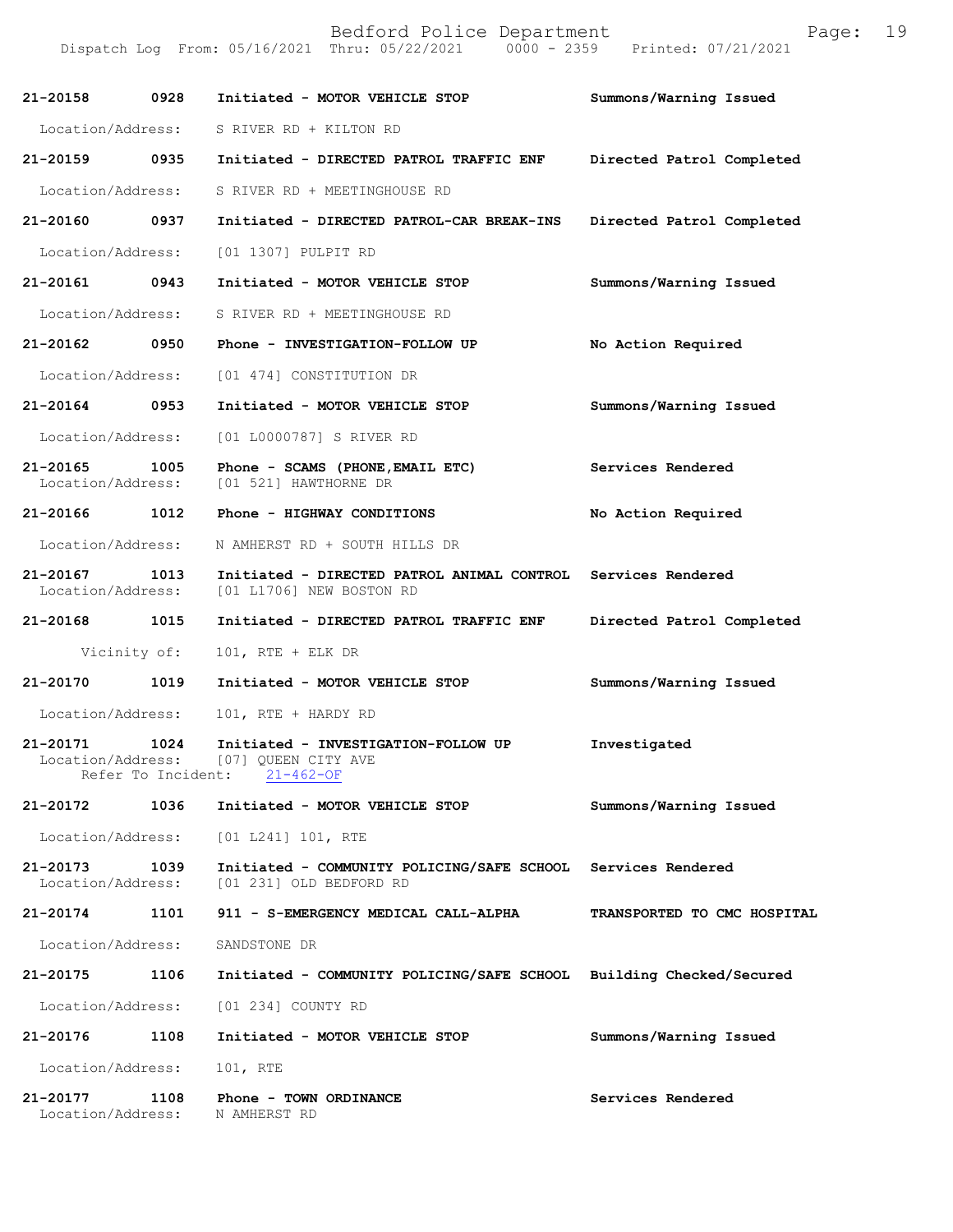Dispatch Log From: 05/16/2021 Thru: 05/22/2021

**21-20163 1119 Walk-In - INVESTIGATION-FOLLOW UP No Action Required**  Location/Address: [01 474] CONSTITUTION DR<br>Refer To Incident: 21-463-OF Refer To Incident: **21-20178 1121 Initiated - COMMUNITY POLICING/SAFE SCHOOL Building Checked/Secured**  Location/Address: [01 232] LIBERTY HILL RD **21-20179 1121 Initiated - DIRECTED PATROL-CAR BREAK-INS Directed Patrol Completed**  Location/Address: GREENFIELD PKWY **21-20180 1126 Phone - ASSIST CITIZEN Services Rendered**  Location/Address: [01 L0000792] S RIVER RD **21-20181 1132 Initiated - FOUND PROPERTY Investigated**  Location/Address: [01 284] N AMHERST RD Refer To Incident: 21-476-OF **21-20182 1133 911 - S-EMERGENCY MEDICAL CALL-CHARL TRANSPORTED TO CMC HOSPITAL**  Location/Address: [01 L2553] 101, RTE **21-20183 1150 911 - S-EMERGENCY MEDICAL CALL-ALPHA TRANSPORTED TO CMC HOSPITAL**  Location/Address: HOLBROOK RD **21-20184 1151 Initiated - DIRECTED PATROL TRAFFIC ENF Directed Patrol Completed**  Vicinity of: 101, RTE + WALLACE RD **21-20185 1154 Initiated - MOTOR VEHICLE STOP Summons/Warning Issued**  Location/Address: 101, RTE + WALLACE RD **21-20186 1203 Initiated - DIRECTED PATROL ANIMAL CONTROL Directed Patrol Completed**  Location/Address: [01 L562] WALLACE RD **21-20187 1214 Initiated - DIRECTED PATROL TRAFFIC ENF Directed Patrol Completed**  Location/Address: S RIVER RD + AUTUMN LN **21-20188 1223 Initiated - DIRECTED PATROL MOUNTAIN BIKE Directed Patrol Completed**  Vicinity of: 101, RTE + CHESTNUT DR **21-20189 1227 Initiated - DIRECTED PATROL-CAR BREAK-INS Directed Patrol Completed**  Location/Address: [01 L1706] NEW BOSTON RD **21-20190 1238 911 - S-EMERGENCY MEDICAL CALL-ALPHA TRANSPORTED TO CMC HOSPITAL**  Location/Address: RIDGEWOOD RD **21-20191 1255 911 - DISABLED MOTOR VEHICLE Summons/Warning Issued**  Location/Address: N AMHERST RD **21-20192 1256 Initiated - SUSP ACTIVITIES-IN PROGRESS Investigated**  Location/Address: [01 324] HAWTHORNE DR<br>Refer To Incident: 21-477-OF Refer To Incident: **21-20193 1301 Phone - ASSIST CITIZEN Services Rendered**  Location/Address: [01 521] HAWTHORNE DR **21-20194 1327 Phone - S-EMERGENCY MEDICAL CALL-CHARL NO TRANSPORT**  Location/Address: [01 L0000552] S RIVER RD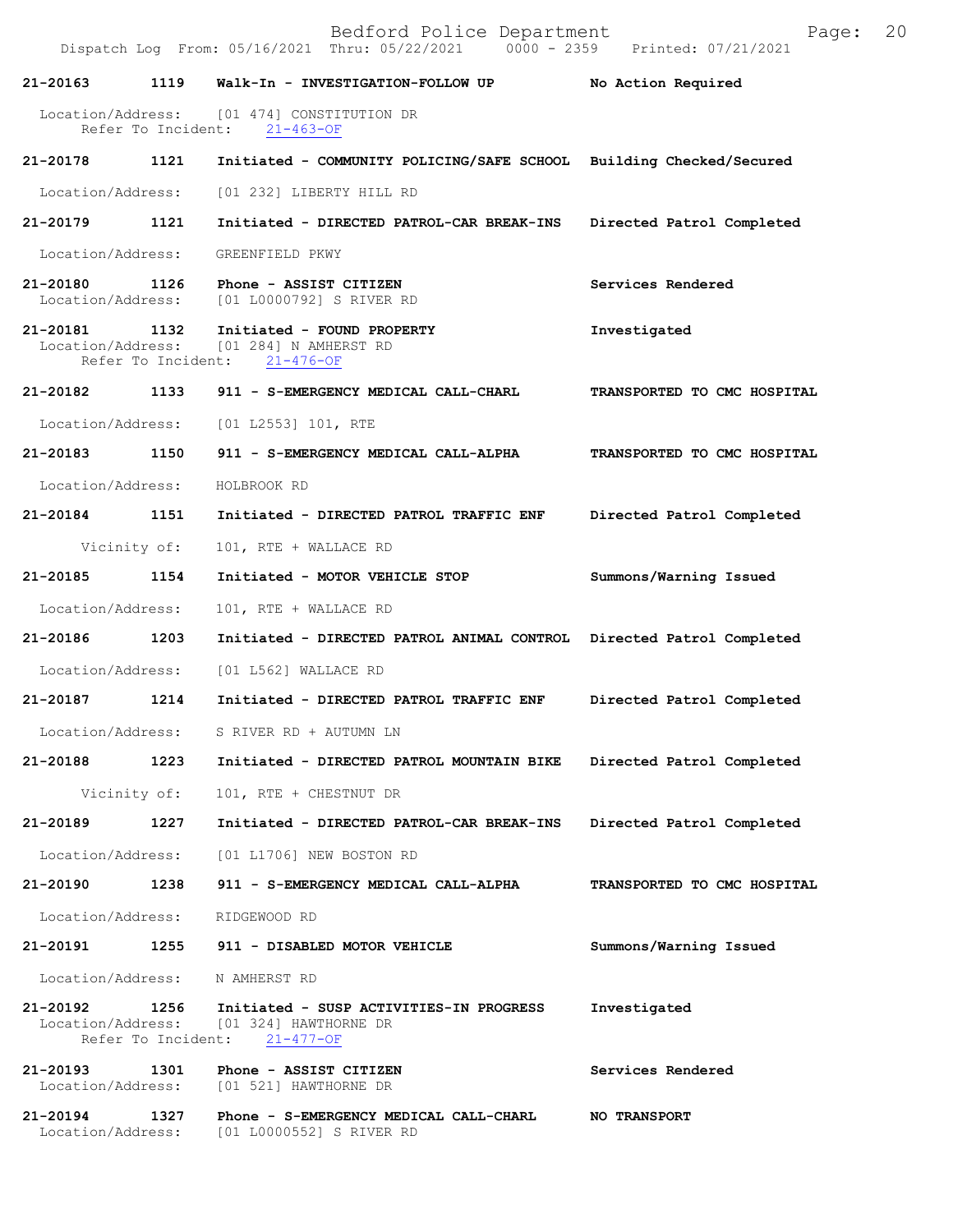Dispatch Log From: 05/16/2021 Thru: 05/22/2021 0000 - 2359 Printed: 07/21/2021

|                                  | 21-20195 1329 Initiated - MOTOR VEHICLE STOP                                                                              | Summons/Warning Issued    |
|----------------------------------|---------------------------------------------------------------------------------------------------------------------------|---------------------------|
| Location/Address:                | 101, RTE + WALLACE RD                                                                                                     |                           |
| 21-20196 1357                    | Initiated - VACANT PROPERTY CHECK                                                                                         | Building Checked/Secured  |
|                                  | Location/Address: [01 L2329] BRICK MILL RD                                                                                |                           |
| 21-20197 1358                    | Initiated - DIRECTED PATROL TRAFFIC ENF Directed Patrol Completed                                                         |                           |
| Location/Address:                | S RIVER RD + COLBY CT                                                                                                     |                           |
| 21-20198 1408                    | Initiated - DIRECTED PATROL TRAFFIC ENF                                                                                   | Directed Patrol Completed |
| Location/Address:                | 101, RTE + 114 RTE                                                                                                        |                           |
| 21-20199 1408                    | Initiated - MOTOR VEHICLE STOP                                                                                            | Summons/Warning Issued    |
| Location/Address:                | 101, RTE + CHESTNUT DR                                                                                                    |                           |
| Location/Address: [07] BLAINE ST | 21-20200 1411 Phone - ASSIST CITIZEN                                                                                      | Services Rendered         |
| 21-20201 1415                    | Phone - ASSIST CITIZEN<br>Location/Address: [01 L848] TECHNOLOGY DR                                                       | Services Rendered         |
|                                  | 21-20202 1436 Phone - ASSIST CITIZEN<br>Location/Address: [01 1078] WRIGHT ACRES RD                                       | Investigated              |
| 21-20203 1439                    | Walk-In - ASSIST CITIZEN                                                                                                  | No Action Required        |
|                                  | Location/Address: [01 474] CONSTITUTION DR                                                                                |                           |
| 21-20204 1512                    | Initiated - COMMUNITY POLICING                                                                                            | Directed Patrol Completed |
| Location/Address:                | [01 400] MEETINGHOUSE RD                                                                                                  |                           |
| 21-20205 1513                    | Initiated - COMMUNITY POLICING<br>Location/Address: [01 400] MEETINGHOUSE RD                                              | Services Rendered         |
| 1513<br>21-20206                 | Initiated - COMMUNITY POLICING<br>Location/Address: [01 400] MEETINGHOUSE RD                                              | Services Rendered         |
| 21-20207<br>1517                 | Initiated - DIRECTED PATROL TRAFFIC ENF                                                                                   | Directed Patrol Completed |
|                                  | Vicinity of: WALLACE RD + NASHUA RD                                                                                       |                           |
|                                  | 21-20208 1517 911 - DISABLED MOTOR VEHICLE<br>Location/Address: 101, RTE + 114 RTE                                        | Services Rendered         |
|                                  | 21-20209 1525 911 - SUSP ACTIVITIES-IN PROGRESS<br>Location/Address: [01 L0000553] 101, RTE<br>Refer To Arrest: 21-287-AR | Arrest(s) Made            |

Refer To Arrest: 21-288-AR

**21-20210 1540 Initiated - DIRECTED PATROL TRAFFIC ENF Directed Patrol Completed**  Location/Address: S RIVER RD + COLBY CT **21-20211 1554 Phone - S-ALARM-MEDICAL AID/LIFT ASST NO TRANSPORT**  Location/Address: [01 L1298] SEBBINS POND DR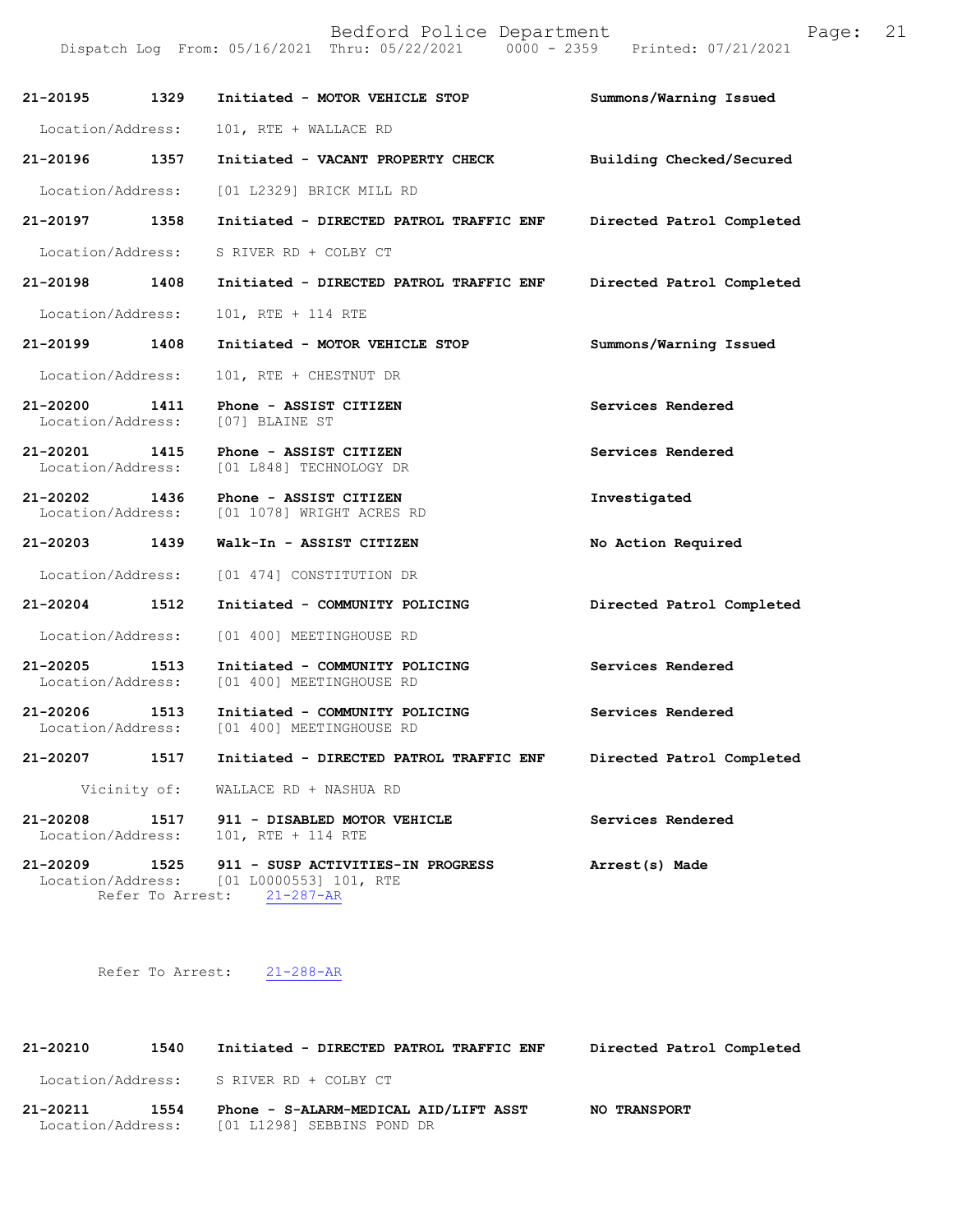| 21-20212 1559                      |      | Initiated - DIRECTED PATROL TRAFFIC ENF Directed Patrol Completed              |                             |
|------------------------------------|------|--------------------------------------------------------------------------------|-----------------------------|
| Location/Address:                  |      | BEDFORD CENTER RD + N AMHERST RD                                               |                             |
| 21-20213 1613                      |      | 911 - S-EMERGENCY MEDICAL CALL-ALPHA                                           | TRANSPORTED TO CMC HOSPITAL |
| Location/Address:                  |      | [01 L2252] JENKINS RD                                                          |                             |
| 21-20214                           | 1623 | Initiated - DIRECTED PATROL TRAFFIC ENF                                        | Directed Patrol Completed   |
| Location/Address:                  |      | 114 RTE                                                                        |                             |
| 21-20215 1629                      |      | Initiated - DIRECTED PATROL TRAFFIC ENF                                        | Directed Patrol Completed   |
| Location/Address:                  |      | S RIVER RD + MEETINGHOUSE RD                                                   |                             |
| 21-20216 1636                      |      | Initiated - MOTOR VEHICLE STOP                                                 | Summons/Warning Issued      |
| Location/Address:                  |      | S RIVER RD                                                                     |                             |
| Location/Address: HARDY RD         |      | 21-20217 1643 911 - MOTOR VEHICLE ACC-SPECIAL CIR.                             | Services Rendered           |
| 21-20218 1659                      |      | 911 - S-MUTUAL AID-MEDICAL                                                     | No Action Required          |
| Location/Address:                  |      | [05] ARROWWOOD RD                                                              |                             |
| 21-20219 1701                      |      | Initiated - DIRECTED PATROL TRAFFIC ENF                                        | Directed Patrol Completed   |
| Location/Address:                  |      | S RIVER RD + SOMERVILLE DR                                                     |                             |
| 21-20220 1716                      |      | Initiated - MOTOR VEHICLE STOP                                                 | Summons/Warning Issued      |
| Location/Address:                  |      | S RIVER RD + EAST POINT DR                                                     |                             |
| 21-20221<br>Location/Address:      | 1721 | Initiated - DIRECTED PATROL TRAFFIC ENF<br>MEETINGHOUSE RD + BEDFORD CENTER RD | Alarm - False               |
| 21-20222 1723<br>Location/Address: |      | $911 - 911$ Abandoned<br>$[01 L2553] 101$ , RTE                                | Unfounded                   |
| 21-20223 1754                      |      | Initiated - DIRECTED PATROL TRAFFIC ENF                                        | Directed Patrol Completed   |
| Location/Address:                  |      | S RIVER RD + KILTON RD                                                         |                             |
| 21-20224<br>Location/Address:      | 1803 | 911 - S-FIRE, OTHER<br>SHAW DR                                                 | Extinquished                |
| 21-20225                           | 1819 | Phone - S-FIRE ALARM<br>Location/Address: [01 1535] S RIVER RD                 | Services Rendered           |
| 21-20226                           | 1826 | Initiated - DIRECTED PATROL TRAFFIC ENF                                        | Directed Patrol Completed   |
| Location/Address:                  |      | WALLACE RD + NEW BOSTON RD                                                     |                             |
| 21-20227                           | 1832 | Initiated - MOTOR VEHICLE STOP                                                 | Summons/Warning Issued      |
| Location/Address:                  |      | NEW BOSTON RD + WALLACE RD                                                     |                             |
| 21-20228                           | 1850 | Initiated - DIRECTED PATROL TRAFFIC ENF                                        | Directed Patrol Completed   |
| Location/Address:                  |      | BEDFORD CENTER RD + MEETINGHOUSE RD                                            |                             |
| 21-20229<br>Location/Address:      | 1900 | Phone - SUSP ACTIVITIES<br>HEATHER DR + SEBBINS POND DR                        | Could Not Locate            |
| 21-20230<br>Location/Address:      | 1927 | Phone - THEFT<br>[01 1050] DONALD ST                                           | Services Rendered           |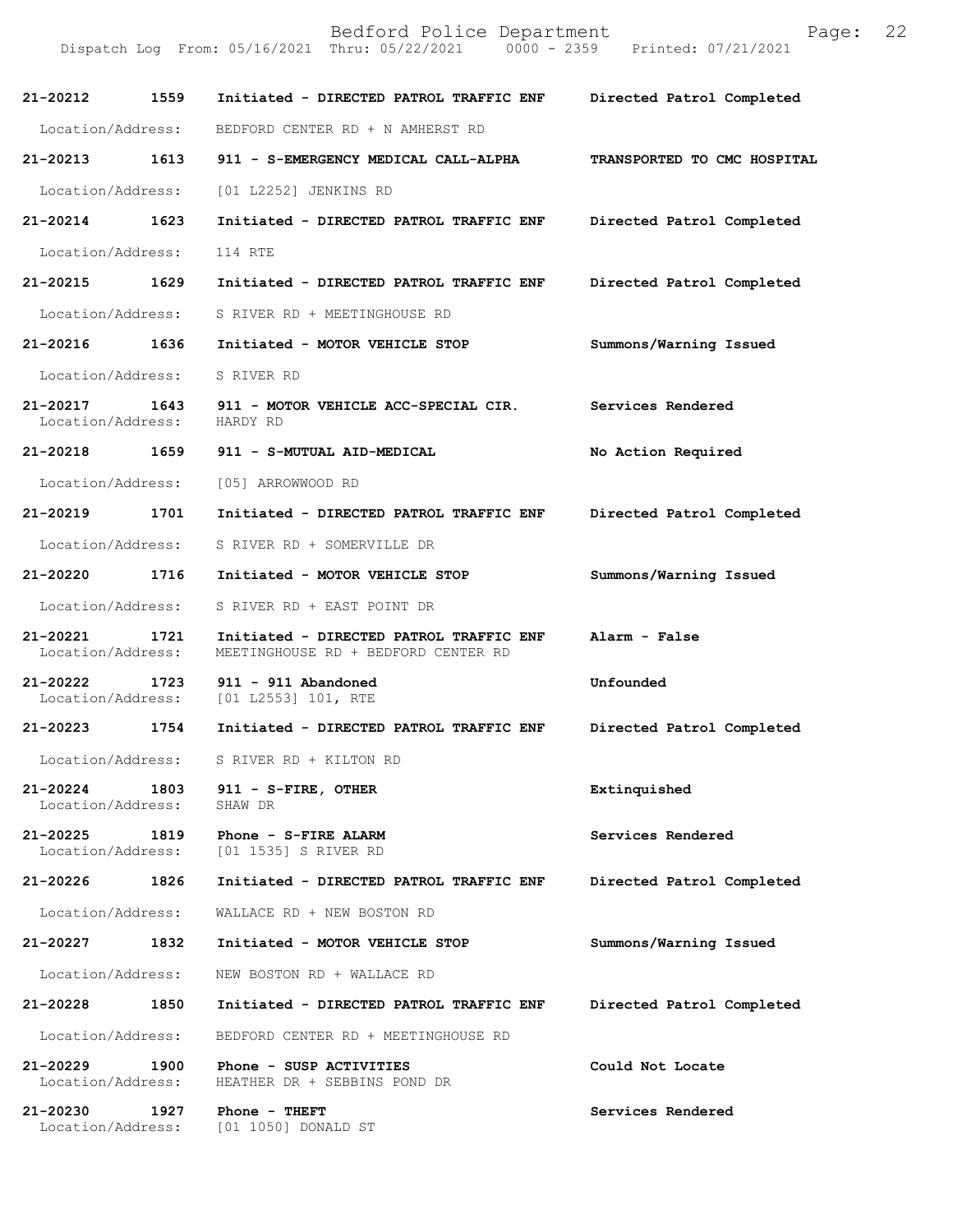Bedford Police Department Page: 23 Dispatch Log From: 05/16/2021 Thru: 05/22/2021

**21-20231 1928 911 - CHECK THE WELFARE Arrest(s) Made** 

**21-20232 1958 911 - S-EMERGENCY MEDICAL CALL-ALPHA Transported to Elliot Hospital** Location/Address: [01 17] DONALD ST **21-20233 2022 Phone - S-FIRE ALARM Services Rendered**  [01 521] HAWTHORNE DR **21-20234 2106 Initiated - DIRECTED PATROL DWI Directed Patrol Completed**  Location/Address: 101, RTE + WALLACE RD **21-20235 2155 Initiated - DIRECTED PATROL-CAR BREAK-INS Directed Patrol Completed**  Location/Address: LIBERTY HILL RD + COUNTY RD **21-20236 2159 911 - S-EMERGENCY MEDICAL CALL-ALPHA TRANSPORTED TO CMC HOSPITAL**  Location/Address: [01 729] PEMBROKE WAY **21-20237 2228 911 - SUSP ACTIVITIES-IN PROGRESS Could Not Locate**  Location/Address: **21-20238 2309 Initiated - DIRECTED PATROL DWI Directed Patrol Completed**  Location/Address: S RIVER RD + MEETINGHOUSE RD **21-20239 2320 911 - MOTOR VEHICLE ACCIDENT Services Rendered**  Location/Address: 114 RTE + 101, RTE **21-20240 2323 Initiated - MOTOR VEHICLE STOP Summons/Warning Issued**  Location/Address: S RIVER RD + HAWTHORNE DR **21-20241 2334 Initiated - DIRECTED PATROL DWI Directed Patrol Completed**  Vicinity of: 101, RTE + WALLACE RD **21-20242 2343 Initiated - DIRECTED PATROL DWI Directed Patrol Completed**  Location/Address: S RIVER RD + BACK RIVER RD **21-20243 2345 Initiated - MOTOR VEHICLE STOP Summons/Warning Issued**  Location/Address: 101, RTE + NASHUA RD **21-20244 2347 Initiated - DIRECTED PATROL DWI Directed Patrol Completed**  Location/Address: S RIVER RD + KILTON RD **21-20245 2355 Initiated - DIRECTED PATROL DWI Directed Patrol Completed**  Location/Address: 101, RTE + CONSTITUTION DR **21-20246 2358 Initiated - MOTOR VEHICLE STOP Summons/Warning Issued**  Location/Address: 101, RTE + PLUMMER ROAD OVERPASS

**For Date: 05/19/2021 - Wednesday**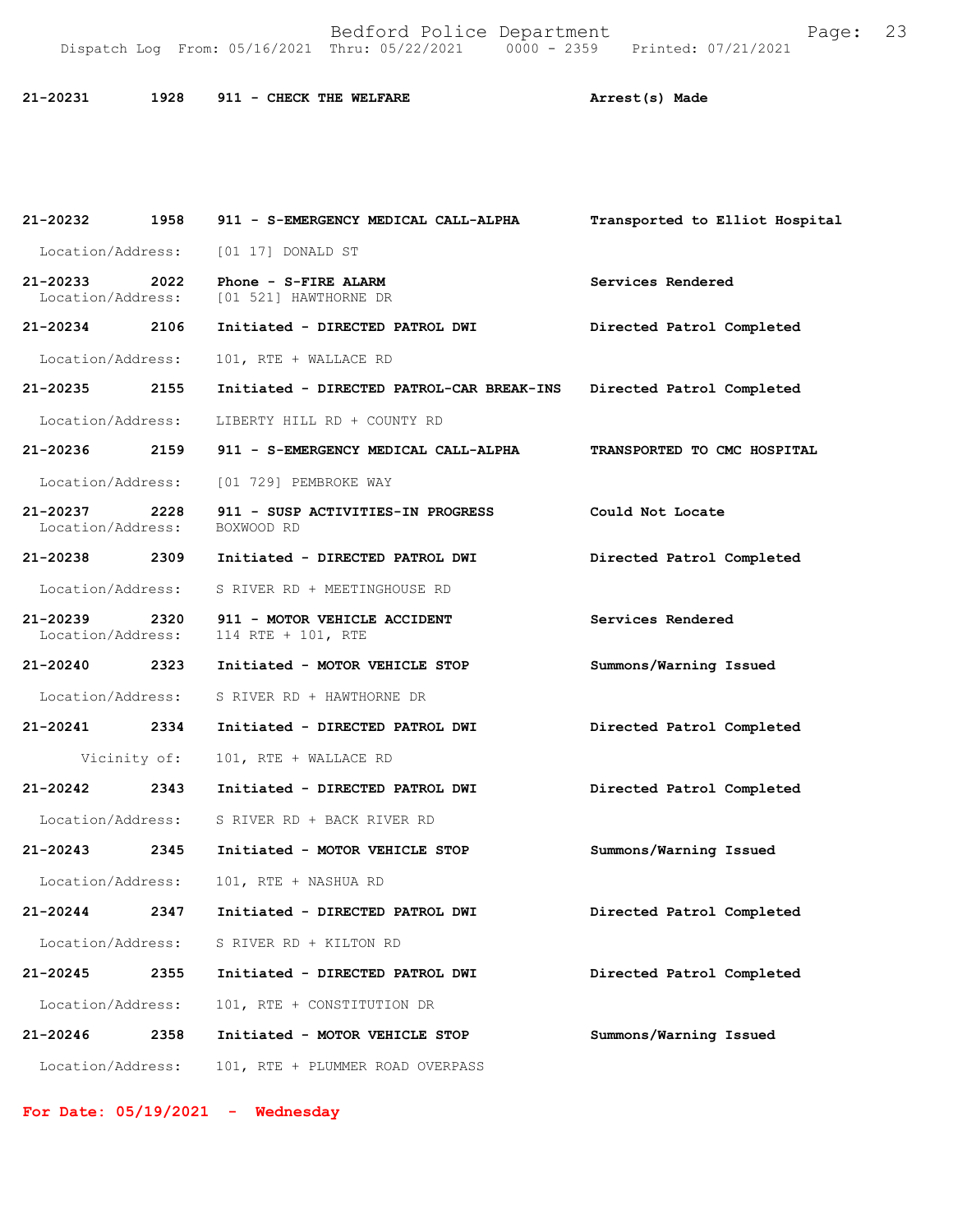Bedford Police Department Page: 24 Dispatch Log From: 05/16/2021 Thru: 05/22/2021 0000 - 2359 **21-20247 0007 Initiated - DIRECTED PATROL DWI Directed Patrol Completed**  Location/Address: S RIVER RD + HAWTHORNE DR **21-20248 0011 Initiated - MOTOR VEHICLE STOP Summons/Warning Issued**  Location/Address: S RIVER RD + CLUB ACRE LN Refer To Incident: 21-479-OF **21-20249 0014 Initiated - DIRECTED PATROL DWI Directed Patrol Completed**  Location/Address: S RIVER RD + EASTMAN AVE **21-20250 0022 Initiated - DIRECTED PATROL DWI Directed Patrol Completed**  Vicinity of: 101, RTE + NASHUA RD **21-20251 0025 Initiated - DIRECTED PATROL DWI Directed Patrol Completed**  Location/Address: 101, RTE + KILTON ROAD RAMP **21-20252 0026 Initiated - MOTOR VEHICLE STOP Summons/Warning Issued**  Location/Address: 101, RTE + F.E. EVERETT SOUTH TPKE **21-20253 0053 Initiated - DIRECTED PATROL DWI Directed Patrol Completed**  Vicinity of: 101, RTE + HITCHING POST LN **21-20254 0054 Initiated - MOTOR VEHICLE STOP Summons/Warning Issued**  Location/Address: 101, RTE + PLUMMER ROAD OVERPASS **21-20255 0058 Initiated - SUSP ACTIVITIES 5 8ervices Rendered** Location/Address: [01 L1864] S RIVER RD [01 L1864] S RIVER RD **21-20256 0059 Initiated - MOTOR VEHICLE STOP Summons/Warning Issued**  Location/Address: 101, RTE **21-20257 0103 Initiated - DIRECTED PATROL DWI Directed Patrol Completed**  Location/Address: S RIVER RD + AUTUMN LN **21-20258 0109 Initiated - MOTOR VEHICLE STOP Summons/Warning Issued**  Location/Address: S RIVER RD **21-20259 0114 Initiated - DIRECTED PATROL DWI Directed Patrol Completed**  Location/Address: BOYNTON ST + 114 RTE **21-20260 0123 Initiated - DIRECTED PATROL DWI Directed Patrol Completed**  Location/Address: BACK RIVER RD + SMITH RD **21-20261 0127 Initiated - DIRECTED PATROL DWI Directed Patrol Completed**  Vicinity of: 101, RTE + PINECREST DR **21-20262 0128 Initiated - DIRECTED PATROL DWI Directed Patrol Completed**  Location/Address: S RIVER RD + AUTUMN LN **21-20263 0147 Initiated - DIRECTED PATROL DWI Directed Patrol Completed**  Location/Address: 101, RTE + MEETINGHOUSE RD **21-20264 0152 Initiated - DIRECTED PATROL DWI Directed Patrol Completed**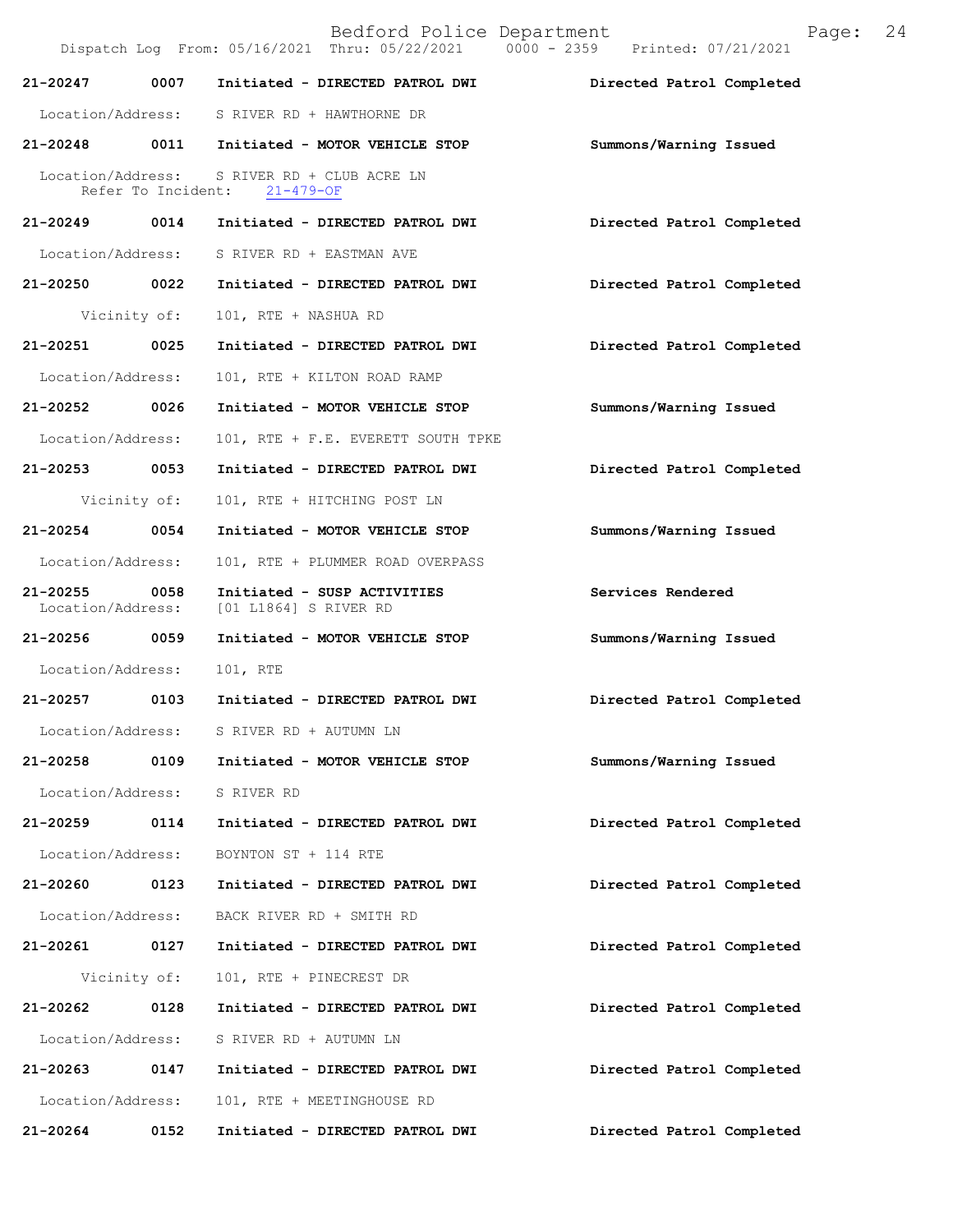|                               |              | Location/Address: S RIVER RD + SOMERVILLE DR                                                                                    |                           |
|-------------------------------|--------------|---------------------------------------------------------------------------------------------------------------------------------|---------------------------|
| 21-20265                      | 0203         | Initiated - BUILDING CHECK                                                                                                      | Building Checked/Secured  |
| Location/Address:             |              | [01 1202] NASHUA RD                                                                                                             |                           |
| 21-20266 0209                 |              | Initiated - DIRECTED PATROL DWI                                                                                                 | Directed Patrol Completed |
| Location/Address:             |              | S RIVER RD + MOORES CROSSING RD                                                                                                 |                           |
| 21-20267 0225                 |              | Initiated - DIRECTED PATROL BURGLARY                                                                                            | Building Checked/Secured  |
| Location/Address:             |              | [01 786] S RIVER RD                                                                                                             |                           |
| 21-20268 0231                 |              | Initiated - DIRECTED PATROL BURGLARY                                                                                            | Directed Patrol Completed |
| Location/Address:             |              | CHESTNUT DR                                                                                                                     |                           |
| 21-20269 0235                 |              | Initiated - BUILDING CHECK                                                                                                      | Building Checked/Secured  |
| Location/Address:             |              | BELLEMORE DR                                                                                                                    |                           |
| 21-20270 0236                 |              | Initiated - DIRECTED PATROL BURGLARY                                                                                            | Directed Patrol Completed |
| Location/Address:             |              | [01 1235] S RIVER RD + MAIN ST                                                                                                  |                           |
| 21-20271 0300                 |              | Initiated - DIRECTED PATROL-CAR BREAK-INS                                                                                       | Directed Patrol Completed |
| Location/Address:             |              | NEW BOSTON RD + WALLACE RD                                                                                                      |                           |
| 21-20272 0301                 |              | Initiated - BUILDING CHECK                                                                                                      | Building Checked/Secured  |
| Location/Address:             |              | [01 L0000587] 101, RTE                                                                                                          |                           |
| 21-20273 0322                 |              | Initiated - DIRECTED PATROL BURGLARY                                                                                            | Directed Patrol Completed |
| Location/Address:             |              | [01 L0000780] NASHUA RD                                                                                                         |                           |
| 21-20274 0328                 |              | Initiated - DIRECTED PATROL BURGLARY                                                                                            | Directed Patrol Completed |
| Location/Address:             |              | [01 L1823] BOYNTON ST                                                                                                           |                           |
| 21-20275                      | 0333         | Initiated - DIRECTED PATROL-CAR BREAK-INS                                                                                       | Directed Patrol Completed |
| Location/Address:             |              | N AMHERST RD + WALLACE RD                                                                                                       |                           |
| 21-20276                      |              | 0354 Initiated - DIRECTED PATROL-CAR BREAK-INS                                                                                  | Directed Patrol Completed |
|                               | Vicinity of: | QUINCY DR + JENKINS RD                                                                                                          |                           |
| 21-20277                      |              | 0401 Initiated - INVESTIGATION-FOLLOW UP<br>Location: KELLY MOORE-MEGHAN MOORE FATHER/21-463-OF<br>Refer To Incident: 21-463-OF | Investigated              |
| 21-20278 0424                 |              | Initiated - DIRECTED PATROL-CAR BREAK-INS                                                                                       | Directed Patrol Completed |
| Location/Address:             |              | TECHNOLOGY DR                                                                                                                   |                           |
| 21-20279                      | 0431         | Initiated - DIRECTED PATROL-CAR BREAK-INS                                                                                       | Directed Patrol Completed |
|                               | Vicinity of: | HITCHING POST LN + KAHLIKO LN                                                                                                   |                           |
| 21-20280<br>Location/Address: | 0438         | Phone - ALARM, BURGLAR<br>[01 2284] LILAC CT                                                                                    | Alarm - False             |
| 21-20281 0440                 |              | Initiated - BUILDING CHECK                                                                                                      | Building Checked/Secured  |
|                               |              | Location/Address: [01 L1469] S RIVER RD                                                                                         |                           |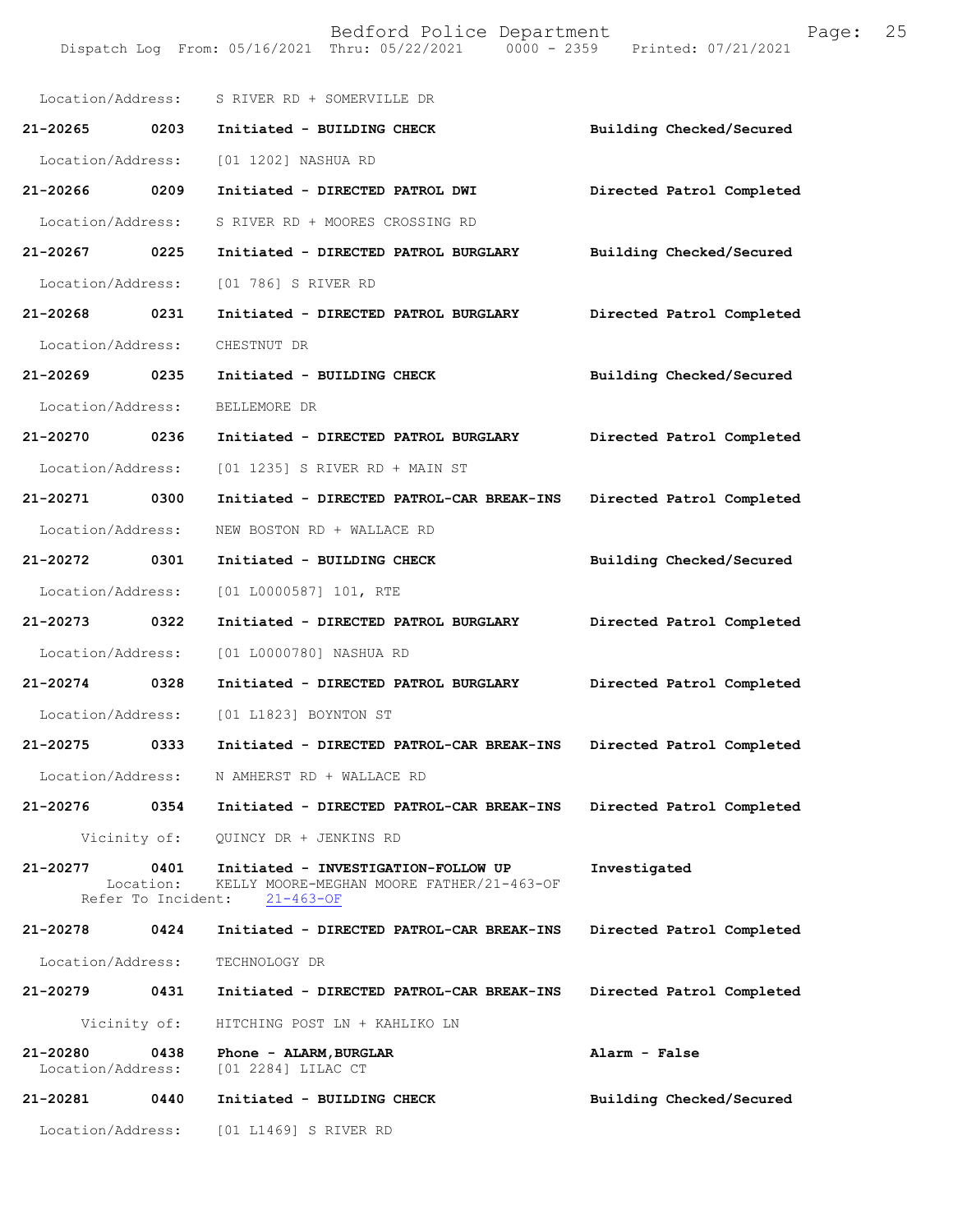Bedford Police Department Page: 26 Dispatch Log From: 05/16/2021 Thru: 05/22/2021 0000 - 2359 **21-20282 0455 Initiated - SUSP ACTIVITIES Services Rendered**  Location/Address: [01 L848] TECHNOLOGY DR **21-20283 0514 Initiated - DIRECTED PATROL-CAR BREAK-INS Directed Patrol Completed**  Location/Address: [01 L1804] S RIVER RD **21-20284 0515 Initiated - DIRECTED PATROL TRAFFIC ENF Directed Patrol Completed**  Location/Address: NEW BOSTON RD + CHESTERFIELD PL **21-20285 0515 Initiated - DIRECTED PATROL TRAFFIC ENF Directed Patrol Completed**  Vicinity of: 101, RTE + COVENANT WAY **21-20286 0520 Initiated - DIRECTED PATROL TRAFFIC ENF Directed Patrol Completed**  Location/Address: BACK RIVER RD + S RIVER RD **21-20287 0525 911 - S-EMERGENCY MEDICAL CALL-ALPHA TRANSPORTED TO CMC HOSPITAL**  Location/Address: [01 919] CORPORATE DR **21-20288 0541 Initiated - MOTOR VEHICLE STOP Summons/Warning Issued**  Location/Address: S RIVER RD + BACK RIVER RD **21-20289 0552 Initiated - DIRECTED PATROL TRAFFIC ENF Directed Patrol Completed**  Location/Address: S RIVER RD + CLUB ACRE LN **21-20290 0554 Initiated - MOTOR VEHICLE STOP Directed Patrol Completed**  Location/Address: S RIVER RD **21-20291 0559 Initiated - DIRECTED PATROL TRAFFIC ENF Directed Patrol Completed**  Location/Address: S RIVER RD + HULL RD **21-20292 0715 Initiated - DIRECTED PATROL TRAFFIC ENF Directed Patrol Completed**  Vicinity of: S RIVER RD + MEETINGHOUSE RD **21-20293 0721 Initiated - DIRECTED PATROL TRAFFIC ENF Directed Patrol Completed**  Location/Address: [01 231] OLD BEDFORD RD **21-20294 0723 Initiated - MOTOR VEHICLE STOP Summons/Warning Issued**  Location/Address: S RIVER RD + HAWTHORNE DR **21-20295 0729 Initiated - DIRECTED PATROL TRAFFIC ENF Directed Patrol Completed**  Location/Address: COUNTY RD + NASHUA RD **21-20296 0731 Initiated - DIRECTED PATROL TRAFFIC ENF Directed Patrol Completed**  Location/Address: [01 234] COUNTY RD

**21-20297 0744 Initiated - MOTOR VEHICLE STOP Summons/Warning Issued**  Location/Address: COUNTY RD + CRICKET HILL RD

**21-20298 0745 Initiated - MOTOR VEHICLE STOP Arrest(s) Made**  Location/Address: BACK RIVER RD + SILVER SPRING DR<br>Refer To Arrest: 21-290-AR Refer To Arrest: Arrest: GURUNG, ARRON<br>Address: CONCORD, NH CONCORD, NH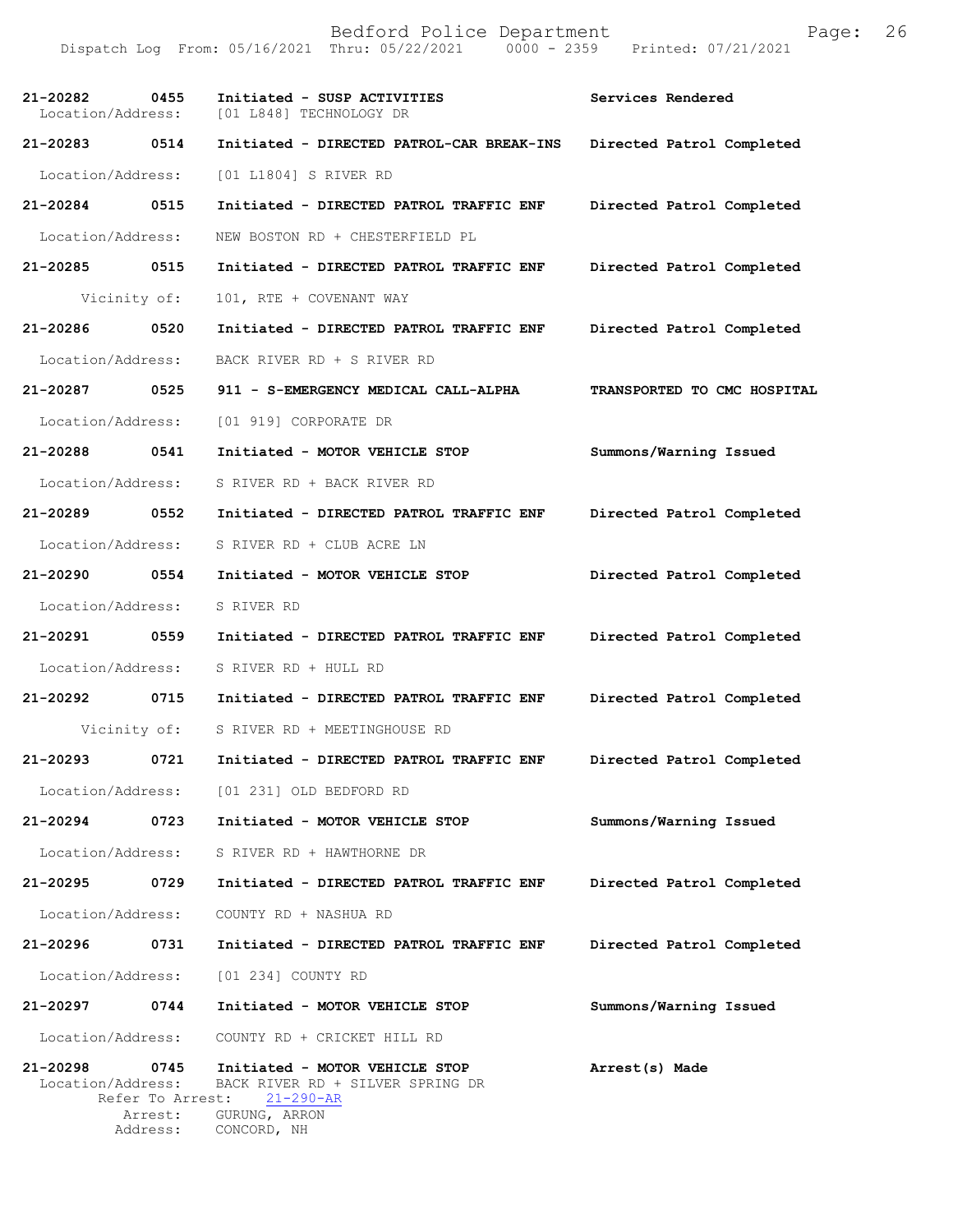Bedford Police Department Page: 27 Dispatch Log From: 05/16/2021 Thru: 05/22/2021 Age: 18 Charges: Suspension of Vehicle Registration Drive after Rev/Suspension **21-20299 0754 Initiated - DIRECTED PATROL TRAFFIC ENF Directed Patrol Completed**  Location/Address: NEW BOSTON RD + TIRRELL HILL RD **21-20300 0804 Phone - CHECK THE WELFARE COULD Not Locate Could Not Locate Location/Address:** HOLBROOK HILL RD + NEW BOSTON RD Location/Address: HOLBROOK HILL RD + NEW BOSTON RD **21-20301 0808 Initiated - DIRECTED PATROL TRAFFIC ENF Directed Patrol Completed**  Location/Address: 101, RTE + KAHLIKO LN **21-20302 0813 Initiated - MOTOR VEHICLE STOP Summons/Warning Issued**  Location/Address: 101, RTE + WALLACE RD **21-20303 0819 Phone - POLICE INFORMATION No Action Required**  Location/Address: [01 L1562] KILTON RD **21-20304 0830 Initiated - DIRECTED PATROL TRAFFIC ENF Directed Patrol Completed**  Location/Address: 101, RTE + COVENANT WAY **21-20305 0840 Initiated - DIRECTED PATROL TRAFFIC ENF Directed Patrol Completed**  Vicinity of: S RIVER RD + KILTON RD **21-20306 0843 Phone - ASSIST CITIZEN Services Rendered**  Location/Address: [01 232] LIBERTY HILL RD **21-20307 0845 Initiated - MOTOR VEHICLE STOP Summons/Warning Issued**  Location/Address: 101, RTE + WALLACE RD **21-20308 0857 Initiated - MOTOR VEHICLE STOP Summons/Warning Issued**  Location/Address: [01 L1412] 101, RTE **21-20309 0904 Other - MOTOR VEHICLE COMPLAINT Could Not Locate**  Location/Address: **21-20310 0907 Initiated - DIRECTED PATROL TRAFFIC ENF Directed Patrol Completed**  Location/Address: WALLACE RD + NEW BOSTON RD **21-20311 0907 Phone - POLICE INFORMATION No Action Required**  Location/Address: [01 919] CORPORATE DR **21-20312 0914 Initiated - DIRECTED PATROL TRAFFIC ENF Directed Patrol Completed**  Location/Address: [01 1263] JENKINS RD **21-20313 0930 Initiated - DIRECTED PATROL TRAFFIC ENF Directed Patrol Completed**  Vicinity of: S RIVER RD + PALOMINO LN **21-20314 0933 Initiated - VACANT PROPERTY CHECK Building Checked/Secured**  Location/Address: [01 L2329] BRICK MILL RD **21-20315 0935 Initiated - MOTOR VEHICLE STOP Summons/Warning Issued**  Location/Address: WALLACE RD + JACKSON SQ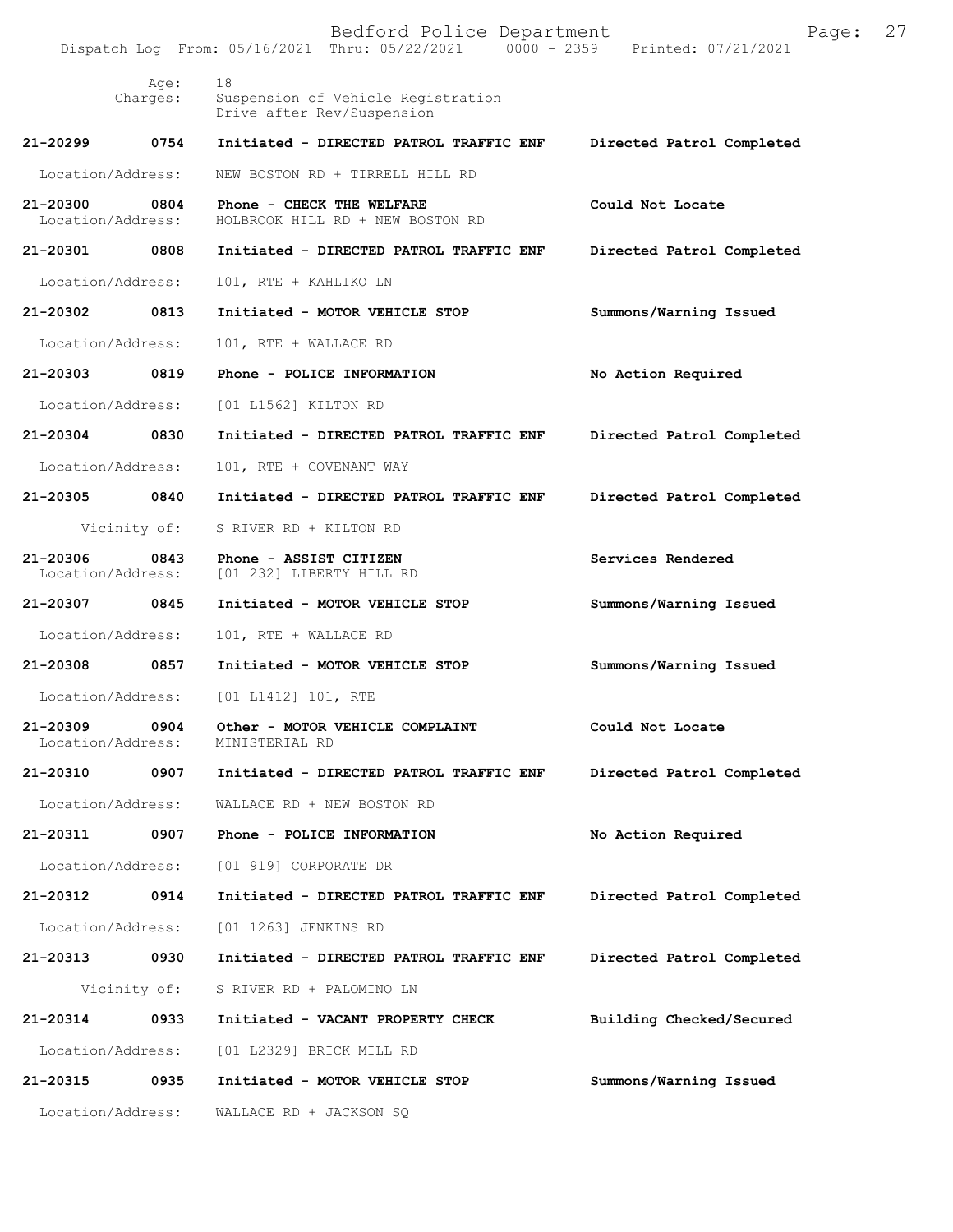Bedford Police Department Page: 28 Dispatch Log From: 05/16/2021 Thru: 05/22/2021 **21-20316** 0936 Other - RESTRAINING ORDER Services Rendered Location/Address: [01 1255] COOPER LN [01 1255] COOPER LN **21-20317 0947 Initiated - MOTOR VEHICLE STOP Summons/Warning Issued**  Location/Address: 101, RTE + JOPPA HILL RD **21-20318 0957 Initiated - MOTOR VEHICLE STOP NO PAPERWORK**  Location/Address: **21-20319 0959 Initiated - VACANT PROPERTY CHECK Building Checked/Secured**  Location/Address: [01 1024] OLD EVERGREEN RD **21-20320 1009 Initiated - MOTOR VEHICLE STOP Summons/Warning Issued**  Location/Address: 101, RTE **21-20321 1019 Initiated - COMMUNITY POLICING/SAFE SCHOOL Building Checked/Secured**  Location/Address: [01 231] OLD BEDFORD RD **21-20322 1027 Initiated - DIRECTED PATROL-CAR BREAK-INS Directed Patrol Completed**  Location/Address: MOORES CROSSING RD **21-20323 1027 Phone - S-ALARM-MEDICAL AID/LIFT ASST TRANSPORTED TO CMC HOSPITAL**  Location/Address: BEAVER LN **21-20324 1043 Initiated - DIRECTED PATROL-CAR BREAK-INS Directed Patrol Completed**  Location/Address: [01 L863] 101, RTE **21-20325 1045 Initiated - DIRECTED PATROL TRAFFIC ENF Directed Patrol Completed**  Location/Address: 101, RTE + CONSTITUTION DR **21-20326 1106 Initiated - DIRECTED PATROL-CAR BREAK-INS Directed Patrol Completed**  Location/Address: [01 1235] S RIVER RD **21-20327 1109 Initiated - DIRECTED PATROL TRAFFIC ENF Directed Patrol Completed**  Location/Address: [01 L2447] 101, RTE **21-20328 1127 Initiated - SERVE PAPERWORK Could Not Locate**  Location/Address: [01 1255] COOPER LN **21-20329 1130 Initiated - DIRECTED PATROL ANIMAL CONTROL Directed Patrol Completed**  Location/Address: [01 L1706] NEW BOSTON RD **21-20330 1131 Phone - MOTOR VEHICLE ACCIDENT Investigated**  Location/Address: MAIDEN LN **21-20331 1147 Walk-In - ASSIST CITIZEN Services Rendered**  Location/Address: [01 474] CONSTITUTION DR **21-20332 1156 Initiated - DIRECTED PATROL-CAR BREAK-INS Directed Patrol Completed**  Location/Address: CAMP RD **21-20333 1158 Initiated - CRIMINAL THREATENING Investigated**  Location/Address: [01 L2079] NASHUA RD **21-20334 1208 Phone - ASSIST CITIZEN Services Rendered**  Location/Address: COUNTY RD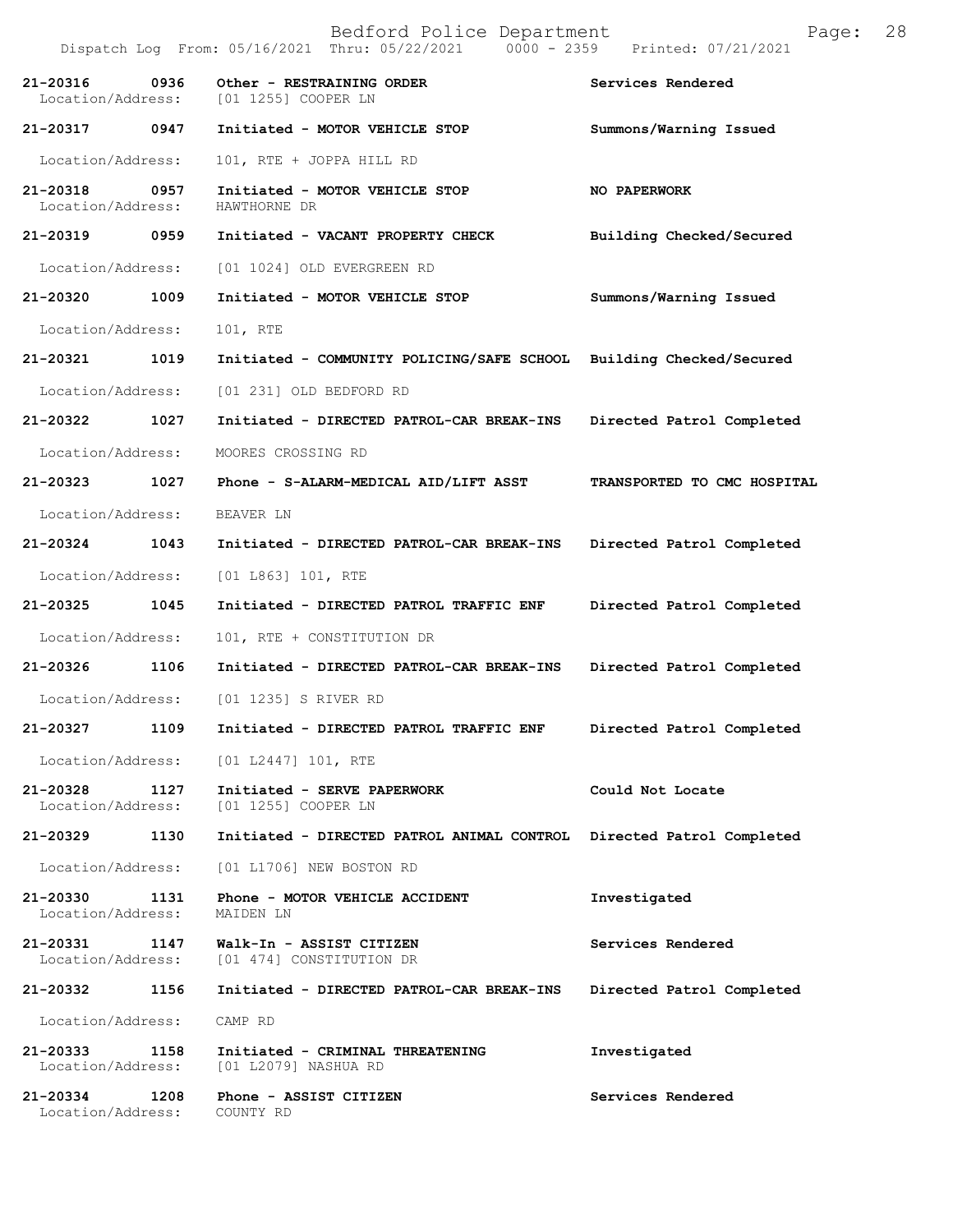|                               |                            | Bedford Police Department<br>Dispatch Log From: 05/16/2021 Thru: 05/22/2021      | Page:<br>0000 - 2359 Printed: 07/21/2021 | 29 |
|-------------------------------|----------------------------|----------------------------------------------------------------------------------|------------------------------------------|----|
| 21-20335                      | 1223                       | Initiated - DIRECTED PATROL-CAR BREAK-INS                                        | Directed Patrol Completed                |    |
| Location/Address:             |                            | [01 L1804] S RIVER RD                                                            |                                          |    |
| 21-20336                      | 1227                       | 911 - S-EMERGENCY MEDICAL CALL-BRAVO                                             | TRANSPORTED TO CMC HOSPITAL              |    |
| Location/Address:             |                            | [01 L212] S RIVER RD                                                             |                                          |    |
| 21-20337                      | 1245                       | Initiated - DIRECTED PATROL MOUNTAIN BIKE                                        | Directed Patrol Completed                |    |
|                               | Vicinity of:               | S RIVER RD + KILTON RD                                                           |                                          |    |
| 21-20338<br>Location/Address: | 1250                       | Radio - ANIMAL COMPLAINT<br>[01 L2079] NASHUA RD                                 | Could Not Locate                         |    |
| 21-20339<br>Location/Address: | 1308                       | Initiated - INVESTIGATION-FOLLOW UP<br>GAGE RD                                   | Investigated                             |    |
| 21-20340                      | 1310                       | Phone - S-EMERGENCY MEDICAL CALL-CHARL                                           | Transported to Elliot Hospital           |    |
| Location/Address:             |                            | [01 919] CORPORATE DR                                                            |                                          |    |
| $21 - 20341$                  | 1322                       | Initiated - MOTOR VEHICLE STOP                                                   | Summons/Warning Issued                   |    |
| Location/Address:             |                            | 101, RTE                                                                         |                                          |    |
| 21-20343                      | 1328                       | Initiated - COMMUNITY POLICING/SAFE SCHOOL Directed Patrol Completed             |                                          |    |
| Location/Address:             |                            | [01 192] NEW BOSTON RD                                                           |                                          |    |
| 21-20344                      | 1333                       | Initiated - MOTOR VEHICLE STOP                                                   | Summons/Warning Issued                   |    |
| Location/Address:             |                            | WALLACE RD + MINISTERIAL RD                                                      |                                          |    |
| 21-20345                      | 1339                       | Initiated - DIRECTED PATROL-CAR BREAK-INS                                        | Directed Patrol Completed                |    |
| Location/Address:             |                            | [01 L1706] NEW BOSTON RD                                                         |                                          |    |
| 21-20346                      | 1349                       | Initiated - DIRECTED PATROL-CAR BREAK-INS                                        | Directed Patrol Completed                |    |
| Location/Address:             |                            | [01 629] NEW BOSTON RD                                                           |                                          |    |
| 21-20347                      | 1351                       | Initiated - MOTOR VEHICLE STOP                                                   | Summons/Warning Issued                   |    |
| Location/Address:             |                            | [01 L0000786] S RIVER RD                                                         |                                          |    |
| 21-20348<br>Location/Address: | 1351                       | Phone - ASSIST CITIZEN<br>GAGE RD                                                | Services Rendered                        |    |
| 21-20349                      | 1406                       | Initiated - DIRECTED PATROL TRAFFIC ENF                                          | Directed Patrol Completed                |    |
| Location/Address:             |                            | MINISTERIAL RD + MINISTERIAL BR                                                  |                                          |    |
| 21-20350<br>Location/Address: | 1429<br>Refer To Incident: | Walk-In - INVESTIGATION-FOLLOW UP<br>[01 474] CONSTITUTION DR<br>$21 - 473 - OF$ | Removed Hazard                           |    |
| 21-20351<br>Location/Address: | 1509                       | Initiated - CHECK THE WELFARE<br>[01 474] CONSTITUTION DR                        | Services Rendered                        |    |
| 21-20352                      | 1511                       | Initiated - DIRECTED PATROL TRAFFIC ENF                                          | Directed Patrol Completed                |    |
| Location/Address:             |                            | S RIVER RD + COLBY CT                                                            |                                          |    |
| 21-20353                      | 1512                       | Initiated - DIRECTED PATROL TRAFFIC ENF                                          | Directed Patrol Completed                |    |
| Location/Address:             |                            | 101, RTE + WALLACE RD                                                            |                                          |    |
| 21-20354                      | 1524                       | 911 - S-EMERGENCY MEDICAL CALL-BRAVO                                             | TRANSPORTED TO CMC HOSPITAL              |    |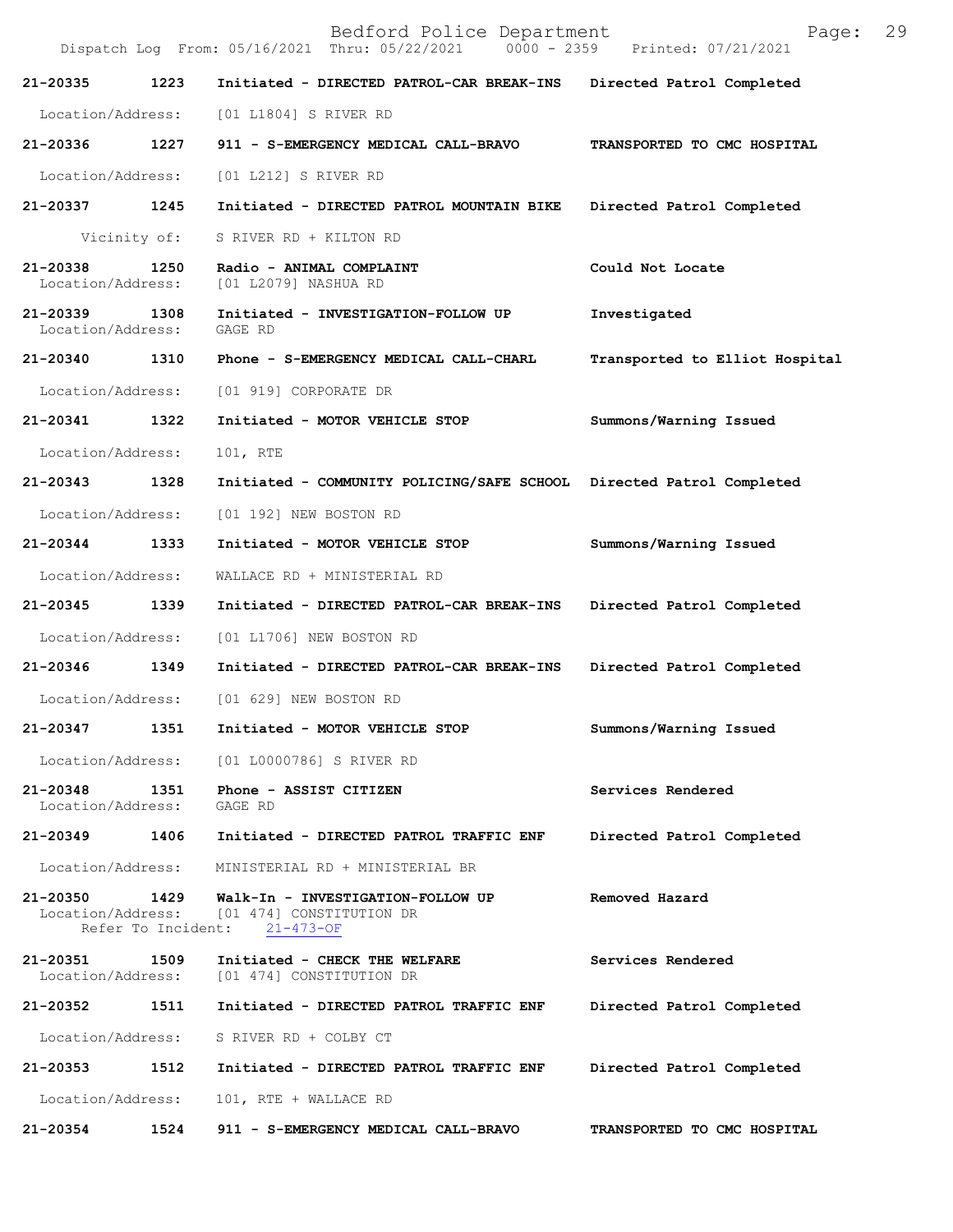|                                   |                          | Location/Address: [01 1387] TECHNOLOGY DR                         |                           |
|-----------------------------------|--------------------------|-------------------------------------------------------------------|---------------------------|
| 21-20355                          | 1529                     | Initiated - MOTOR VEHICLE STOP                                    | Summons/Warning Issued    |
| Location/Address:                 |                          | 101, RTE + WALLACE RD                                             |                           |
| $21 - 20356$<br>Location/Address: | 1529                     | Phone - MOTOR VEHICLE ACCIDENT<br>101, RTE + 114 RTE              | Investigated              |
| 1543<br>21-20357                  |                          | Initiated - DIRECTED PATROL TRAFFIC ENF                           | Directed Patrol Completed |
| Location/Address:                 |                          | S RIVER RD + BACK RIVER RD                                        |                           |
| 21-20358                          | 1556                     | Initiated - DIRECTED PATROL TRAFFIC ENF                           | Directed Patrol Completed |
| Location/Address:                 |                          | 101, RTE + CHESTNUT DR                                            |                           |
| 21-20359                          | 1608                     | Initiated - DIRECTED PATROL TRAFFIC ENF                           | Directed Patrol Completed |
| Location/Address:                 |                          | S RIVER RD + KILTON RD                                            |                           |
| 21-20360                          | 1618                     | Initiated - DIRECTED PATROL TRAFFIC ENF                           | Directed Patrol Completed |
| Location/Address:                 |                          | S RIVER RD + MOORES CROSSING RD                                   |                           |
| 21-20361<br>Location/Address:     | 1638<br>Refer To Arrest: | Initiated - MOTOR VEHICLE STOP<br>STEPHANIE DR<br>$21 - 291 - AR$ | Arrest(s) Made            |

| 21-20362                           | 1702 | Initiated - DIRECTED PATROL TRAFFIC ENF                          | Directed Patrol Completed |
|------------------------------------|------|------------------------------------------------------------------|---------------------------|
| Location/Address:                  |      | 101, RTE + CHESTNUT DR                                           |                           |
| 21-20363 1709<br>Location/Address: |      | Initiated - DISABLED MOTOR VEHICLE<br>S RIVER RD + BACK RIVER RD | Services Rendered         |
| 21-20364 1728                      |      | Initiated - MOTOR VEHICLE STOP                                   | Summons/Warning Issued    |
| Location/Address:                  |      | HAMILTON WAY + NASHUA RD                                         |                           |
| 21-20365                           | 1731 | 911 - MOTOR VEHICLE ACCIDENT                                     | Summons/Warning Issued    |
| Location/Address:                  |      | [01 L1804] S RIVER RD                                            |                           |
| 21-20366 1735                      |      | Initiated - DIRECTED PATROL TRAFFIC ENF                          | Directed Patrol Completed |
| Location/Address:                  |      | 101, RTE + 114 RTE                                               |                           |
| 21-20367 1743                      |      | Initiated - DIRECTED PATROL TRAFFIC ENF                          | Directed Patrol Completed |
| Location/Address:                  |      | 101, RTE + NASHUA RD                                             |                           |
| 21-20368<br>Location/Address:      | 1817 | Initiated - DISABLED MOTOR VEHICLE<br>BACK RIVER RD + COUNTY RD  | Services Rendered         |
| 21-20369                           | 1820 | Initiated - DIRECTED PATROL TRAFFIC ENF                          | Directed Patrol Completed |
| Location/Address:                  |      | 101, RTE + MEETINGHOUSE RD                                       |                           |
| 21-20370                           | 1830 | Initiated - DIRECTED PATROL TRAFFIC ENF                          | Directed Patrol Completed |
| Location/Address:                  |      | 101, RTE + KAHLIKO LN                                            |                           |
| 21-20371                           | 1850 | Initiated - MOTOR VEHICLE STOP                                   | Summons/Warning Issued    |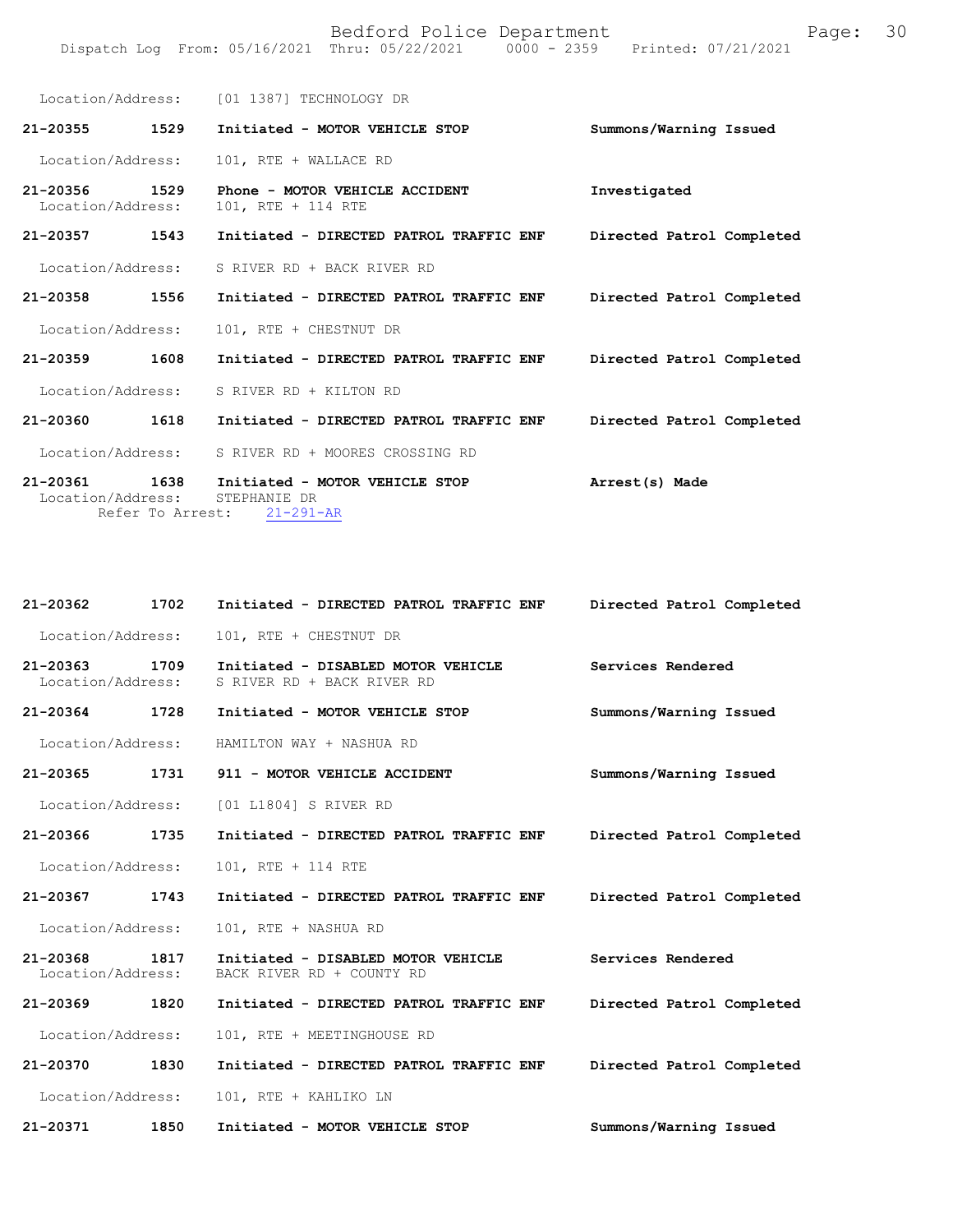| Location/Address:           |      | 101, RTE + WALLACE RD                     |                                |
|-----------------------------|------|-------------------------------------------|--------------------------------|
| 21-20373 1856               |      | Initiated - DIRECTED PATROL TRAFFIC ENF   | Directed Patrol Completed      |
| Location/Address:           |      | 101, RTE + MEETINGHOUSE RD                |                                |
| 21-20372                    | 1857 | Phone - POLICE INFORMATION                | No Action Required             |
| Location/Address:           |      | [01 L0000738] COLBY CT                    |                                |
| 21-20374                    | 1906 | Initiated - DIRECTED PATROL-CAR BREAK-INS | Directed Patrol Completed      |
| Location/Address:           |      | [01 308] COLBY CT                         |                                |
| 21-20375 1925               |      | Initiated - DIRECTED PATROL TRAFFIC ENF   | Directed Patrol Completed      |
| Location/Address:           |      | 114 RTE + PLUMMER HILL RD                 |                                |
| 21-20376 1934               |      | 911 - CHECK THE WELFARE                   | Summons/Warning Issued         |
| Location/Address:           |      | [01 335] COLBY CT                         |                                |
| 21-20377                    | 1945 | Initiated - MOTOR VEHICLE STOP            | Summons/Warning Issued         |
| Location/Address:           |      | 114 RTE + OLD BEDFORD ROAD OVERPASS       |                                |
| 21-20378 1951               |      | Initiated - MOTOR VEHICLE STOP            | Summons/Warning Issued         |
| Location/Address:           |      | BOYNTON ST + WAYSIDE DR                   |                                |
| 21-20379                    | 1951 | Initiated - DIRECTED PATROL TRAFFIC ENF   | Directed Patrol Completed      |
| Location/Address:           |      | 101, RTE + PINECREST DR                   |                                |
| 21-20380                    | 2013 | Initiated - DIRECTED PATROL-CAR BREAK-INS | Directed Patrol Completed      |
| Location/Address:           |      | [01 1312] S RIVER RD                      |                                |
| 21-20381 2025               |      | Initiated - DIRECTED PATROL-CAR BREAK-INS | Directed Patrol Completed      |
| Location/Address:           |      | MOORES CROSSING RD                        |                                |
| 21-20382                    | 2027 | Initiated - DIRECTED PATROL-CAR BREAK-INS | Directed Patrol Completed      |
| Location/Address:           |      | LEAVY DR                                  |                                |
| 21-20383                    | 2031 | 911 - S-EMERGENCY MEDICAL CALL-ECHO       | Transported to Elliot Hospital |
| Location/Address: COUNTY RD |      |                                           |                                |
| 21-20384                    | 2049 | Initiated - DIRECTED PATROL-CAR BREAK-INS | Directed Patrol Completed      |
|                             |      | Location/Address: [01 L1562] KILTON RD    |                                |
| 21-20385                    | 2058 | Initiated - DIRECTED PATROL DWI           | Directed Patrol Completed      |
| Location/Address:           |      | NEW BOSTON RD + WALLACE RD                |                                |
| 21-20386                    | 2107 | Initiated - MOTOR VEHICLE STOP            | Summons/Warning Issued         |
| Location/Address:           |      | S RIVER RD + EASTMAN AVE                  |                                |
| 21-20387                    | 2113 | Initiated - MOTOR VEHICLE STOP            | Summons/Warning Issued         |
| Location/Address:           |      | 101, RTE + WALLACE RD                     |                                |
| 21-20388                    | 2115 | Initiated - MOTOR VEHICLE STOP            | Summons/Warning Issued         |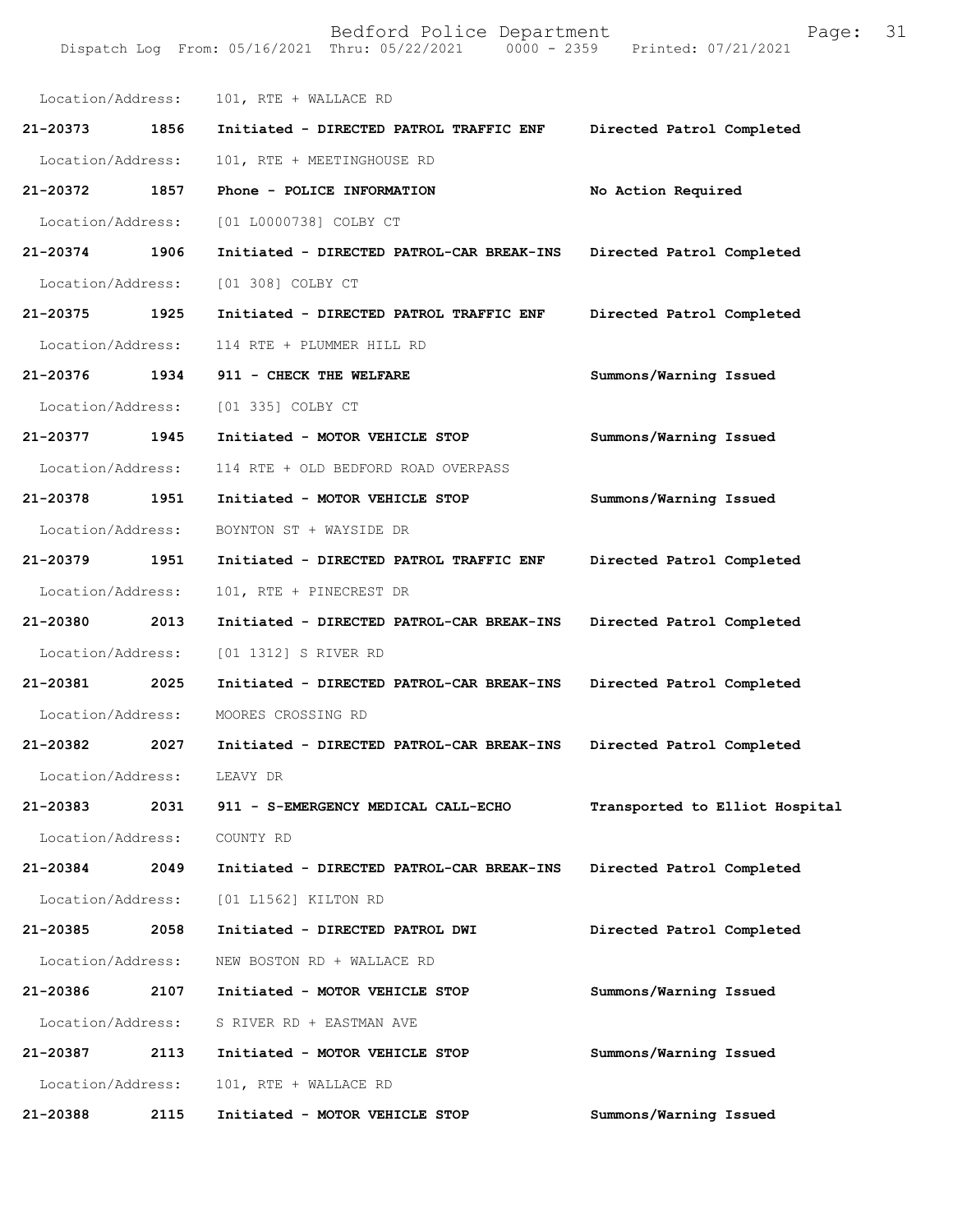|                                    |              | Bedford Police Department<br>Dispatch Log From: 05/16/2021 Thru: 05/22/2021 0000 - 2359 Printed: 07/21/2021 | Page:                          | 32 |
|------------------------------------|--------------|-------------------------------------------------------------------------------------------------------------|--------------------------------|----|
| Location/Address:                  |              | S RIVER RD + COLBY CT                                                                                       |                                |    |
| 21-20389                           | 2127         | Phone - INVESTIGATION-FOLLOW UP                                                                             | No Action Required             |    |
| Location/Address:                  |              | [01 474] CONSTITUTION DR                                                                                    |                                |    |
| 21-20390<br>Location/Address:      | 2133         | Initiated - RESTRAINING ORDER SERVICE<br>[01 1255] COOPER LN                                                | Could Not Locate               |    |
| 21-20391 2134<br>Location/Address: |              | Phone - SUSP ACTIVITIES-IN PROGRESS<br>BEALS RD                                                             | Services Rendered              |    |
| 21-20392                           | 2207         | Initiated - DIRECTED PATROL-CAR BREAK-INS                                                                   | Directed Patrol Completed      |    |
| Location/Address:                  |              | BOYNTON ST + DAVIES ST                                                                                      |                                |    |
| 21-20393 2239                      |              | Initiated - MOTOR VEHICLE STOP                                                                              | Summons/Warning Issued         |    |
| Location/Address:                  |              | NASHUA RD + COUNTY RD                                                                                       |                                |    |
| 21-20394 2305                      |              | Initiated - MOTOR VEHICLE STOP                                                                              | Summons/Warning Issued         |    |
| Location/Address:                  |              | $[01 L0000553] 101$ , RTE                                                                                   |                                |    |
| 21-20395                           | 2323         | Initiated - DIRECTED PATROL DWI                                                                             | Directed Patrol Completed      |    |
| Location/Address:                  |              | 101, RTE + NASHUA RD                                                                                        |                                |    |
| 21-20396                           | 2326         | 911 - S-EMERGENCY MEDICAL CALL-ALPHA                                                                        | Transported to Elliot Hospital |    |
| Location/Address:                  |              | [01 919] CORPORATE DR                                                                                       |                                |    |
| 21-20397 2326                      |              | Initiated - DIRECTED PATROL DWI                                                                             | Directed Patrol Completed      |    |
| Location/Address:                  |              | 101, RTE + 114 RTE                                                                                          |                                |    |
| 21-20398                           | 2327         | Initiated - DIRECTED PATROL DWI                                                                             | Directed Patrol Completed      |    |
|                                    | Vicinity of: | S RIVER RD + BACK RIVER RD                                                                                  |                                |    |
| 21-20399                           | 2333         | Initiated - MOTOR VEHICLE STOP                                                                              | Summons/Warning Issued         |    |
| Location/Address:                  |              | S RIVER RD + COLBY CT                                                                                       |                                |    |
| 21-20400                           | 2348         | Initiated - DIRECTED PATROL DWI                                                                             | Directed Patrol Completed      |    |
|                                    | Vicinity of: | S RIVER RD + SUNSET LN                                                                                      |                                |    |
| 21-20401                           | 2349         | Initiated - DIRECTED PATROL DWI                                                                             | Directed Patrol Completed      |    |
| Location/Address:                  |              | 114 RTE + BOYNTON ST                                                                                        |                                |    |
| 21-20402                           | 2349         | Initiated - DIRECTED PATROL DWI                                                                             | Directed Patrol Completed      |    |
| Location/Address:                  |              | 101, RTE + WALLACE RD                                                                                       |                                |    |
|                                    |              | For Date: $05/20/2021$ - Thursday                                                                           |                                |    |

| Location/Address:<br>$21 - 20405$ | 0021 | 101, RTE + CONSTITUTION DR<br>Initiated - DIRECTED PATROL DWI | Directed Patrol Completed |
|-----------------------------------|------|---------------------------------------------------------------|---------------------------|
| $21 - 20404$                      | 0006 | Initiated - DIRECTED PATROL DWI                               | Directed Patrol Completed |
| Location/Address:                 |      | OLDE BEDFORD WAY                                              |                           |
| $21 - 20403$                      | 0005 | Initiated - MOTOR VEHICLE STOP                                | Summons/Warning Issued    |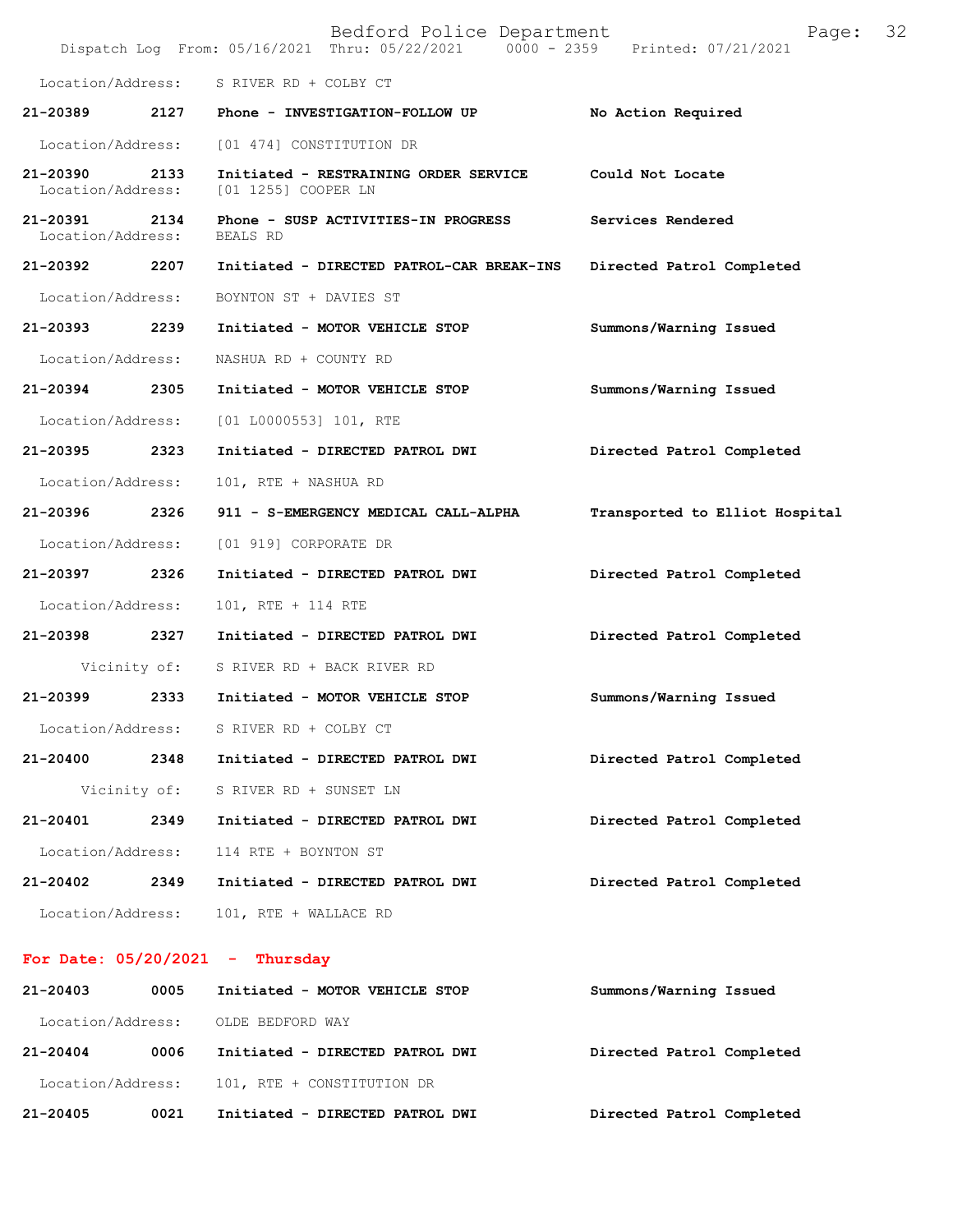|                               |              | Bedford Police Department<br>Dispatch Log From: 05/16/2021 Thru: 05/22/2021 0000 - 2359 Printed: 07/21/2021 | Page:                     | 33 |
|-------------------------------|--------------|-------------------------------------------------------------------------------------------------------------|---------------------------|----|
|                               |              | Vicinity of: S RIVER RD + KILTON RD                                                                         |                           |    |
| $21 - 20406$                  | 0022         | Initiated - DIRECTED PATROL DWI                                                                             | Directed Patrol Completed |    |
| Location/Address:             |              | 101, RTE + JENKINS RD                                                                                       |                           |    |
| 21-20407<br>Location/Address: | 0022         | Phone - SUSP ACTIVITIES-IN PROGRESS<br>SOUTH HILLS DR                                                       | Services Rendered         |    |
| 21-20408 0047                 |              | Initiated - DIRECTED PATROL DWI                                                                             | Directed Patrol Completed |    |
| Location/Address:             |              | 114 RTE + DONALD ST                                                                                         |                           |    |
| 21-20409 0055                 |              | Initiated - DIRECTED PATROL DWI                                                                             | Directed Patrol Completed |    |
|                               | Vicinity of: | S RIVER RD + EXECUTIVE PARK DR                                                                              |                           |    |
| 21-20410                      | 0103         | Initiated - MOTOR VEHICLE STOP                                                                              | Summons/Warning Issued    |    |
| Location/Address:             |              | 101, RTE + 114 RTE                                                                                          |                           |    |
| 21-20411 0107                 |              | Initiated - MOTOR VEHICLE STOP                                                                              | SUSPICIOUS ACTIVITY       |    |
| Location/Address:             |              | 101, RTE + COVENANT WAY                                                                                     |                           |    |
| $21 - 20412$                  | 0116         | Initiated - MOTOR VEHICLE STOP                                                                              | Summons/Warning Issued    |    |
| Location/Address:             |              | S RIVER RD + HAWTHORNE DR                                                                                   |                           |    |
| 21-20413                      | 0116         | Initiated - DIRECTED PATROL DWI                                                                             | Directed Patrol Completed |    |
| Location/Address:             |              | NEW BOSTON RD + WALLACE RD                                                                                  |                           |    |
| 21-20414 0128                 |              | Initiated - MOTOR VEHICLE STOP                                                                              | Summons/Warning Issued    |    |
| Location/Address:             |              | 101, RTE + FREEDOM WAY                                                                                      |                           |    |
| 21-20415 0139                 |              | Initiated - DIRECTED PATROL DWI                                                                             | Directed Patrol Completed |    |
|                               |              | Vicinity of: S RIVER RD + HAWTHORNE DR                                                                      |                           |    |
| 21-20416                      | 0145         | Initiated - DIRECTED PATROL DWI                                                                             | Building Checked/Secured  |    |
| Location/Address:             |              | 101, RTE + TWIN BROOK LN                                                                                    |                           |    |
| 21-20417                      | 0151         | Initiated - DIRECTED PATROL DWI                                                                             | Directed Patrol Completed |    |
| Location/Address:             |              | OLD BEDFORD RD + RUNDLETT HILL RD                                                                           |                           |    |
| 21-20418                      | 0209         | Initiated - BUILDING CHECK                                                                                  | Building Checked/Secured  |    |
| Location/Address:             |              | [01 L1823] BOYNTON ST                                                                                       |                           |    |
| 21-20419                      | 0209         | Initiated - BUILDING CHECK                                                                                  | Building Checked/Secured  |    |
| Location/Address:             |              | [01 L2442] S RIVER RD                                                                                       |                           |    |
| 21-20420                      | 0211         | Initiated - DIRECTED PATROL BURGLARY                                                                        | Directed Patrol Completed |    |
| Location/Address:             |              | ELK DR                                                                                                      |                           |    |
| 21-20421                      | 0214         | Initiated - BUILDING CHECK                                                                                  | Building Checked/Secured  |    |
| Location/Address:             |              | [01 1050] DONALD ST                                                                                         |                           |    |
| 21-20422                      | 0223         | Initiated - BUILDING CHECK                                                                                  | Building Checked/Secured  |    |
| Location/Address:             |              | [01 L2447] 101, RTE                                                                                         |                           |    |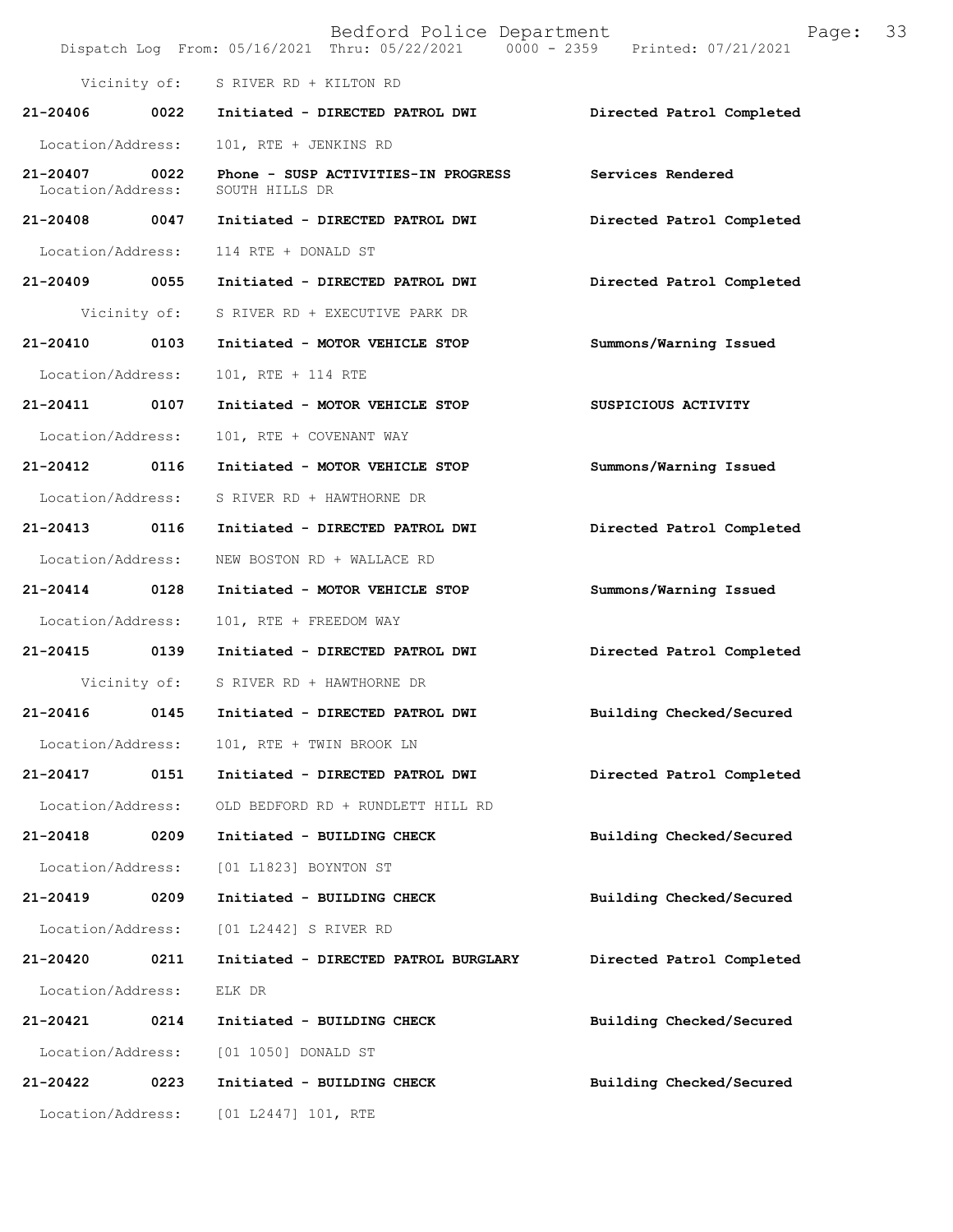Bedford Police Department Page: 34 Dispatch Log From: 05/16/2021 Thru: 05/22/2021 **21-20423 0226 Initiated - DIRECTED PATROL BURGLARY Directed Patrol Completed**  Location/Address: [01 L357] WHITE AVE **21-20424 0228 Initiated - DIRECTED PATROL-CAR BREAK-INS Directed Patrol Completed**  Location/Address: [01 1870] S RIVER RD **21-20425 0233 Phone - NUISANCE/NOISE COMPLIANT Services Rendered**  Location/Address: [01 2243] DONALD ST **21-20426 0305 Initiated - DIRECTED PATROL BURGLARY Directed Patrol Completed**  Vicinity of: [01 786] S RIVER RD **21-20427 0305 Initiated - DIRECTED PATROL BURGLARY Directed Patrol Completed**  Location/Address: NEW BOSTON RD + PULPIT RD **21-20428 0333 Initiated - BUILDING CHECK Building Checked/Secured**  Location/Address: [01 192] NEW BOSTON RD **21-20429 0335 Initiated - DIRECTED PATROL-CAR BREAK-INS Directed Patrol Completed**  Vicinity of: COUNTY RD + PATTEN RD **21-20430 0358 Initiated - BUILDING CHECK Building Checked/Secured**  Location: TOWN OFFICES **21-20431 0418 Initiated - BUILDING CHECK Building Checked/Secured**  Location/Address: [01 L10] S RIVER RD **21-20432 0422 Initiated - DIRECTED PATROL BURGLARY Directed Patrol Completed**  Location/Address: [01 L0000794] OLDE BEDFORD WAY **21-20433 0442 Initiated - BUILDING CHECK Building Checked/Secured**  Location/Address: [01 L653] OLD BEDFORD RD **21-20434 0445 Initiated - BUILDING CHECK Building Checked/Secured**  Location/Address: [01 L1731] WALLACE RD **21-20435 0501 Initiated - DIRECTED PATROL TRAFFIC ENF Directed Patrol Completed**  Location/Address: 101, RTE + WALLACE RD **21-20436 0502 Initiated - DIRECTED PATROL TRAFFIC ENF Directed Patrol Completed**  Vicinity of: S RIVER RD + CLUB ACRE LN **21-20437 0509 Initiated - DIRECTED PATROL TRAFFIC ENF Directed Patrol Completed**  Location/Address: 114 RTE + WHITE AVE **21-20438 0521 Initiated - MOTOR VEHICLE STOP Summons/Warning Issued**  Location/Address: 101, RTE + MEETINGHOUSE RD **21-20439 0529 Initiated - DIRECTED PATROL TRAFFIC ENF Directed Patrol Completed**  Location/Address: 101, RTE + OLD BEDFORD RD **21-20440 0530 Initiated - DIRECTED PATROL TRAFFIC ENF Directed Patrol Completed**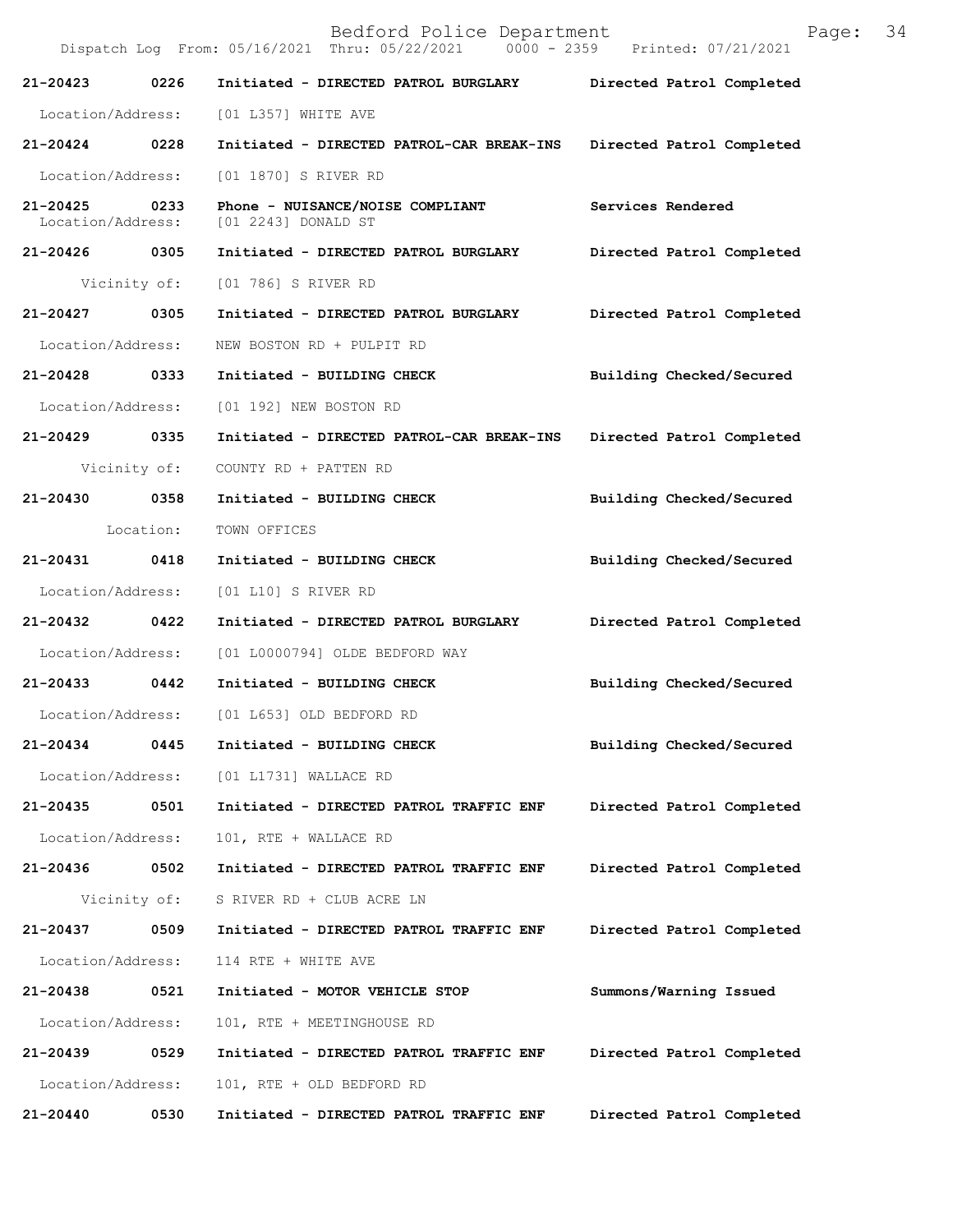|                                   |                            | Bedford Police Department<br>Dispatch Log From: 05/16/2021 Thru: 05/22/2021 0000 - 2359 | Page:<br>Printed: 07/21/2021 | 35 |
|-----------------------------------|----------------------------|-----------------------------------------------------------------------------------------|------------------------------|----|
| Location/Address:                 |                            | 101, RTE + JENKINS RD                                                                   |                              |    |
| $21 - 20441$<br>Location/Address: | 0533                       | Initiated - MOTOR VEHICLE STOP<br>114 RTE + PLUMMER HILL RD                             | NO PAPERWORK                 |    |
| 21-20442 0534                     |                            | Initiated - DIRECTED PATROL TRAFFIC ENF                                                 | Directed Patrol Completed    |    |
|                                   | Vicinity of:               | S RIVER RD + MEETINGHOUSE RD                                                            |                              |    |
| 21-20443                          | 0548                       | Initiated - MOTOR VEHICLE STOP                                                          | Summons/Warning Issued       |    |
| Location/Address:                 |                            | 101, RTE + WALLACE RD                                                                   |                              |    |
| 21-20444                          | 0554                       | Initiated - DIRECTED PATROL TRAFFIC ENF                                                 | Directed Patrol Completed    |    |
| Location/Address:                 |                            | MINISTERIAL RD + WALLACE RD                                                             |                              |    |
| 21-20445                          | 0615                       | Initiated - DIRECTED PATROL TRAFFIC ENF                                                 | Directed Patrol Completed    |    |
| Location/Address:                 |                            | 101, RTE + GREY ROCK RD                                                                 |                              |    |
| 21-20446                          | 0616                       | Initiated - DIRECTED PATROL TRAFFIC ENF                                                 | Directed Patrol Completed    |    |
| Location/Address:                 |                            | NEW BOSTON RD + CHESTERFIELD PL                                                         |                              |    |
| 21-20447                          | 0740                       | Initiated - DIRECTED PATROL TRAFFIC ENF                                                 | Directed Patrol Completed    |    |
| Location/Address:                 |                            | S RIVER RD + HAWTHORNE DR                                                               |                              |    |
| 21-20448                          | 0749                       | Initiated - DIRECTED PATROL TRAFFIC ENF                                                 | Directed Patrol Completed    |    |
| Location/Address:                 |                            | 101, RTE + KAHLIKO LN                                                                   |                              |    |
| 21-20449                          | 0757                       | Initiated - DIRECTED PATROL TRAFFIC ENF                                                 | Directed Patrol Completed    |    |
| Location/Address:                 |                            | S RIVER RD + EASTMAN AVE                                                                |                              |    |
| 21-20450                          | 0800                       | Initiated - DIRECTED PATROL TRAFFIC ENF                                                 | Directed Patrol Completed    |    |
| Location/Address:                 |                            | 101, RTE + OLD BEDFORD RD                                                               |                              |    |
| 21-20451                          | 0814                       | Initiated - DIRECTED PATROL TRAFFIC ENF                                                 | Directed Patrol Completed    |    |
| Location/Address:                 |                            | S RIVER RD + MEETINGHOUSE RD                                                            |                              |    |
| 21-20452                          | 0819                       | Initiated - DIRECTED PATROL TRAFFIC ENF                                                 | Directed Patrol Completed    |    |
| Location/Address:                 |                            | S RIVER RD + COLBY CT                                                                   |                              |    |
| 21-20453                          | 0826                       | Initiated - DIRECTED PATROL TRAFFIC ENF                                                 | Directed Patrol Completed    |    |
| Location/Address:                 |                            | 101, RTE + 114 RTE                                                                      |                              |    |
| 21-20454<br>Location/Address:     | 0837<br>Refer To Incident: | Phone - VIOL. REST. ORDER<br>[01 2192] N AMHERST RD<br>$21 - 481 - OF$                  | Investigated                 |    |
| 21-20456                          | 0842                       | Other - BOLO                                                                            | No Action Required           |    |
|                                   | Location:                  | [04] MERRIMACK AREA                                                                     |                              |    |
| 21-20455                          | 0844                       | Initiated - DIRECTED PATROL TRAFFIC ENF                                                 | Directed Patrol Completed    |    |
| Location/Address:                 |                            | NASHUA RD + $101$ , RTE                                                                 |                              |    |
| 21-20457                          | 0858                       | Initiated - DIRECTED PATROL TRAFFIC ENF                                                 | Directed Patrol Completed    |    |
| Location/Address:                 |                            | S RIVER RD + WATHEN RD                                                                  |                              |    |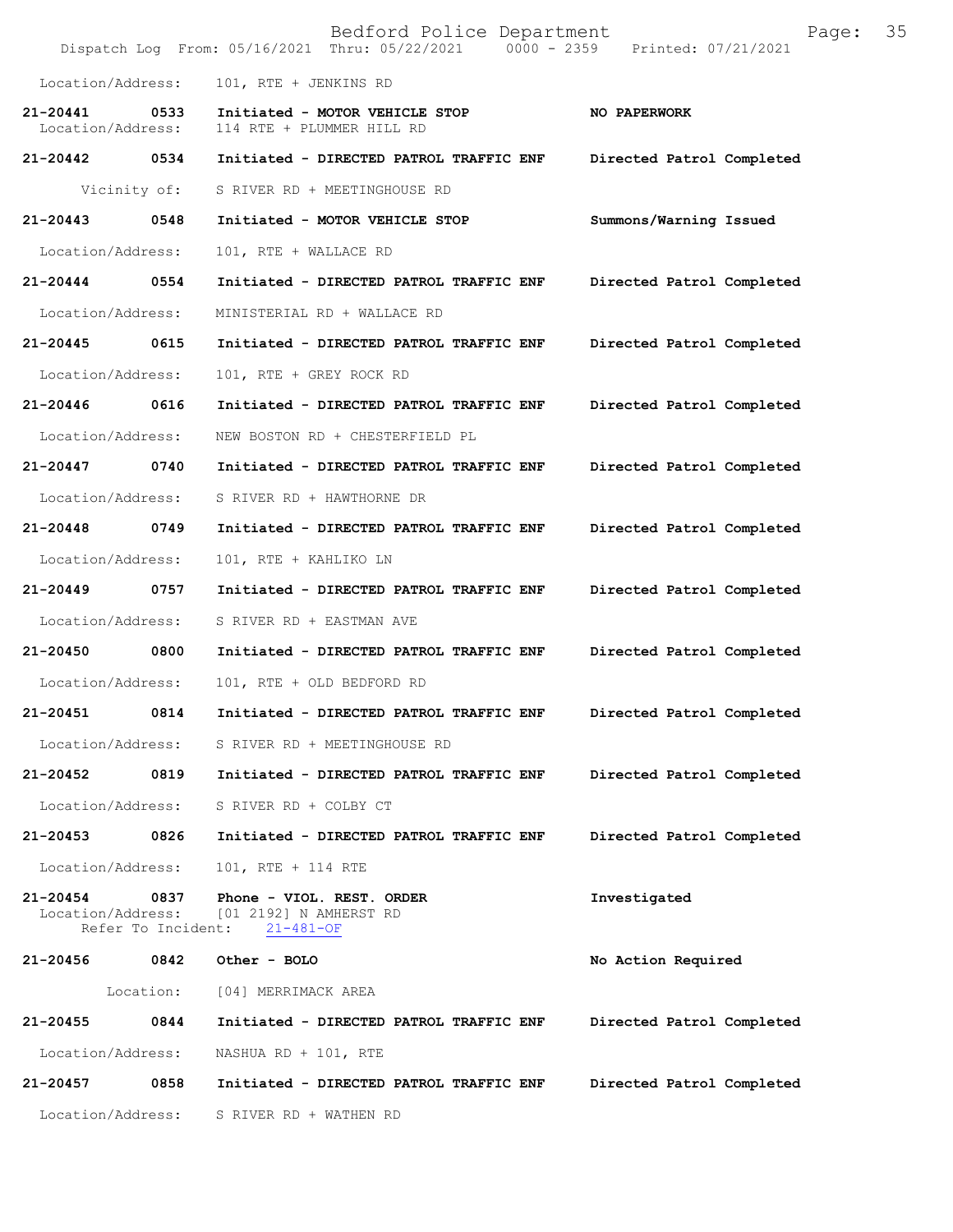|                                    |      | Bedford Police Department<br>Dispatch Log From: 05/16/2021 Thru: 05/22/2021 0000 - 2359 Printed: 07/21/2021 | Page:                     | 36 |
|------------------------------------|------|-------------------------------------------------------------------------------------------------------------|---------------------------|----|
| 21-20458                           | 0859 | Initiated - DIRECTED PATROL TRAFFIC ENF                                                                     | Directed Patrol Completed |    |
| Location/Address:                  |      | S RIVER RD + CLUB ACRE LN                                                                                   |                           |    |
| 21-20459 0917                      |      | Initiated - MOTOR VEHICLE STOP                                                                              | Summons/Warning Issued    |    |
| Location/Address:                  |      | S RIVER RD + BACK RIVER RD                                                                                  |                           |    |
| 21-20460                           | 0918 | Phone - ALARM, BURGLAR                                                                                      | Alarm- correct code/reset |    |
| Location/Address:                  |      | [01 L184] S RIVER RD                                                                                        |                           |    |
| 21-20461                           | 0923 | Initiated - DIRECTED PATROL TRAFFIC ENF                                                                     | Directed Patrol Completed |    |
| Location/Address:                  |      | 101, RTE + MEETINGHOUSE RD                                                                                  |                           |    |
| 21-20462 0924                      |      | Initiated - DIRECTED PATROL TRAFFIC ENF                                                                     | Directed Patrol Completed |    |
| Location/Address:                  |      | 101, RTE + KILTON ROAD RAMP                                                                                 |                           |    |
| 21-20463                           | 0928 | Initiated - MOTOR VEHICLE STOP                                                                              | Summons/Warning Issued    |    |
| Location/Address:                  |      | 101, RTE + PLUMMER ROAD OVERPASS                                                                            |                           |    |
| 21-20464                           | 0929 | Initiated - DIRECTED PATROL TRAFFIC ENF                                                                     | Directed Patrol Completed |    |
| Location/Address:                  |      | S RIVER RD + RIVERWAY PL                                                                                    |                           |    |
| 21-20465 0929                      |      | Initiated - MOTOR VEHICLE STOP                                                                              | Summons/Warning Issued    |    |
| Location/Address:                  |      | S RIVER RD + TECHNOLOGY DR                                                                                  |                           |    |
| 21-20466 0940                      |      | Initiated - MOTOR VEHICLE STOP                                                                              | Summons/Warning Issued    |    |
| Location/Address:                  |      | HAWTHORNE DR + S RIVER RD                                                                                   |                           |    |
| 21-20467                           | 0943 | Phone - CHECK THE WELFARE                                                                                   | No Action Required        |    |
| Location/Address:                  |      | [01 L1624] VERONICA DR                                                                                      |                           |    |
| 21-20468                           | 0949 | Initiated - DIRECTED PATROL TRAFFIC ENF                                                                     | Directed Patrol Completed |    |
| Location/Address:                  |      | 101, RTE + JENKINS RD                                                                                       |                           |    |
| 21-20469<br>Location/Address:      | 0957 | Initiated - SERVE PAPERWORK<br>[01 1255] COOPER LN                                                          | Could Not Locate          |    |
| 21-20470 1008                      |      | Initiated - MOTOR VEHICLE STOP                                                                              | Summons/Warning Issued    |    |
| Location/Address:                  |      | 101, RTE + JENKINS RD                                                                                       |                           |    |
| 21-20471<br>Location/Address:      | 1016 | Initiated - COMMUNITY POLICING/SAFE SCHOOL Services Rendered<br>[01 192] NEW BOSTON RD                      |                           |    |
| 21-20472                           | 1017 | Initiated - DIRECTED PATROL TRAFFIC ENF                                                                     | Directed Patrol Completed |    |
| Location/Address:                  |      | S RIVER RD + UPJOHN ST                                                                                      |                           |    |
| 21-20473 1035                      |      | Initiated - MOTOR VEHICLE STOP                                                                              | Summons/Warning Issued    |    |
| Location/Address:                  |      | 101, RTE + HARDY RD                                                                                         |                           |    |
| 21-20474                           | 1036 | Initiated - DIRECTED PATROL-CAR BREAK-INS                                                                   | Directed Patrol Completed |    |
| Location/Address:                  |      | [01 629] NEW BOSTON RD                                                                                      |                           |    |
| 21-20475 1043<br>Location/Address: |      | Initiated - MOTOR VEHICLE STOP<br>S RIVER RD + BACK RIVER RD                                                | NO PAPERWORK              |    |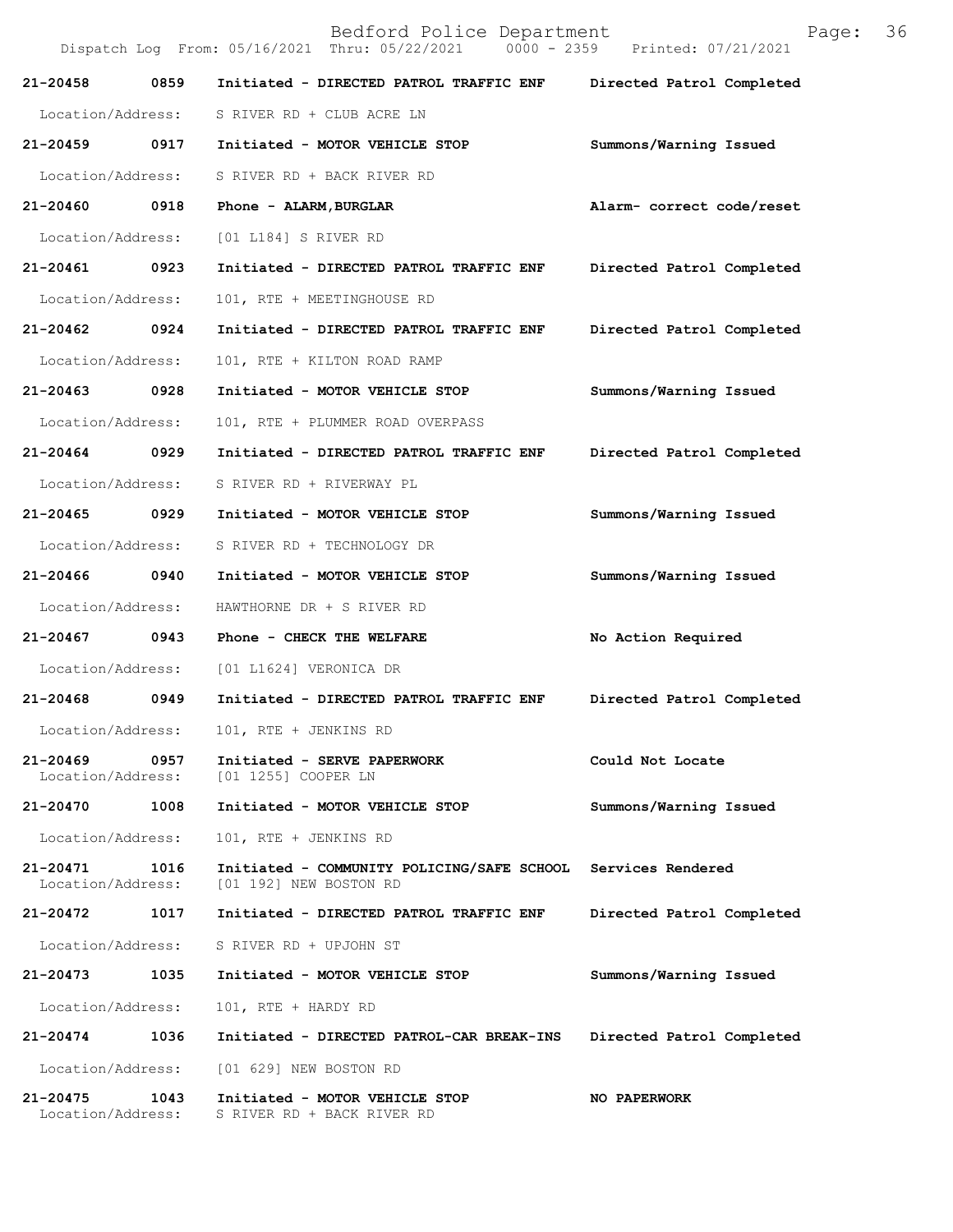Bedford Police Department Page: 37 Dispatch Log From: 05/16/2021 Thru: 05/22/2021 **21-20476 1052 Initiated - VACANT PROPERTY CHECK Building Checked/Secured**  Location/Address: PULPIT RD **21-20477 1053 Phone - ASSIST OTHER AGENCY Services Rendered**  Location/Address: S RIVER RD **21-20478 1059 Initiated - DIRECTED PATROL-CAR BREAK-INS Directed Patrol Completed**  Location/Address: [01 1033] COUNTY RD **21-20479 1113 Initiated - VACANT PROPERTY CHECK Building Checked/Secured**  Location/Address: [01 201] ORIOLE DR **21-20480 1118 Phone - ASSIST CITIZEN Services Rendered**  Location/Address: BRICK MILL RD **21-20481 1122 911 - S-EMERGENCY MEDICAL CALL-BRAVO Transported to Elliot Hospital** Location/Address: [01 1489] LEAVY DR **21-20482 1125 Initiated - DIRECTED PATROL TRAFFIC ENF Directed Patrol Completed**  Location/Address: TIRRELL RD + STEPHANIE DR **21-20483 1130 Initiated - DIRECTED PATROL-CAR BREAK-INS Directed Patrol Completed**  Location/Address: [01 L1706] NEW BOSTON RD **21-20484 1148 Initiated - DIRECTED PATROL-CAR BREAK-INS Directed Patrol Completed**  Location/Address: [01 L1804] S RIVER RD **21-20485 1150 Initiated - DIRECTED PATROL-CAR BREAK-INS Directed Patrol Completed**  Location/Address: [01 927] BELL HILL RD **21-20486 1218 Initiated - DIRECTED PATROL-CAR BREAK-INS Directed Patrol Completed**  Location/Address: [01 1263] JENKINS RD **21-20487 1228 Initiated - DIRECTED PATROL-CAR BREAK-INS Directed Patrol Completed**  Location/Address: [01 1235] S RIVER RD **21-20489 1301 Initiated - DIRECTED PATROL TRAFFIC ENF Directed Patrol Completed**  Location/Address: 101, RTE + MEETINGHOUSE RD **21-20488 1302 Initiated - DIRECTED PATROL TRAFFIC ENF Directed Patrol Completed**  Location/Address: MCALLISTER RD **21-20490 1310 911 - S-EMERGENCY MEDICAL CALL-CHARL TRANSPORTED TO CMC HOSPITAL**  Location/Address: [01 L0000552] S RIVER RD **21-20491 1339 Initiated - DIRECTED PATROL-CAR BREAK-INS Directed Patrol Completed**  Location/Address: [01 308] COLBY CT **21-20492 1346 Initiated - DIRECTED PATROL TRAFFIC ENF Directed Patrol Completed**  Location/Address: 101, RTE + MEETINGHOUSE RD **21-20493 1405 Walk-In - CIVIL Services Rendered**  Location/Address: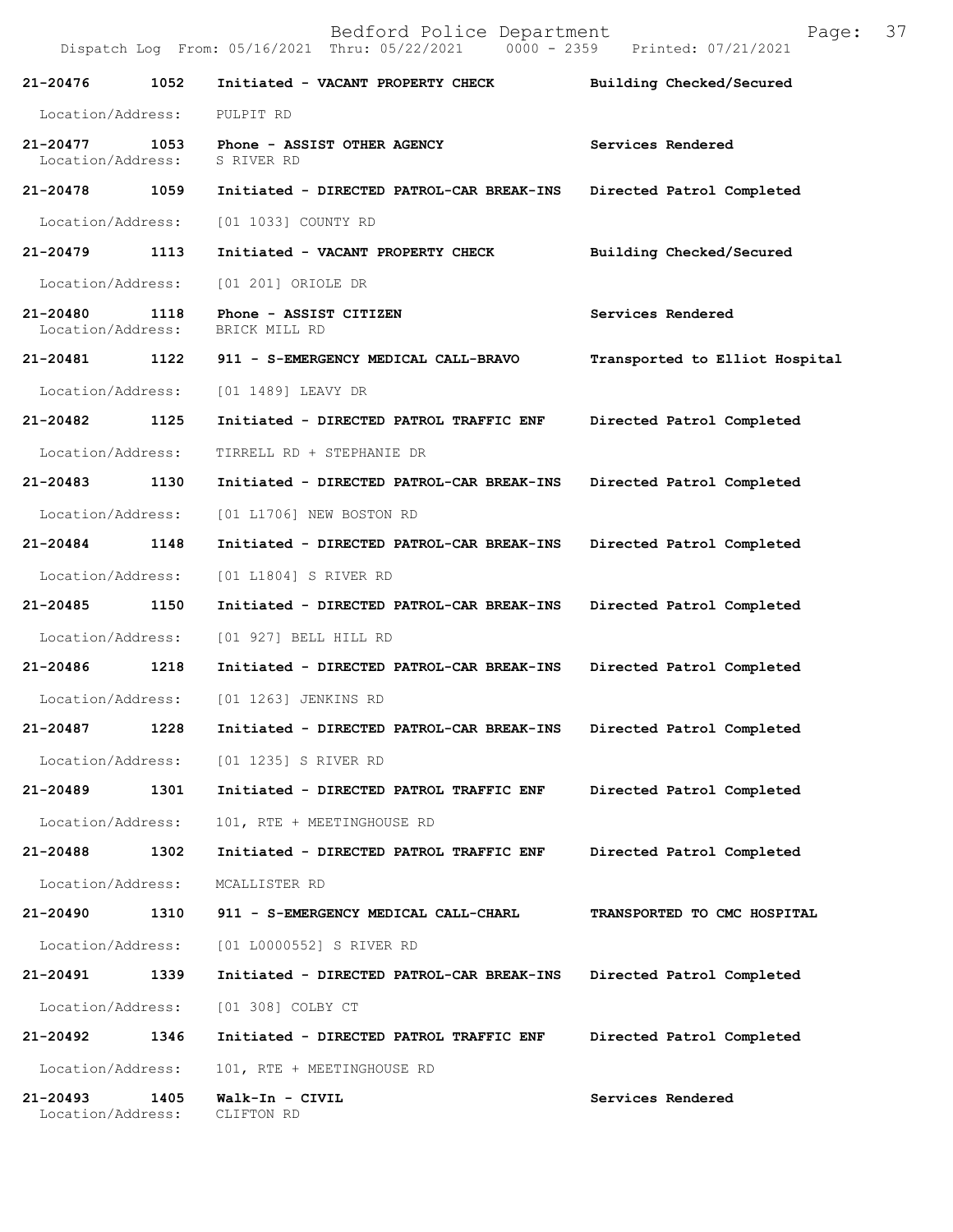|                                   |      | Bedford Police Department<br>Dispatch Log From: 05/16/2021 Thru: 05/22/2021 0000 - 2359 Printed: 07/21/2021 | Page:                          | 38 |
|-----------------------------------|------|-------------------------------------------------------------------------------------------------------------|--------------------------------|----|
| 21-20494                          | 1426 | Initiated - DIRECTED PATROL TRAFFIC ENF Directed Patrol Completed                                           |                                |    |
| Location/Address:                 |      | 101, RTE + KAHLIKO LN                                                                                       |                                |    |
| 21-20495                          | 1441 | Phone - MOTOR VEHICLE COMPLAINT                                                                             | Taken/Refered to Other Agency  |    |
| Location/Address:                 |      | 101, RTE + WALLACE RD                                                                                       |                                |    |
| 21-20496                          | 1512 | Initiated - DIRECTED PATROL TRAFFIC ENF                                                                     | Directed Patrol Completed      |    |
| Location/Address:                 |      | S RIVER RD + UPJOHN ST                                                                                      |                                |    |
| 21-20497<br>Location/Address:     | 1514 | Phone - CHECK THE WELFARE<br>[01 1255] COOPER LN                                                            | Investigated                   |    |
| 21-20498                          | 1517 | Initiated - DIRECTED PATROL TRAFFIC ENF                                                                     | Directed Patrol Completed      |    |
| Location/Address:                 |      | S RIVER RD + MEETINGHOUSE RD                                                                                |                                |    |
| 21-20499                          | 1524 | Initiated - DIRECTED PATROL TRAFFIC ENF                                                                     | Directed Patrol Completed      |    |
| Location/Address:                 |      | 101, RTE + WALLACE RD                                                                                       |                                |    |
| 21-20500                          | 1528 | Initiated - MOTOR VEHICLE STOP                                                                              | Summons/Warning Issued         |    |
| Location/Address:                 |      | 101, RTE + WALLACE RD                                                                                       |                                |    |
| 21-20501                          | 1531 | Radio - S-EMERGENCY MEDICAL CALL                                                                            | Transported to Elliot Hospital |    |
| Location/Address:                 |      | [01 1255] COOPER LN                                                                                         |                                |    |
| $21 - 20502$<br>Location/Address: | 1533 | Phone - ASSIST CITIZEN<br>MAIDEN LN                                                                         | Services Rendered              |    |
| 21-20503 1540                     |      | Initiated - MOTOR VEHICLE STOP                                                                              | Summons/Warning Issued         |    |
| Location/Address:                 |      | MEETINGHOUSE RD                                                                                             |                                |    |
| $21 - 20504$<br>Location/Address: | 1545 | Phone - LOST PROPERTY<br>[01 631] NASHUA RD                                                                 | Could Not Locate               |    |
| 21-20505                          | 1547 | Initiated - DIRECTED PATROL TRAFFIC ENF                                                                     | Directed Patrol Completed      |    |
| Location/Address:                 |      | S RIVER RD + CLUB ACRE LN                                                                                   |                                |    |
| 21-20506<br>Location/Address:     | 1550 | Phone - S-MUTUAL AID-MEDICAL<br>[19] PERKINS RD                                                             | Services Rendered              |    |
| 21-20507<br>Location/Address:     | 1557 | Phone - ANIMAL COMPLAINT<br>BEALS RD + GRAFTON DR                                                           | Could Not Locate               |    |
| 21-20508<br>Location/Address:     | 1601 | Initiated - MOTOR VEHICLE STOP<br>101, RTE + CHESTNUT DR                                                    | Arrest(s) Made                 |    |
| 21-20509                          | 1628 | Initiated - MOTOR VEHICLE STOP                                                                              | Summons/Warning Issued         |    |
| Location/Address:                 |      | S RIVER RD + MAIN ST                                                                                        |                                |    |
| 21-20510                          | 1637 | Initiated - DIRECTED PATROL TRAFFIC ENF                                                                     | Directed Patrol Completed      |    |
| Location/Address:                 |      | 101, RTE + 114 RTE                                                                                          |                                |    |
| 21-20511<br>Location/Address:     | 1639 | Phone - G-MUTUAL AID - FIRE DEPT<br>[84] E BROADWAY                                                         | Services Rendered              |    |
| 21-20515                          | 1641 | Initiated - DIRECTED PATROL TRAFFIC ENF                                                                     | Directed Patrol Completed      |    |
| Location/Address:                 |      | 101, RTE + JENKINS RD                                                                                       |                                |    |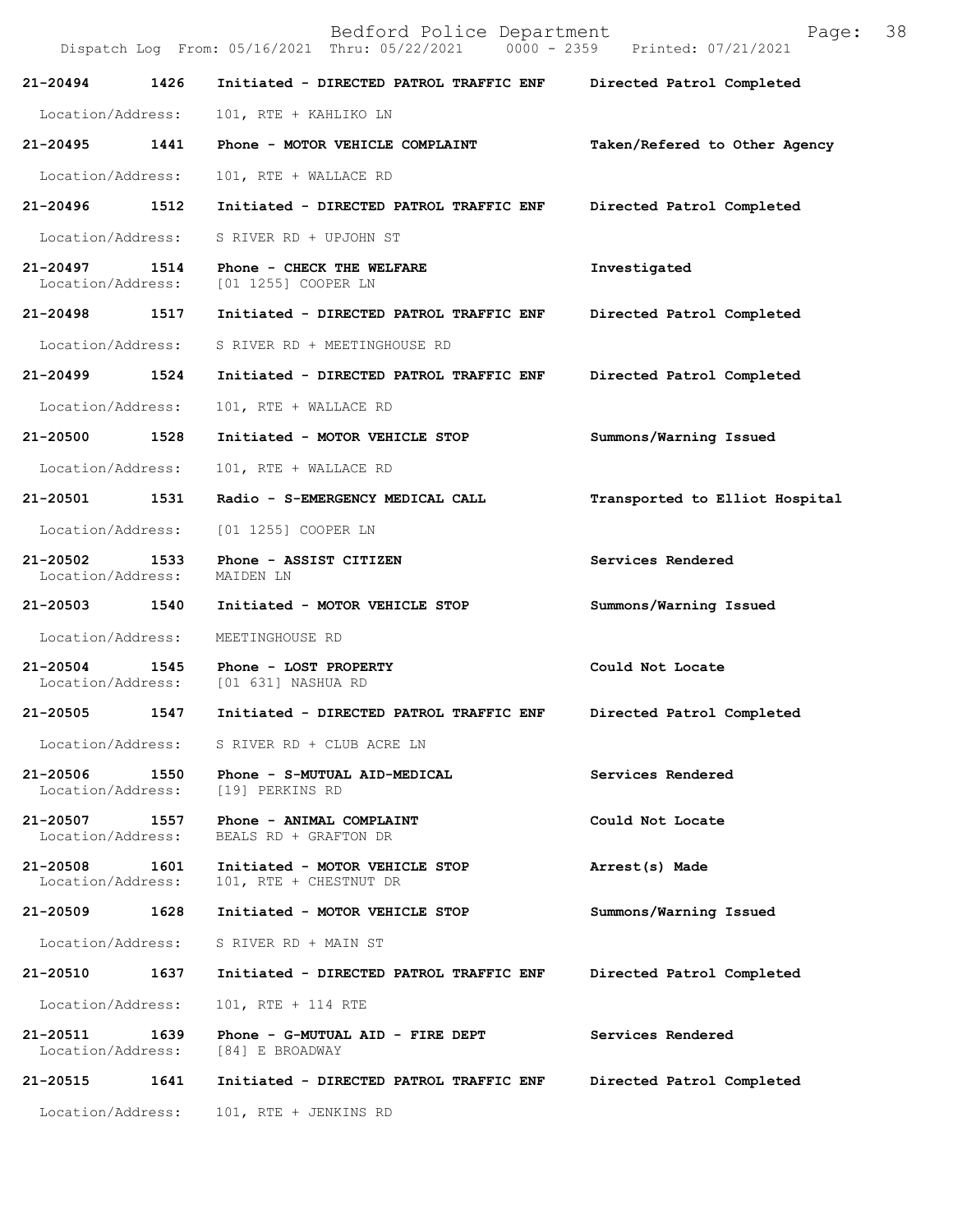Bedford Police Department Page: 39 Dispatch Log From: 05/16/2021 Thru: 05/22/2021 **21-20512 1646 Initiated - MOTOR VEHICLE STOP Summons/Warning Issued**  Location/Address: 101, RTE **21-20513 1653 Initiated - DIRECTED PATROL TRAFFIC ENF Directed Patrol Completed**  Location/Address: S RIVER RD + KILTON RD **21-20514 1655 Initiated - DIRECTED PATROL TRAFFIC ENF Directed Patrol Completed**  Location/Address: S RIVER RD + EXECUTIVE PARK DR **21-20516 1706 Phone - ASSIST CITIZEN Services Rendered**  Location/Address: [01 463] NASHUA RD **21-20517 1714 Initiated - MOTOR VEHICLE STOP Summons/Warning Issued**  Location/Address: 101, RTE + I-293 NORTH **21-20518 1718 Initiated - DIRECTED PATROL TRAFFIC ENF Directed Patrol Completed**  Location/Address: BACK RIVER RD + SILVER SPRING DR **21-20519 1725 Initiated - DIRECTED PATROL TRAFFIC ENF Directed Patrol Completed**  Location/Address: 101, RTE + SHAW DR **21-20520 1729 Initiated - MOTOR VEHICLE STOP Summons/Warning Issued**  Location/Address: CAMP RD **21-20521 1730 Initiated - MOTOR VEHICLE STOP Summons/Warning Issued**  Location/Address: 101, RTE + KAHLIKO LN **21-20522 1738 Initiated - MOTOR VEHICLE STOP Summons/Warning Issued**  Location/Address: S RIVER RD + CLUB ACRE LN **21-20523 1739 Initiated - MOTOR VEHICLE STOP Summons/Warning Issued**  Location/Address: 101, RTE + CONSTITUTION DR **21-20524 1741 Initiated - DIRECTED PATROL TRAFFIC ENF Directed Patrol Completed**  Location/Address: S RIVER RD + BACK RIVER RD **21-20525 1750 Initiated - MOTOR VEHICLE STOP Summons/Warning Issued**  Location/Address: S RIVER RD **21-20526 1756 Initiated - DIRECTED PATROL TRAFFIC ENF Directed Patrol Completed**  Location/Address: OLD BEDFORD RD + HAZEN RD **21-20527 1759 Initiated - MOTOR VEHICLE STOP Summons/Warning Issued**  Location/Address: S RIVER RD **21-20528 1808 Initiated - MOTOR VEHICLE STOP Summons/Warning Issued**  Location/Address: S RIVER RD + HAWTHORNE DR **21-20529 1808 Initiated - DIRECTED PATROL TRAFFIC ENF Directed Patrol Completed**  Location/Address: S RIVER RD + PARK DR

**21-20531 1808 911 - MOTOR VEHICLE ACCIDENT Investigated**  101, RTE + HARDY RD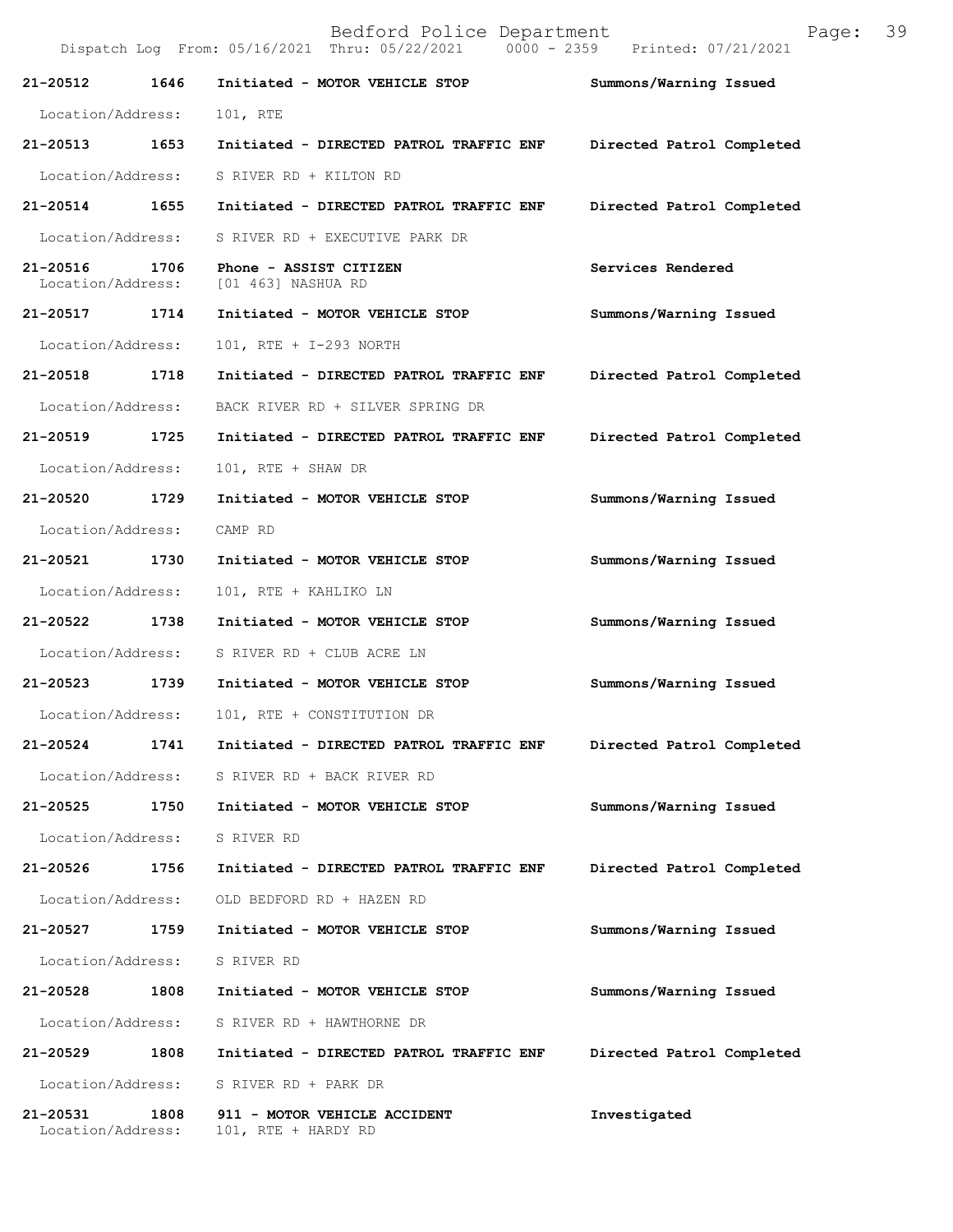| 21-20530 1809                      |              | Initiated - DIRECTED PATROL TRAFFIC ENF                            | Directed Patrol Completed |
|------------------------------------|--------------|--------------------------------------------------------------------|---------------------------|
| Location/Address:                  |              | NASHUA RD + $101$ , RTE                                            |                           |
| 21-20532 1817                      |              | Initiated - DIRECTED PATROL TRAFFIC ENF                            | Directed Patrol Completed |
| Location/Address:                  |              | S RIVER RD + HAWTHORNE DR                                          |                           |
| 21-20533 1821<br>Location/Address: |              | Initiated - DISABLED MOTOR VEHICLE<br>S RIVER RD + MEETINGHOUSE RD | Services Rendered         |
| 21-20534 1822                      |              | Initiated - SUSP ACTIVITIES<br>Location/Address: [01 308] COLBY CT | Services Rendered         |
| 21-20535 1824<br>Location/Address: |              | Phone - DOG COMPLAINT<br>ROOSEVELT DR                              | Could Not Locate          |
| 21-20536 1841                      |              | Initiated - DIRECTED PATROL TRAFFIC ENF                            | Directed Patrol Completed |
| Location/Address:                  |              | NEW BOSTON RD + WALLACE RD                                         |                           |
| 21-20537 1917                      |              | Initiated - DIRECTED PATROL TRAFFIC ENF                            | Directed Patrol Completed |
| Location/Address:                  |              | S RIVER RD + MOORES CROSSING RD                                    |                           |
| 21-20538 1918                      |              | Initiated - DIRECTED PATROL-CAR BREAK-INS                          | Directed Patrol Completed |
| Location/Address:                  |              | [01 1235] S RIVER RD                                               |                           |
| 21-20539 1920                      |              | Initiated - DIRECTED PATROL BURGLARY                               | Directed Patrol Completed |
| Location/Address:                  |              | MCALLISTER RD + PASTURE LN                                         |                           |
| 21-20540 1928                      |              | Initiated - MOTOR VEHICLE STOP                                     | Summons/Warning Issued    |
| Location/Address:                  |              | [01 L848] TECHNOLOGY DR                                            |                           |
| 21-20541 1944                      |              | Initiated - MOTOR VEHICLE STOP                                     | Summons/Warning Issued    |
|                                    |              | Location/Address: S RIVER RD + UPJOHN ST                           |                           |
| 21-20542 1955                      |              | Initiated - MOTOR VEHICLE STOP                                     | Summons/Warning Issued    |
| Location/Address:                  |              | S RIVER RD                                                         |                           |
| 21-20543                           | 2000         | Initiated - DIRECTED PATROL-CAR BREAK-INS                          | Directed Patrol Completed |
| Location/Address:                  |              | ARBOR LN + BRICK MILL RD                                           |                           |
| 21-20544 2013                      |              | Initiated - MOTOR VEHICLE STOP                                     | Summons/Warning Issued    |
| Location/Address:                  |              | S RIVER RD + UPJOHN ST                                             |                           |
| 21-20545<br>Location/Address:      | 2019         | Initiated - MOTOR VEHICLE STOP<br>S RIVER RD                       | <b>NO PAPERWORK</b>       |
| 21-20546 2028                      |              | Initiated - DIRECTED PATROL DWI                                    | Directed Patrol Completed |
|                                    | Vicinity of: | 101, RTE + KILTON ROAD RAMP                                        |                           |
| 21-20547                           | 2043         | Initiated - DIRECTED PATROL DWI                                    | Directed Patrol Completed |
| Location/Address:                  |              | BACK RIVER RD + MEADOWCREST DR                                     |                           |
| 21-20548                           | 2048         | Initiated - MOTOR VEHICLE STOP                                     | Summons/Warning Issued    |
| Location/Address:                  |              | 101, RTE + PLUMMER ROAD OVERPASS                                   |                           |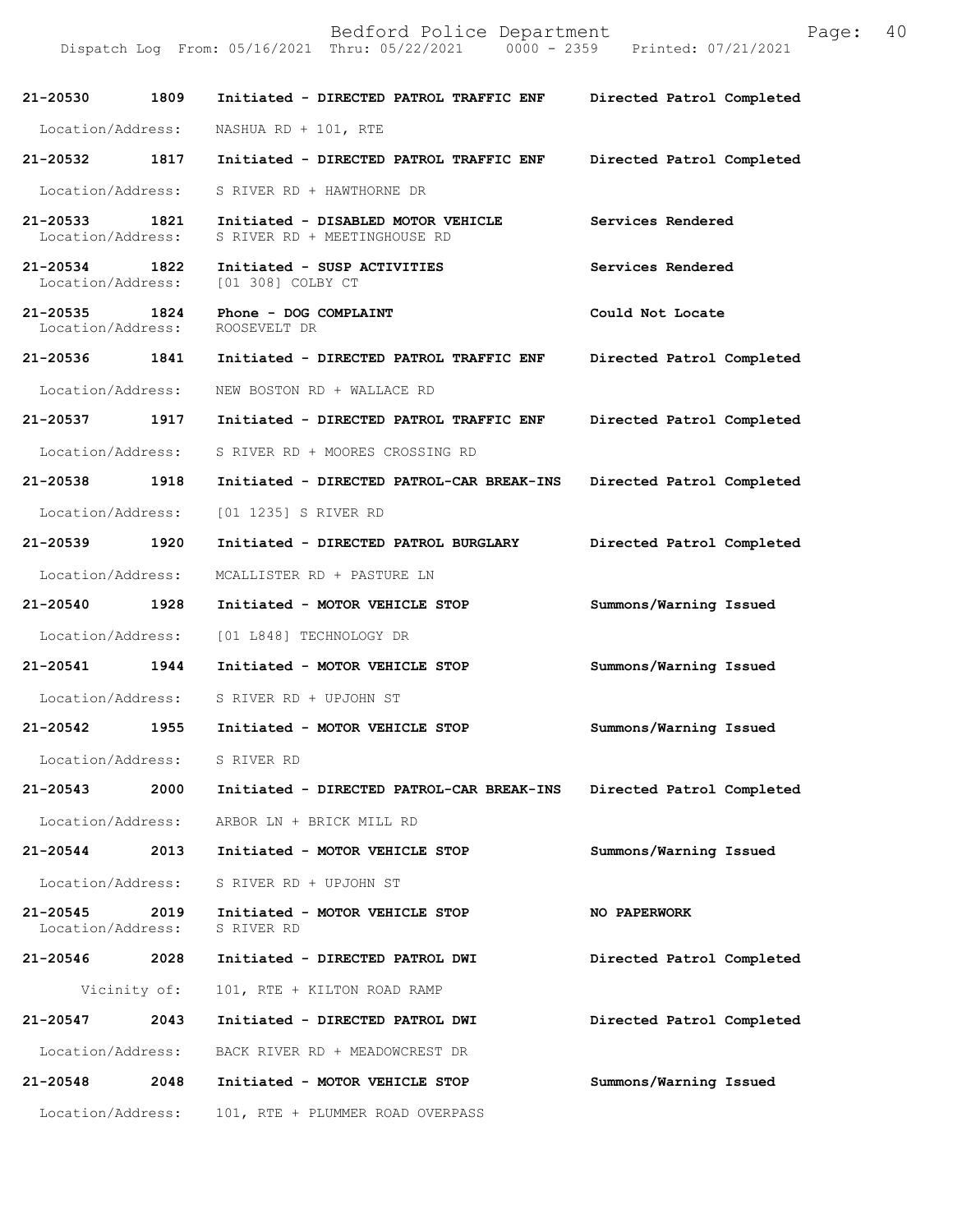|                               |                            | Bedford Police Department<br>Dispatch Log From: 05/16/2021 Thru: 05/22/2021 0000 - 2359 Printed: 07/21/2021 | 41<br>Page:               |
|-------------------------------|----------------------------|-------------------------------------------------------------------------------------------------------------|---------------------------|
| 21-20549                      | 2102                       | Initiated - DIRECTED PATROL TRAFFIC ENF                                                                     | Directed Patrol Completed |
| Location/Address:             |                            | 114 RTE + DONALD ST                                                                                         |                           |
| 21-20550 2115                 |                            | Initiated - DIRECTED PATROL-CAR BREAK-INS                                                                   | Directed Patrol Completed |
| Location/Address:             |                            | S RIVER RD + HAWTHORNE DR                                                                                   |                           |
| 21-20551<br>Location/Address: | 2122                       | Initiated - RESTRAINING ORDER SERVICE<br>[01 1255] COOPER LN                                                | Services Rendered         |
| 21-20552 2125                 | Location:                  | Other - BOLO<br>MANCHESTER & HOOKSETT AREA                                                                  | Alarm - False             |
| 21-20553                      | 2134                       | Initiated - MOTOR VEHICLE STOP                                                                              | Summons/Warning Issued    |
| Location/Address:             |                            | S RIVER RD                                                                                                  |                           |
| 21-20555                      | 2149                       | Initiated - BUILDING CHECK                                                                                  | Directed Patrol Completed |
| Location/Address:             |                            | [01 L0000587] 101, RTE                                                                                      |                           |
| 21-20554 2150                 |                            | Initiated - MOTOR VEHICLE STOP                                                                              | Summons/Warning Issued    |
| Location/Address:             |                            | S RIVER RD + PARK DR                                                                                        |                           |
| 21-20556                      | 2153                       | Initiated - DIRECTED PATROL TRAFFIC ENF                                                                     | Directed Patrol Completed |
| Location/Address:             |                            | 114 RTE + OLD BEDFORD ROAD OVERPASS                                                                         |                           |
| 21-20557<br>Location/Address: | 2201<br>Refer To Incident: | Initiated - MOTOR VEHICLE STOP<br>S RIVER RD<br>$21 - 483 - OF$                                             | Investigated              |
| 21-20558 2344                 |                            | Initiated - DIRECTED PATROL DWI                                                                             | Directed Patrol Completed |
| Location/Address:             |                            | 114 RTE + 101, RTE                                                                                          |                           |
| 21-20559 2345                 |                            | Initiated - DIRECTED PATROL DWI                                                                             | Directed Patrol Completed |
| Location/Address:             |                            | 101, RTE + WALLACE RD                                                                                       |                           |
| 21-20560<br>Location/Address: | 2350                       | Initiated - SUSP ACTIVITIES<br>[01 L2471] S RIVER RD                                                        | Services Rendered         |
| 21-20561                      | 2356                       | Initiated - DIRECTED PATROL DWI                                                                             | Directed Patrol Completed |
| Location/Address:             |                            | S RIVER RD + MEETINGHOUSE RD                                                                                |                           |
| $21 - 20562$                  | 2358                       | Initiated - DIRECTED PATROL DWI                                                                             | Directed Patrol Completed |
| Location/Address:             |                            | S RIVER RD + COLBY CT                                                                                       |                           |

## **For Date: 05/21/2021 - Friday**

| $21 - 20563$      | 0011 | Initiated - DIRECTED PATROL DWI           | Directed Patrol Completed |
|-------------------|------|-------------------------------------------|---------------------------|
|                   |      | Location/Address: 114 RTE + NEW BOSTON RD |                           |
| $21 - 20564$      | 0011 | Initiated - DIRECTED PATROL DWI           | Directed Patrol Completed |
| Location/Address: |      | 101, RTE + PINECREST DR                   |                           |
| $21 - 20565$      | 0027 | Initiated - DIRECTED PATROL DWI           | Directed Patrol Completed |
| Location/Address: |      | S RIVER RD + BACK RIVER RD                |                           |
| 21-20566          | 0031 | Initiated - DIRECTED PATROL DWI           | Directed Patrol Completed |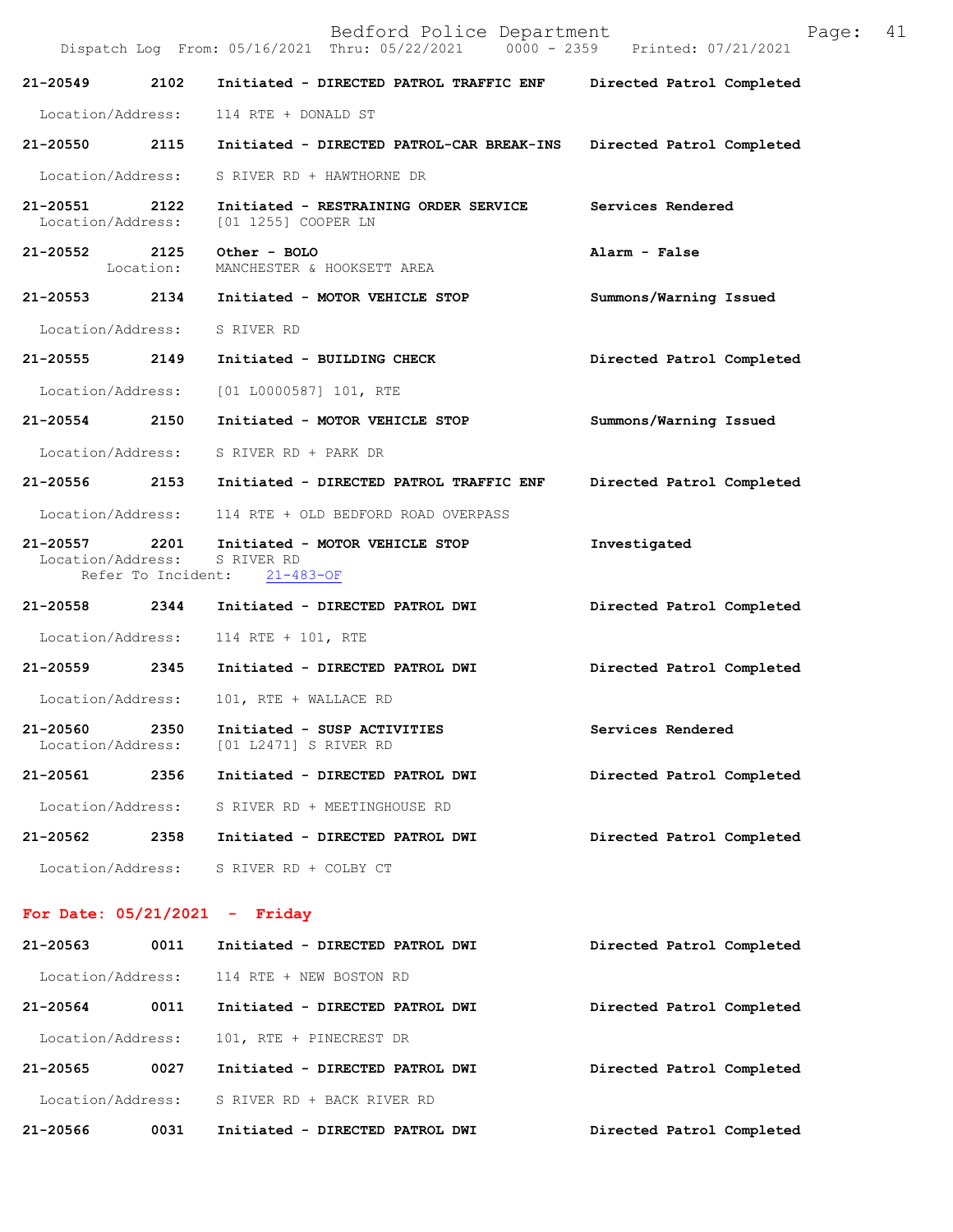|                                    |      | Location/Address: S RIVER RD + KILTON RD                         |                           |
|------------------------------------|------|------------------------------------------------------------------|---------------------------|
| 21-20567 0031                      |      | Initiated - DIRECTED PATROL DWI                                  | Directed Patrol Completed |
| Location/Address:                  |      | JOPPA HILL RD + N AMHERST RD                                     |                           |
| 21-20568 0040                      |      | Initiated - MOTOR VEHICLE STOP                                   | Summons/Warning Issued    |
| Location/Address:                  |      | 114 RTE + DONALD ST                                              |                           |
| 21-20569 0049                      |      | Initiated - MOTOR VEHICLE STOP                                   | Summons/Warning Issued    |
| Location/Address:                  |      | 101, RTE + MEETINGHOUSE RD OFF RAMP                              |                           |
| 21-20570 0107                      |      | Initiated - DIRECTED PATROL DWI                                  | Directed Patrol Completed |
| Location/Address:                  |      | S RIVER RD + HAWTHORNE DR                                        |                           |
| 21-20571 0116                      |      | Initiated - DIRECTED PATROL DWI                                  | Directed Patrol Completed |
| Location/Address:                  |      | 101, RTE + KAHLIKO LN                                            |                           |
| 21-20572 0117                      |      | Initiated - DIRECTED PATROL DWI                                  | Directed Patrol Completed |
| Location/Address:                  |      | S RIVER RD + UPJOHN ST                                           |                           |
| 21-20573 0117                      |      | Initiated - DIRECTED PATROL DWI                                  | Directed Patrol Completed |
| Location/Address:                  |      | 101, RTE + SHAW DR                                               |                           |
| 21-20574 0135                      |      | Initiated - DIRECTED PATROL DWI                                  | Directed Patrol Completed |
| Location/Address:                  |      | S RIVER RD + AUTUMN LN                                           |                           |
| 21-20575 0142<br>Location/Address: |      | Initiated - DISABLED MOTOR VEHICLE<br>S RIVER RD + EAST POINT DR | Services Rendered         |
| 21-20576 0147                      |      | Initiated - MOTOR VEHICLE STOP                                   | Summons/Warning Issued    |
| Location/Address:                  |      | 114 RTE + 101, RTE                                               |                           |
| 21-20577 0151                      |      | Initiated - DIRECTED PATROL DWI                                  | Directed Patrol Completed |
| Location/Address:                  |      | 101, RTE + HITCHING POST LN                                      |                           |
| 21-20578                           | 0154 | Initiated - DIRECTED PATROL DWI                                  | Directed Patrol Completed |
| Location/Address:                  |      | BOYNTON ST + DAVIES ST                                           |                           |
| 21-20579                           | 0203 | Initiated - BUILDING CHECK                                       | Directed Patrol Completed |
| Location/Address:                  |      | [01 231] OLD BEDFORD RD                                          |                           |
| 21-20580                           | 0211 | Initiated - MOTOR VEHICLE STOP                                   | Summons/Warning Issued    |
| Location/Address:                  |      | S RIVER RD + EAST POINT DR                                       |                           |
| 21-20581                           | 0213 | Initiated - BUILDING CHECK                                       | Building Checked/Secured  |
| Location/Address:                  |      | [01 L357] WHITE AVE                                              |                           |
| 21-20582                           | 0218 | Initiated - BUILDING CHECK                                       | Building Checked/Secured  |
| Location/Address:                  |      | [01 L1823] BOYNTON ST                                            |                           |
| 21-20583                           | 0221 | Initiated - BUILDING CHECK                                       | Building Checked/Secured  |
| Location/Address:                  |      | [01 463] NASHUA RD                                               |                           |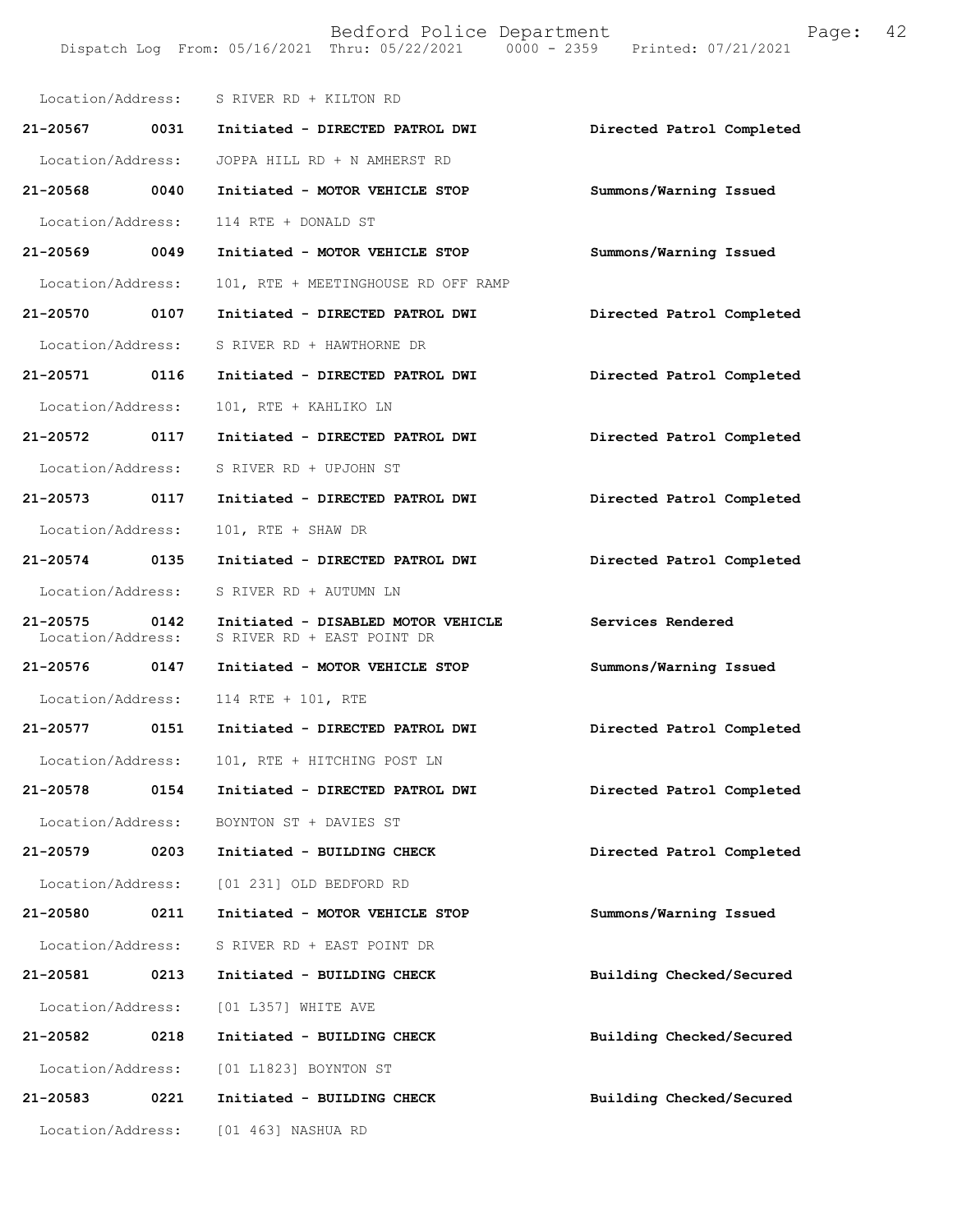| 21-20584 0226                 |      | Initiated - MOTOR VEHICLE STOP                       | Summons/Warning Issued    |
|-------------------------------|------|------------------------------------------------------|---------------------------|
| Location/Address:             |      | S RIVER RD + SUNSET LN                               |                           |
| 21-20585 0230                 |      | Initiated - BUILDING CHECK                           | Building Checked/Secured  |
|                               |      | Location/Address: [01 L0000780] NASHUA RD            |                           |
| 21-20586 0232                 |      | Initiated - DIRECTED PATROL BURGLARY                 | Directed Patrol Completed |
| Location/Address:             |      | NASHUA RD                                            |                           |
| 21-20587 0242                 |      | Initiated - DIRECTED PATROL BURGLARY                 | Directed Patrol Completed |
| Location/Address:             |      | HARVEY RD                                            |                           |
| 21-20588 0245                 |      | Initiated - DIRECTED PATROL-CAR BREAK-INS            | Directed Patrol Completed |
| Location/Address:             |      | PAULINE ST + HAZEN RD                                |                           |
| 21-20589 0245                 |      | Initiated - DIRECTED PATROL BURGLARY                 | Directed Patrol Completed |
| Location/Address:             |      | PLUMMER RD + PALOMINO LN                             |                           |
| 21-20590 0315                 |      | Initiated - DIRECTED PATROL-CAR BREAK-INS            | Directed Patrol Completed |
| Location/Address:             |      | N AMHERST RD + WALLACE RD                            |                           |
| 21-20591 0357                 |      | Initiated - DIRECTED PATROL BURGLARY                 | Directed Patrol Completed |
| Location/Address:             |      | [01 L2252] JENKINS RD                                |                           |
| 21-20592 0403                 |      | Initiated - BUILDING CHECK                           | Building Checked/Secured  |
| Location/Address:             |      | [01 1235] S RIVER RD                                 |                           |
| 21-20593 0404                 |      | Initiated - VACANT PROPERTY CHECK                    | Building Checked/Secured  |
| Location/Address:             |      | [01 L1094] S RIVER RD                                |                           |
| 21-20594 0417                 |      | Initiated - DIRECTED PATROL-CAR BREAK-INS            | Directed Patrol Completed |
| Location/Address:             |      | HAWTHORNE DR                                         |                           |
| 21-20595 0427                 |      | Initiated - VACANT PROPERTY CHECK                    | Building Checked/Secured  |
|                               |      | Location/Address: [01 L904] 101, RTE                 |                           |
| 21-20596<br>Location/Address: | 0440 | Initiated - MOTOR VEHICLE STOP<br>101, RTE + 114 RTE | NO PAPERWORK              |
| 21-20597                      | 0446 | Initiated - MOTOR VEHICLE STOP                       | Summons/Warning Issued    |
| Location/Address:             |      | 101, RTE + I-293 NORTH                               |                           |
| 21-20598                      | 0453 | Initiated - DIRECTED PATROL TRAFFIC ENF              | Directed Patrol Completed |
| Location/Address:             |      | 114 RTE + BOYNTON ST                                 |                           |
| 21-20599                      | 0500 | Initiated - MOTOR VEHICLE STOP                       | Summons/Warning Issued    |
| Location/Address:             |      | 101, RTE + 114 RTE                                   |                           |
| 21-20600                      | 0503 | Initiated - MOTOR VEHICLE STOP                       | Summons/Warning Issued    |
| Location/Address:             |      | 101, RTE + COVENANT WAY                              |                           |
| 21-20601                      | 0511 | Initiated - DIRECTED PATROL TRAFFIC ENF              | Directed Patrol Completed |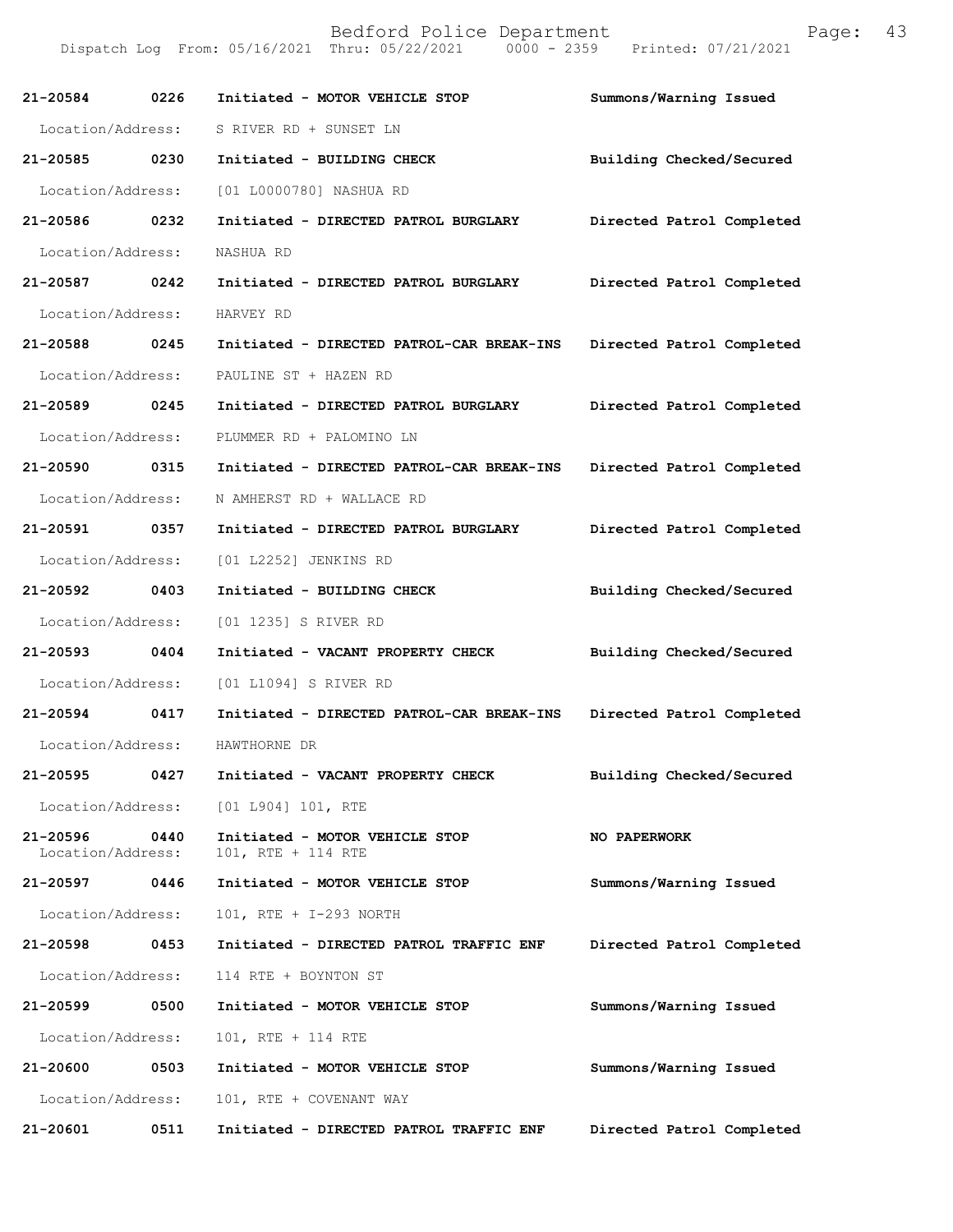|                               |      | Bedford Police Department<br>Dispatch Log From: 05/16/2021 Thru: 05/22/2021 0000 - 2359 Printed: 07/21/2021 | Page:                       | 44 |
|-------------------------------|------|-------------------------------------------------------------------------------------------------------------|-----------------------------|----|
|                               |      | Location/Address: S RIVER RD + MEETINGHOUSE RD                                                              |                             |    |
| 21-20602                      | 0513 | Initiated - DIRECTED PATROL-CAR BREAK-INS                                                                   | Directed Patrol Completed   |    |
| Location/Address:             |      | BACK RIVER RD + S RIVER RD                                                                                  |                             |    |
| 21-20603                      | 0516 | Initiated - DIRECTED PATROL-CAR BREAK-INS                                                                   | Directed Patrol Completed   |    |
| Location/Address:             |      | 101, RTE + COVENANT WAY                                                                                     |                             |    |
| 21-20604<br>Location/Address: | 0520 | Initiated - SUSP ACTIVITIES<br>[01 L2447] 101, RTE                                                          | Services Rendered           |    |
| 21-20605                      | 0540 | Initiated - DIRECTED PATROL TRAFFIC ENF                                                                     | Directed Patrol Completed   |    |
| Location/Address:             |      | 101, RTE + HITCHING POST LN                                                                                 |                             |    |
| 21-20606                      | 0542 | Initiated - MOTOR VEHICLE STOP                                                                              | Summons/Warning Issued      |    |
| Location/Address:             |      | S RIVER RD                                                                                                  |                             |    |
| 21-20607                      | 0545 | Initiated - MOTOR VEHICLE STOP                                                                              | Summons/Warning Issued      |    |
| Location/Address:             |      | S RIVER RD                                                                                                  |                             |    |
| 21-20608<br>Location/Address: | 0627 | Phone - SUSP ACTIVITIES-IN PROGRESS<br>HAWTHORNE DR                                                         | Services Rendered           |    |
| 21-20609<br>Location/Address: | 0634 | Phone - S-EMERGENCY MEDICAL CALL-DELTA<br>[01 1387] TECHNOLOGY DR                                           | <b>NO TRANSPORT</b>         |    |
| 21-20610                      | 0724 | 911 - S-EMERGENCY MEDICAL CALL-ALPHA                                                                        | TRANSPORTED TO CMC HOSPITAL |    |
| Location/Address:             |      | MAPLE DR                                                                                                    |                             |    |
| 21-20611<br>Location/Address: | 0727 | Phone - ALARM, BURGLAR<br>[01 2285] TUTTLE RD                                                               | Services Rendered           |    |
| 21-20612                      | 0745 | Initiated - MOTOR VEHICLE STOP                                                                              | Summons/Warning Issued      |    |
| Location/Address:             |      | 101, RTE + F.E. EVERETT SOUTH TPKE                                                                          |                             |    |
| 21-20613                      | 0751 | Initiated - DIRECTED PATROL TRAFFIC ENF                                                                     | Directed Patrol Completed   |    |
| Location/Address:             |      | BACK RIVER RD + COUNTY RD                                                                                   |                             |    |
| 21-20614                      | 0753 | Initiated - DIRECTED PATROL TRAFFIC ENF                                                                     | Directed Patrol Completed   |    |
| Location/Address:             |      | 101, RTE + WALLACE RD                                                                                       |                             |    |
| 21-20615                      | 0756 | Initiated - DIRECTED PATROL TRAFFIC ENF                                                                     | Directed Patrol Completed   |    |
| Location/Address:             |      | DONALD ST + 114 RTE                                                                                         |                             |    |
| 21-20616                      | 0759 | Initiated - MOTOR VEHICLE STOP                                                                              | Summons/Warning Issued      |    |
| Location/Address:             |      | 101, RTE + JENKINS RD                                                                                       |                             |    |
| 21-20617                      | 0813 | Initiated - DIRECTED PATROL TRAFFIC ENF                                                                     | Directed Patrol Completed   |    |
| Location/Address:             |      | 101, RTE + JENKINS RD                                                                                       |                             |    |
| 21-20618                      | 0821 | Initiated - DIRECTED PATROL TRAFFIC ENF                                                                     | Directed Patrol Completed   |    |
| Location/Address:             |      | S RIVER RD + COLBY CT                                                                                       |                             |    |
| 21-20619                      | 0827 | Initiated - DIRECTED PATROL TRAFFIC ENF                                                                     | Directed Patrol Completed   |    |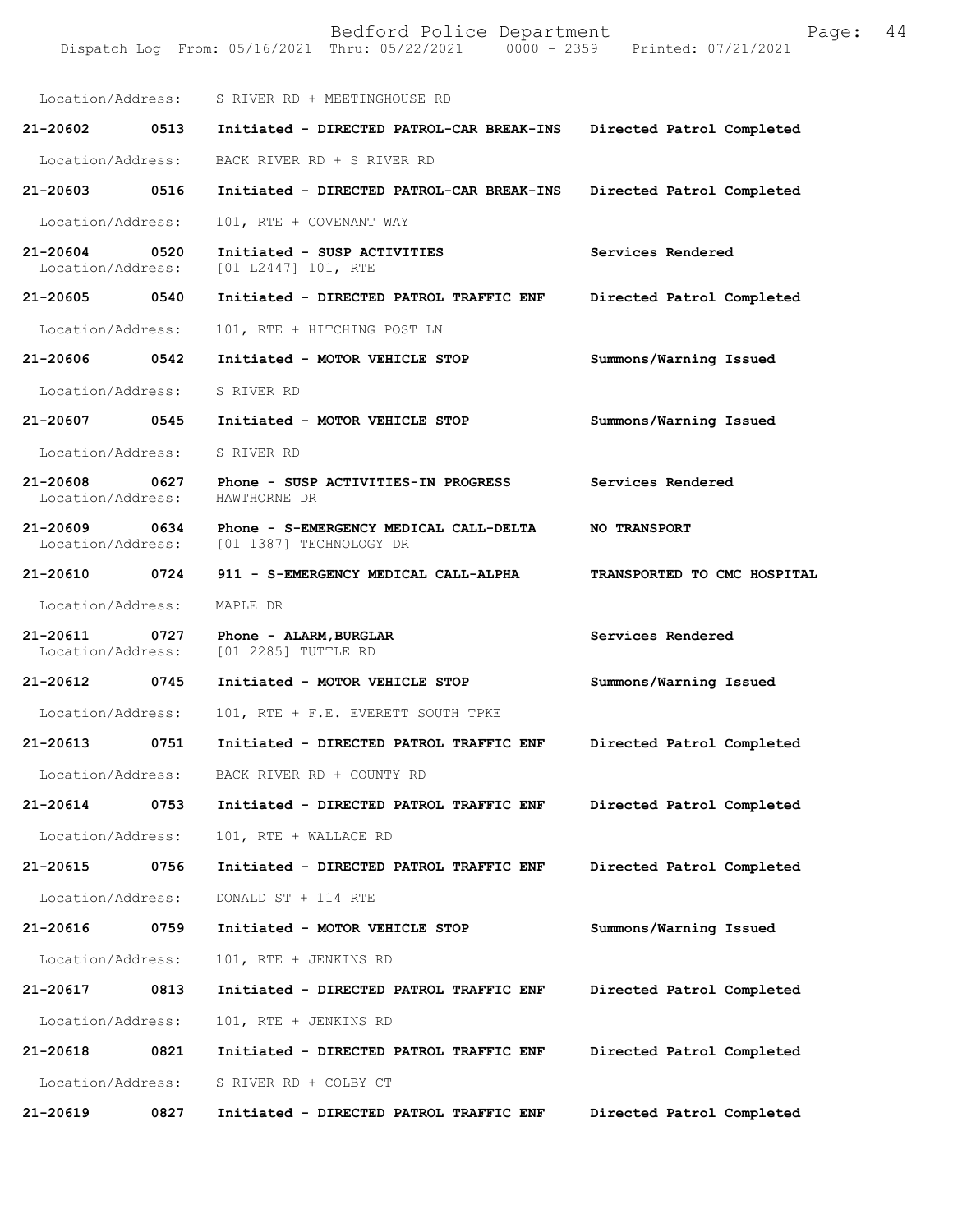|                                   |      | Bedford Police Department<br>Dispatch Log From: 05/16/2021 Thru: 05/22/2021 0000 - 2359 Printed: 07/21/2021 | 45<br>Page:               |
|-----------------------------------|------|-------------------------------------------------------------------------------------------------------------|---------------------------|
| Location/Address:                 |      | S RIVER RD + HAWTHORNE DR                                                                                   |                           |
| 21-20620                          | 0829 | Initiated - DIRECTED PATROL TRAFFIC ENF                                                                     | Directed Patrol Completed |
| Location/Address:                 |      | NEW BOSTON RD + WALLACE RD                                                                                  |                           |
| 21-20621                          | 0835 | Initiated - MOTOR VEHICLE STOP                                                                              | Summons/Warning Issued    |
| Location/Address:                 |      | 101, RTE + COVENANT WAY                                                                                     |                           |
| 21-20622 0836                     |      | Initiated - MOTOR VEHICLE STOP                                                                              | Summons/Warning Issued    |
| Location/Address:                 |      | S RIVER RD + SUNSET LN                                                                                      |                           |
| 21-20623                          | 0847 | Initiated - DIRECTED PATROL TRAFFIC ENF                                                                     | Directed Patrol Completed |
| Location/Address:                 |      | 101, RTE + HARDY RD                                                                                         |                           |
| 21-20624<br>Location/Address:     | 0849 | Phone - MOTOR VEHICLE COMPLAINT<br>WALLACE RD + NASHUA RD                                                   | Services Rendered         |
| 21-20625 0856                     |      | Initiated - DIRECTED PATROL TRAFFIC ENF                                                                     | Directed Patrol Completed |
|                                   |      | Location/Address: S RIVER RD + BACK RIVER RD                                                                |                           |
| $21 - 20626$<br>Location/Address: |      | 0858 911 - G-FIRE, STRUCTURE<br>CATESBY LN<br>Refer To Incident: 21-484-OF                                  | Extinquished              |
| 21-20628                          | 0903 | Phone - SUSP ACTIVITIES                                                                                     | No Action Required        |
| Location/Address:                 |      | SEBBINS POND DR                                                                                             |                           |
| 21-20627 0905                     |      | Initiated - MOTOR VEHICLE STOP                                                                              | Summons/Warning Issued    |
| Location/Address:                 |      | 101, RTE + F.E. EVERETT SOUTH TPKE                                                                          |                           |
| 21-20629 0934                     |      | Initiated - MOTOR VEHICLE STOP                                                                              | Summons/Warning Issued    |
| Location/Address:                 |      | S RIVER RD + MEETINGHOUSE RD                                                                                |                           |
| 21-20630                          | 0941 | Initiated - MOTOR VEHICLE STOP                                                                              | Summons/Warning Issued    |
| Location/Address:                 |      | 101, RTE + PLUMMER ROAD OVERPASS                                                                            |                           |
| 21-20631                          | 1054 | Initiated - DIRECTED PATROL TRAFFIC ENF                                                                     | Directed Patrol Completed |
| Location/Address:                 |      | S RIVER RD + AUTUMN LN                                                                                      |                           |
| 21-20632                          | 1103 | Initiated - DIRECTED PATROL-CAR BREAK-INS                                                                   | Directed Patrol Completed |
| Location/Address:                 |      | [01 1050] DONALD ST                                                                                         |                           |
| 21-20633                          | 1121 | Initiated - MOTOR VEHICLE STOP                                                                              | Summons/Warning Issued    |
| Location/Address:                 |      | S RIVER RD + AUTUMN LN                                                                                      |                           |
| 21-20634<br>Location/Address:     | 1148 | Phone - SUSP ACTIVITIES-IN PROGRESS<br>S RIVER RD                                                           | Services Rendered         |
| 21-20635<br>Location/Address:     | 1234 | Walk-In - DOG COMPLAINT<br>[01 474] CONSTITUTION DR                                                         | Services Rendered         |
| 21-20636                          | 1235 | Initiated - DIRECTED PATROL-CAR BREAK-INS                                                                   | Directed Patrol Completed |
| Location/Address:                 |      | MARKET ST + MAIN ST                                                                                         |                           |
| 21-20638                          | 1240 | Phone - POLICE INFORMATION                                                                                  | No Action Required        |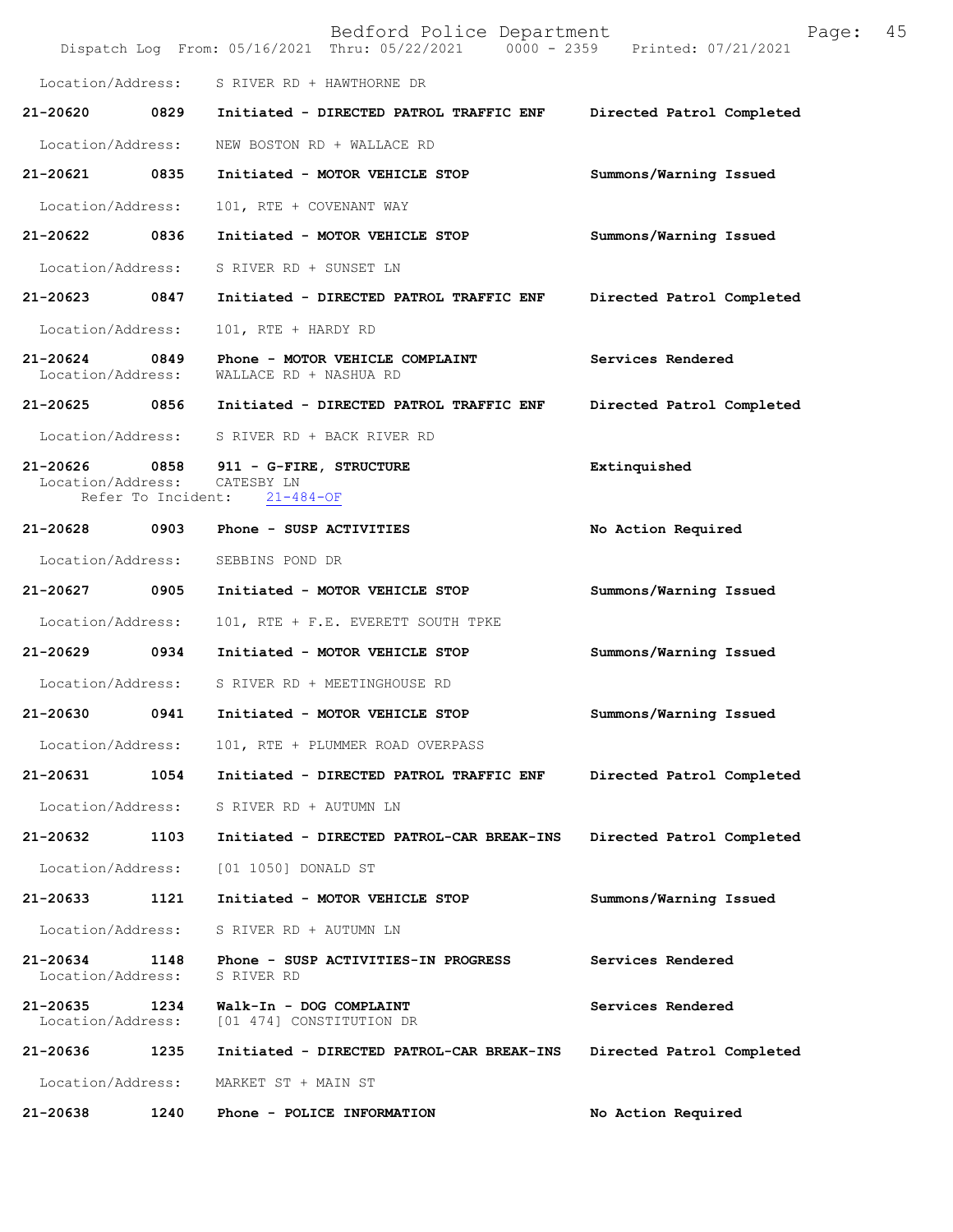|                                   |      | Bedford Police Department<br>Dispatch Log From: 05/16/2021 Thru: 05/22/2021 0000 - 2359 Printed: 07/21/2021 | Page:                         | 46 |
|-----------------------------------|------|-------------------------------------------------------------------------------------------------------------|-------------------------------|----|
|                                   |      | Location/Address: [01 182] CHUBBUCK RD                                                                      |                               |    |
| 21-20637                          | 1246 | Initiated - DIRECTED PATROL-CAR BREAK-INS                                                                   | Directed Patrol Completed     |    |
| Location/Address:                 |      | [01 L1804] S RIVER RD                                                                                       |                               |    |
| 21-20639                          | 1258 | Initiated - DIRECTED PATROL-CAR BREAK-INS                                                                   | Directed Patrol Completed     |    |
| Location/Address:                 |      | [01 1033] COUNTY RD                                                                                         |                               |    |
| 21-20640                          | 1318 | Initiated - DIRECTED PATROL-CAR BREAK-INS                                                                   | Directed Patrol Completed     |    |
| Location/Address:                 |      | [01 1235] S RIVER RD                                                                                        |                               |    |
| 21-20641 1332                     |      | Initiated - DIRECTED PATROL-CAR BREAK-INS                                                                   | Directed Patrol Completed     |    |
| Location/Address:                 |      | [01 L212] S RIVER RD                                                                                        |                               |    |
| 21-20642                          | 1346 | Initiated - DIRECTED PATROL-CAR BREAK-INS                                                                   | Directed Patrol Completed     |    |
| Location/Address:                 |      | [01 1263] JENKINS RD                                                                                        |                               |    |
| 21-20643                          | 1349 | Initiated - DIRECTED PATROL-CAR BREAK-INS                                                                   | Directed Patrol Completed     |    |
| Location/Address:                 |      | STATION RD                                                                                                  |                               |    |
| 21-20644                          | 1350 | Initiated - DIRECTED PATROL-CAR BREAK-INS                                                                   | Directed Patrol Completed     |    |
| Location/Address:                 |      | STATION RD                                                                                                  |                               |    |
| 21-20645                          | 1355 | Initiated - MOTOR VEHICLE STOP                                                                              | Summons/Warning Issued        |    |
| Location/Address:                 |      | WALLACE RD + CAMBRIDGE RD                                                                                   |                               |    |
| 21-20646                          | 1409 | Initiated - DIRECTED PATROL-CAR BREAK-INS                                                                   | Directed Patrol Completed     |    |
| Location/Address:                 |      | CAMBRIDGE RD + BIRKDALE RD                                                                                  |                               |    |
| $21 - 20647$<br>Location/Address: | 1443 | Phone - POLICE INFORMATION<br>[01 192] NEW BOSTON RD                                                        | Services Rendered             |    |
| 21-20648                          | 1447 | Phone - MOTOR VEHICLE COMPLAINT                                                                             | Taken/Refered to Other Agency |    |
| Location/Address:                 |      | 101, RTE + MEETINGHOUSE RD OFF RAMP                                                                         |                               |    |
| 21-20649                          | 1521 | Initiated - DIRECTED PATROL TRAFFIC ENF                                                                     | Directed Patrol Completed     |    |
| Location/Address:                 |      | 101, RTE + 114 RTE                                                                                          |                               |    |
| 21-20650<br>Location/Address:     | 1528 | Initiated - INVESTIGATION-FOLLOW UP<br>[01 1050] DONALD ST                                                  | Services Rendered             |    |
| 21-20651                          | 1533 | Initiated - DIRECTED PATROL TRAFFIC ENF                                                                     | Directed Patrol Completed     |    |
| Location/Address:                 |      | HAWTHORNE DR + S RIVER RD                                                                                   |                               |    |
| 21-20653<br>Location/Address:     | 1535 | Phone - MOTOR VEHICLE ACCIDENT<br>101, RTE + PLUMMER ROAD OVERPASS                                          | Investigated                  |    |
| 21-20652                          | 1536 | Initiated - MOTOR VEHICLE STOP                                                                              | Summons/Warning Issued        |    |
| Location/Address:                 |      | 101, RTE                                                                                                    |                               |    |
| 21-20654                          | 1538 | Initiated - DIRECTED PATROL TRAFFIC ENF                                                                     | Directed Patrol Completed     |    |
| Location/Address:                 |      | S RIVER RD + COLBY CT                                                                                       |                               |    |
| 21-20655<br>Location/Address:     | 1543 | 911 - S-EMERGENCY MEDICAL CALL-BRAVO<br>NEW BOSTON RD + HOLBROOK HILL RD                                    | <b>NO TRANSPORT</b>           |    |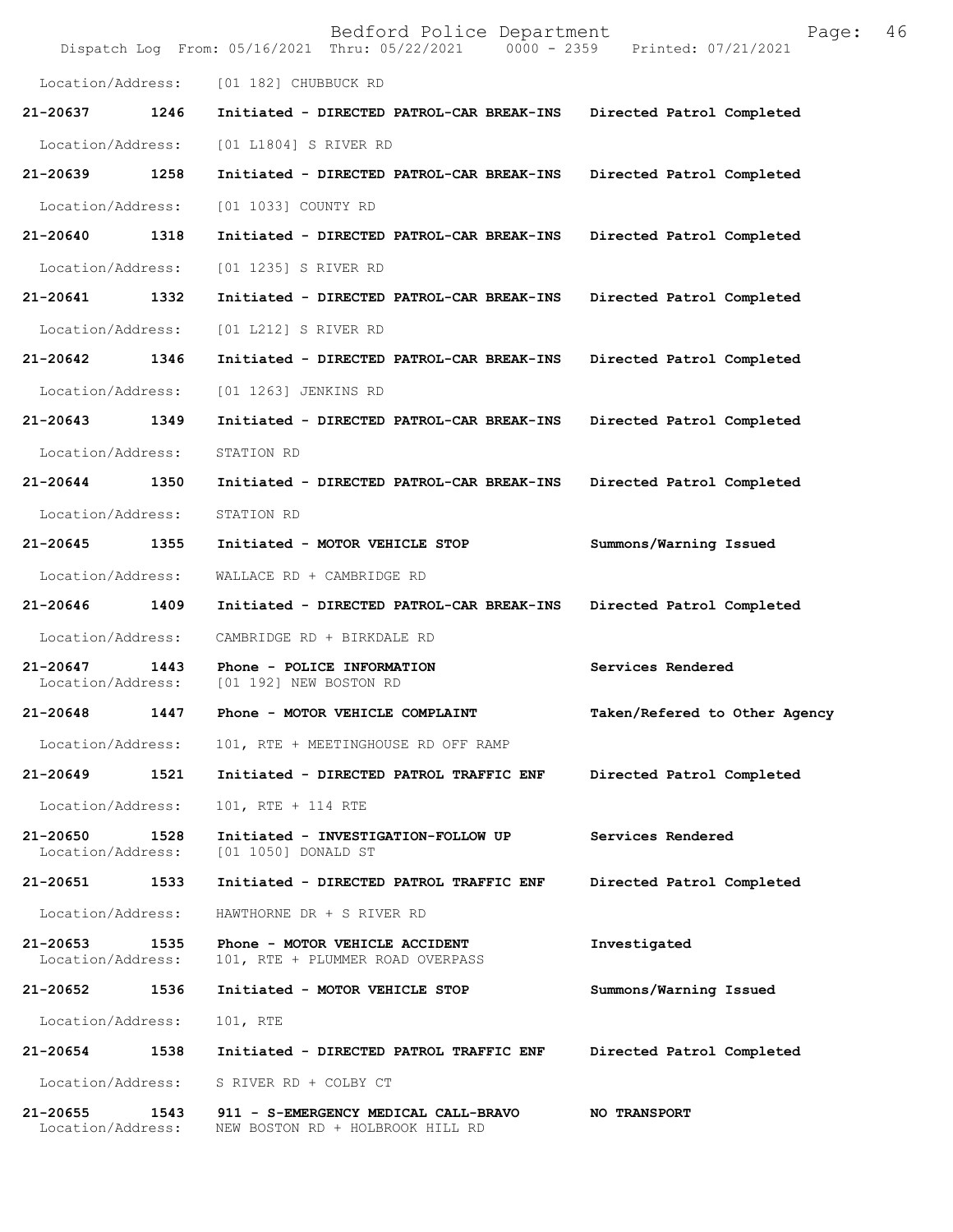| 21-20656                      | 1557                                    | Initiated - DIRECTED PATROL TRAFFIC ENF                        | Directed Patrol Completed      |
|-------------------------------|-----------------------------------------|----------------------------------------------------------------|--------------------------------|
| Location/Address:             |                                         | 101, RTE + NASHUA RD                                           |                                |
| 21-20657                      | 1609                                    | Initiated - DIRECTED PATROL TRAFFIC ENF                        | Directed Patrol Completed      |
| Location/Address:             |                                         | AUTUMN LN + S RIVER RD                                         |                                |
| 21-20658                      | 1618                                    | Initiated - MOTOR VEHICLE STOP                                 | Summons/Warning Issued         |
| Location/Address:             |                                         | [01 L1804] S RIVER RD                                          |                                |
| 21-20659                      | 1621                                    | Initiated - DIRECTED PATROL TRAFFIC ENF                        | Directed Patrol Completed      |
| Location/Address:             |                                         | 101, RTE + MEETINGHOUSE RD                                     |                                |
| 21-20660                      | 1626                                    | 911 - S-EMERGENCY MEDICAL CALL-CHARL                           | Transported to Elliot Hospital |
| Location/Address:             |                                         | [01 L2098] HAWTHORNE DR                                        |                                |
| 21-20661                      | 1626                                    | Initiated - MOTOR VEHICLE STOP                                 | Summons/Warning Issued         |
| Location/Address:             |                                         | 101, RTE + WALLACE RD                                          |                                |
| 21-20662<br>Location/Address: | 1629                                    | 911 - DISABLED MOTOR VEHICLE<br>JOPPA HILL RD + 101, RTE       | Services Rendered              |
| 21-20663                      | 1631                                    | Phone - ENDANGERMENT                                           | Summons/Warning Issued         |
|                               | Location/Address:<br>Refer To Incident: | [01 248] RIDGEWOOD RD<br>$21 - 485 - OF$                       |                                |
| 21-20664                      | 1632                                    | Initiated - MOTOR VEHICLE STOP                                 | Summons/Warning Issued         |
| Location/Address:             |                                         | S RIVER RD + HAWTHORNE DR                                      |                                |
| 21-20665<br>Location/Address: | 1640                                    | Initiated - DISABLED MOTOR VEHICLE<br>RIDGEWOOD RD + ATWOOD LN | Services Rendered              |
| 21-20666                      | 1716                                    | Initiated - DIRECTED PATROL TRAFFIC ENF                        | Directed Patrol Completed      |
| Location/Address:             |                                         | 101, RTE + WALLACE RD                                          |                                |
| 21-20667                      | 1719                                    | Initiated - DIRECTED PATROL TRAFFIC ENF                        | Directed Patrol Completed      |
|                               | Vicinity of:                            | NEW BOSTON RD                                                  |                                |
| 21-20668<br>Location/Address: | 1721                                    | 911 - DISORDERLY CONDUCT-IN PROGRESS<br>[01 1288] S RIVER RD   | Services Rendered              |
| 21-20669                      | 1738                                    | Initiated - DIRECTED PATROL TRAFFIC ENF                        | Directed Patrol Completed      |
| Location/Address:             |                                         | MEETINGHOUSE RD + S RIVER RD                                   |                                |
| 21-20670                      | 1741                                    | Initiated - MOTOR VEHICLE STOP                                 | Summons/Warning Issued         |
| Location/Address:             |                                         | NEW BOSTON RD + WALLACE RD                                     |                                |
| 21-20671                      | 1758                                    | Initiated - MOTOR VEHICLE STOP                                 | Summons/Warning Issued         |
| Location/Address:             |                                         | 101, RTE + WALLACE RD                                          |                                |
| 21-20672                      | 1800                                    | Initiated - DIRECTED PATROL TRAFFIC ENF                        | Directed Patrol Completed      |
| Location/Address:             |                                         | TIRRELL RD + STEPHANIE DR                                      |                                |
| 21-20673                      | 1806                                    | Initiated - DIRECTED PATROL-CAR BREAK-INS                      | Directed Patrol Completed      |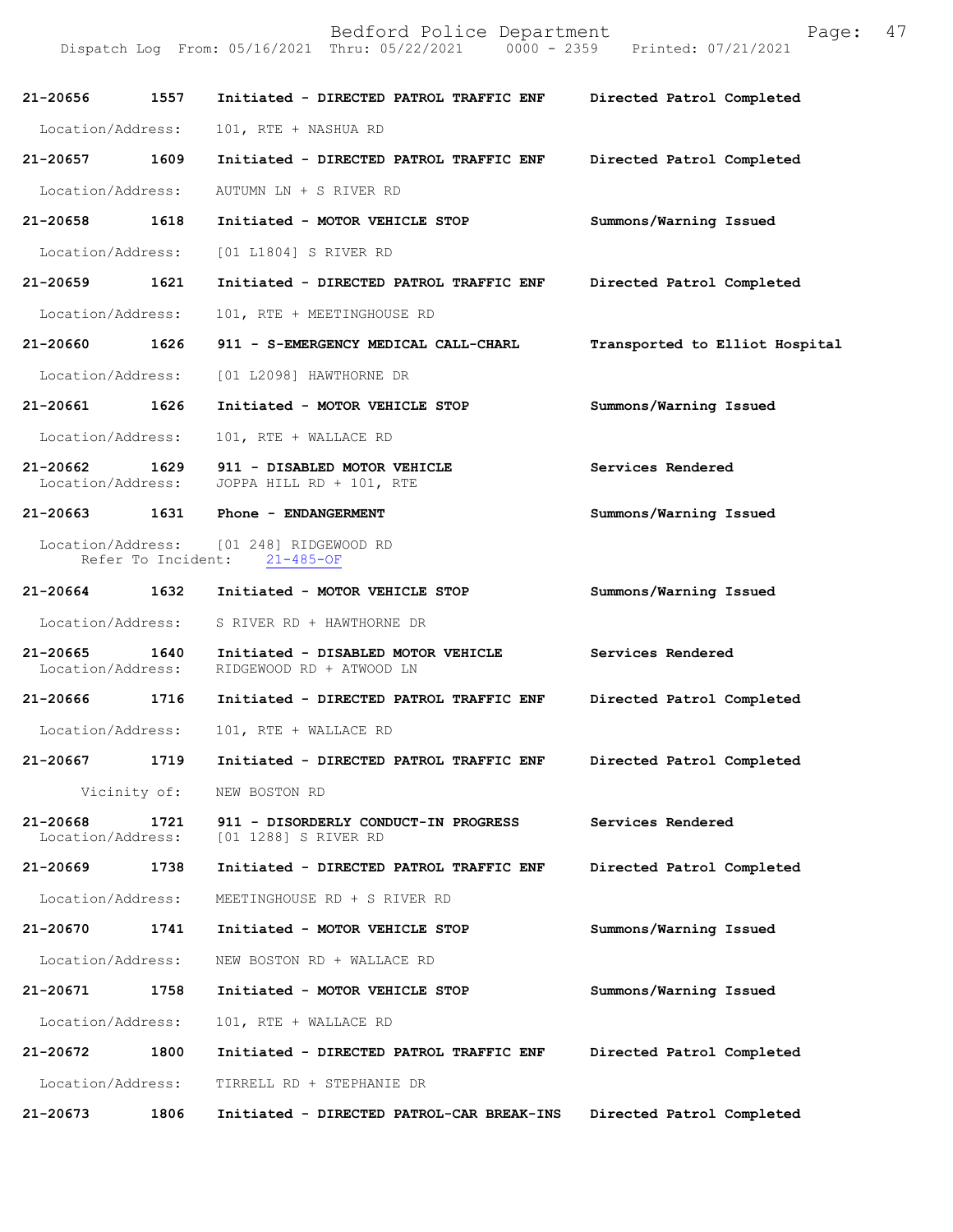|                                    |                            | Bedford Police Department<br>Dispatch Log From: 05/16/2021 Thru: 05/22/2021 0000 - 2359 | Page:<br>Printed: 07/21/2021  | 48 |
|------------------------------------|----------------------------|-----------------------------------------------------------------------------------------|-------------------------------|----|
| Location/Address:                  |                            | [01 629] NEW BOSTON RD                                                                  |                               |    |
| 21-20674                           | 1816                       | Initiated - MOTOR VEHICLE STOP                                                          | Summons/Warning Issued        |    |
| Location/Address:                  |                            | 101, RTE + NASHUA RD                                                                    |                               |    |
| 21-20675                           | 1817                       | Initiated - DIRECTED PATROL-CAR BREAK-INS                                               | Directed Patrol Completed     |    |
| Location/Address:                  |                            | MOORES CROSSING RD                                                                      |                               |    |
| 21-20676 1832                      |                            | Initiated - MOTOR VEHICLE STOP                                                          | Summons/Warning Issued        |    |
| Location/Address:                  |                            | JOPPA HILL RD + DARBY LN                                                                |                               |    |
| 21-20677<br>Location/Address:      | 1836<br>Refer To Incident: | Phone - SHOPLIFTING<br>[01 1108] LEAVY DR<br>$21 - 486 - OF$                            | Investigated                  |    |
| 21-20678                           | 1847                       | Phone - CHECK THE WELFARE                                                               | No Action Required            |    |
| Location/Address:                  |                            | RUNDLETT HILL RD + OLD BEDFORD RD                                                       |                               |    |
| 21-20679                           | 1903                       | Initiated - DIRECTED PATROL TRAFFIC ENF                                                 | Directed Patrol Completed     |    |
| Location/Address:                  |                            | 101, RTE + TWIN BROOK LN                                                                |                               |    |
| 21-20680                           | 1911                       | Radio - MOTOR VEHICLE COMPLAINT                                                         | Taken/Refered to Other Agency |    |
| Location/Address:                  |                            | 101, RTE                                                                                |                               |    |
| 21-20681                           | 1913                       | Initiated - MOTOR VEHICLE STOP                                                          | Summons/Warning Issued        |    |
| Location/Address:                  |                            | S RIVER RD + AUTUMN LN                                                                  |                               |    |
| 21-20682                           | 1925                       | Initiated - DIRECTED PATROL TRAFFIC ENF                                                 | Directed Patrol Completed     |    |
| Location/Address:                  |                            | S RIVER RD + KILTON RD                                                                  |                               |    |
| 21-20683                           | 1929                       | Initiated - DIRECTED PATROL TRAFFIC ENF                                                 | Directed Patrol Completed     |    |
| Location/Address:                  |                            | WALLACE RD + NASHUA RD                                                                  |                               |    |
| 21-20684                           | 1929                       | Initiated - MOTOR VEHICLE STOP                                                          | Summons/Warning Issued        |    |
| Location/Address:                  |                            | MEETINGHOUSE RD + KENSINGTON LN                                                         |                               |    |
| 21-20685 1946                      |                            | Initiated - MOTOR VEHICLE STOP                                                          | Summons/Warning Issued        |    |
| Location/Address:                  |                            | BOYNTON ST + WAYSIDE DR                                                                 |                               |    |
| 21-20686                           | 1958                       | Initiated - MOTOR VEHICLE STOP                                                          | Summons/Warning Issued        |    |
| Location/Address:                  |                            | 101, RTE + F.E. EVERETT SOUTH TPKE                                                      |                               |    |
| 21-20687<br>Location/Address:      | 2004                       | Phone - ASSIST OTHER AGENCY<br>F.E. EVERETT NORTH TPKE                                  | Services Rendered             |    |
| 21-20688<br>Location/Address:      | 2018                       | Phone - MOTOR VEHICLE COMP-IN PROGRESS<br>WALLACE RD + 101, RTE                         | Services Rendered             |    |
| 21-20689 2033<br>Location/Address: |                            | Phone - HARRASSMENT<br>BOYNTON ST                                                       | Services Rendered             |    |
| 21-20690 2053                      |                            | 911 - SUSP ACTIVITIES<br>Location/Address: [01 1387] TECHNOLOGY DR                      | Services Rendered             |    |
| 21-20691                           | 2056                       | Initiated - DIRECTED PATROL DWI                                                         | Directed Patrol Completed     |    |
| Location/Address:                  |                            | NEW BOSTON RD + WALLACE RD                                                              |                               |    |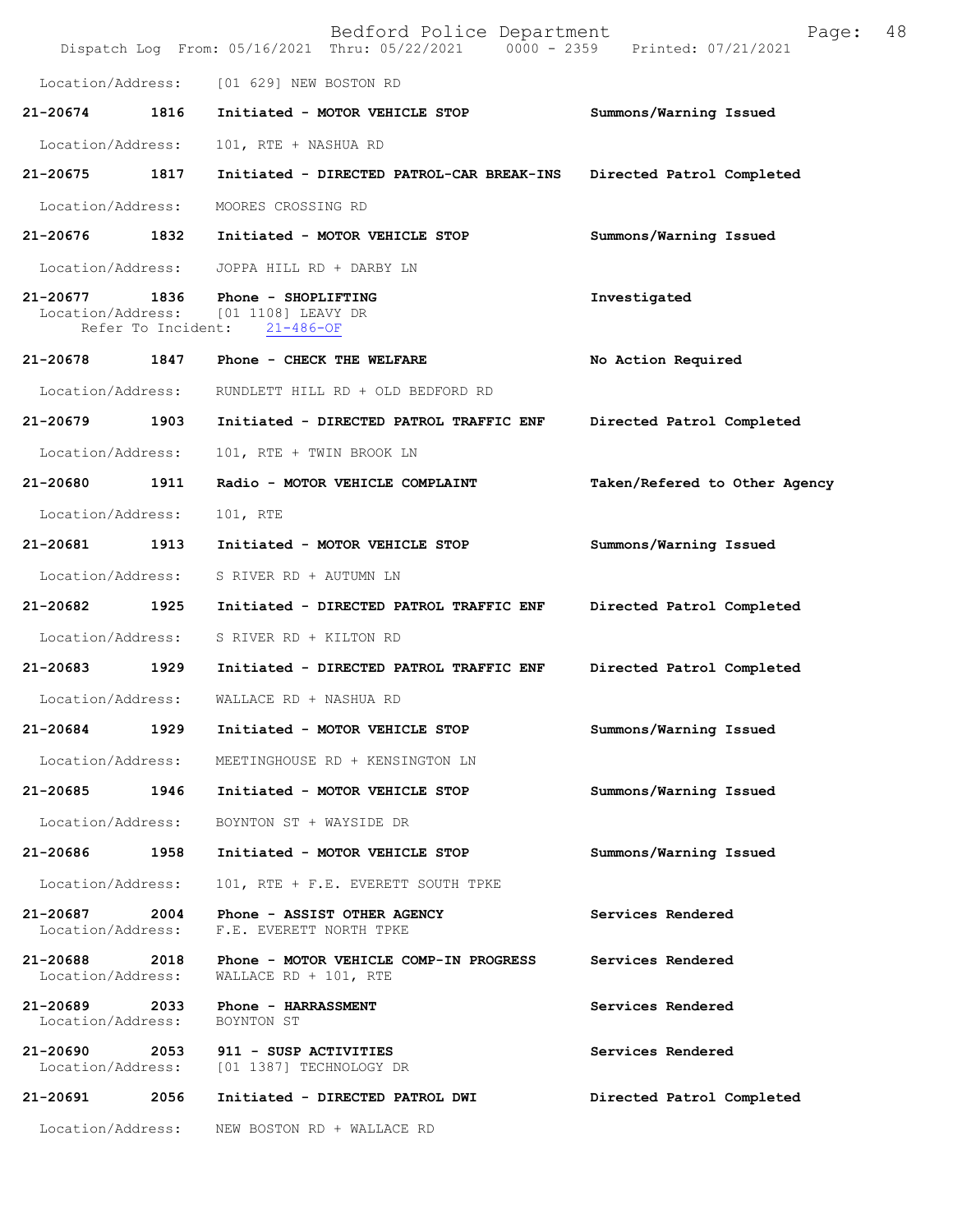| 21-20692                      | 2112 | Initiated - DIRECTED PATROL DWI                                                                                      | Directed Patrol Completed   |
|-------------------------------|------|----------------------------------------------------------------------------------------------------------------------|-----------------------------|
|                               |      | Location/Address: 101, RTE + WALLACE RD                                                                              |                             |
|                               |      | 21-20693 2119 Phone - JUVENILE OFFENSES<br>Location/Address: [01 L2017] BARR FARM RD<br>Refer To Incident: 21-487-OF | Investigated                |
|                               |      | $21-20694$ 2130 Phone - VANDALISM<br>Location/Address: MINISTERIAL RD                                                | Services Rendered           |
|                               |      | 21-20695 2141 911 - S-EMERGENCY MEDICAL CALL-DELTA                                                                   | TRANSPORTED TO CMC HOSPITAL |
| Location/Address: SETON DR    |      |                                                                                                                      |                             |
| Location/Address: FRENCH DR   |      | $21-20696$ $2147$ $911$ - SUSP ACTIVITIES                                                                            | Services Rendered           |
|                               |      | 21-20697 2148 Initiated - DIRECTED PATROL DWI                                                                        | Directed Patrol Completed   |
|                               |      | Location/Address: S RIVER RD + UPJOHN ST                                                                             |                             |
| Location/Address:             |      | 21-20698 2221 Phone - SUSP ACTIVITIES<br>BOYNTON ST                                                                  | Services Rendered           |
|                               |      | 21-20699 2246 Other - BOLO                                                                                           | No Action Required          |
|                               |      | Location: [04] MERRIMACK                                                                                             |                             |
|                               |      | 21-20700 2252 911 - CHECK THE WELFARE<br>Location/Address: [01 1253] COOPER LN                                       | Services Rendered           |
| 21-20701 2315                 |      | Initiated - DIRECTED PATROL DWI                                                                                      | Directed Patrol Completed   |
|                               |      | Location/Address: S RIVER RD + COLBY CT                                                                              |                             |
| 21-20702 2317                 |      | Initiated - DIRECTED PATROL DWI                                                                                      | Directed Patrol Completed   |
| Location/Address:             |      | S RIVER RD + COLBY CT                                                                                                |                             |
| 21-20703 2330                 |      | Initiated - DIRECTED PATROL DWI                                                                                      | Directed Patrol Completed   |
| Location/Address:             |      | 101, RTE + NASHUA RD                                                                                                 |                             |
|                               |      | 21-20704 2331 Initiated - DIRECTED PATROL DWI                                                                        | Directed Patrol Completed   |
| Location/Address:             |      | 114 RTE + DONALD ST                                                                                                  |                             |
| 21-20705                      | 2332 | Initiated - MOTOR VEHICLE STOP                                                                                       | Summons/Warning Issued      |
| Location/Address:             |      | 101, RTE + MEETINGHOUSE RD OFF RAMP                                                                                  |                             |
| 21-20706                      | 2343 | Initiated - DIRECTED PATROL DWI                                                                                      | Directed Patrol Completed   |
| Location/Address:             |      | S RIVER RD + AUTUMN LN                                                                                               |                             |
| 21-20707                      | 2345 | Initiated - MOTOR VEHICLE STOP                                                                                       | Summons/Warning Issued      |
| Location/Address:             |      | 101, RTE + HARDY RD                                                                                                  |                             |
| 21-20708                      | 2349 | Initiated - MOTOR VEHICLE STOP                                                                                       | Summons/Warning Issued      |
| Location/Address:             |      | S RIVER RD + RIDGEWOOD RD                                                                                            |                             |
| 21-20709<br>Location/Address: | 2355 | Phone - ALARM, BURGLAR<br>[01 1843] PERRY RD                                                                         | Alarm - False               |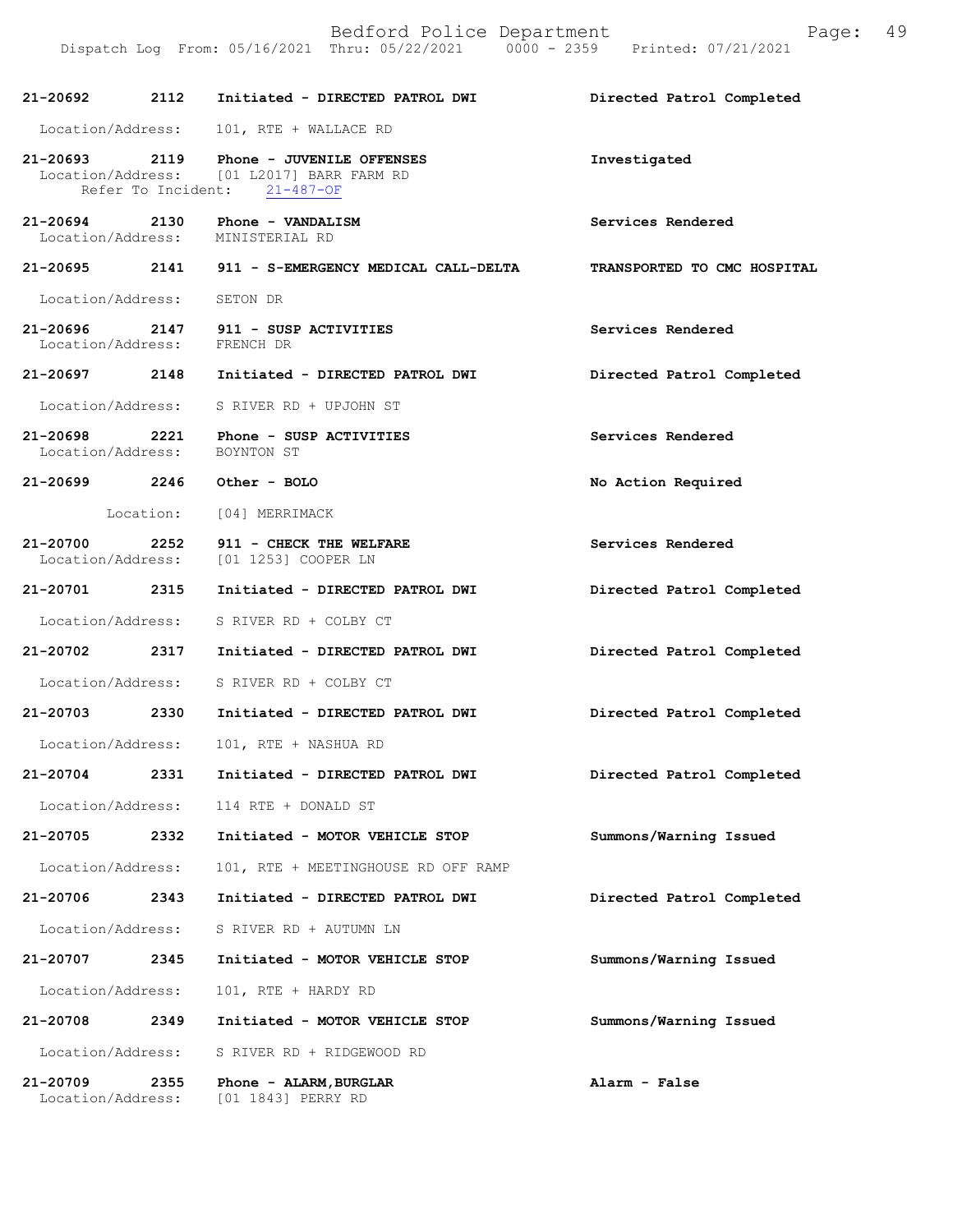|                                   |      | Bedford Police Department<br>Dispatch Log From: 05/16/2021 Thru: 05/22/2021 0000 - 2359 Printed: 07/21/2021 | Page:                     | 50 |
|-----------------------------------|------|-------------------------------------------------------------------------------------------------------------|---------------------------|----|
|                                   |      | For Date: $05/22/2021$ - Saturday                                                                           |                           |    |
| 21-20710                          | 0003 | Initiated - DIRECTED PATROL DWI                                                                             | Directed Patrol Completed |    |
| Location/Address:                 |      | 101, RTE + KAHLIKO LN                                                                                       |                           |    |
| 21-20711                          | 0004 | Initiated - DIRECTED PATROL DWI                                                                             | Directed Patrol Completed |    |
| Location/Address:                 |      | S RIVER RD + HAWTHORNE DR                                                                                   |                           |    |
| 21-20712                          | 0004 | Initiated - DIRECTED PATROL DWI                                                                             | Directed Patrol Completed |    |
| Location/Address:                 |      | S RIVER RD + KILTON RD                                                                                      |                           |    |
| 21-20713                          | 0006 | Phone - MOTOR VEHICLE COMP-IN PROGRESS                                                                      | Summons/Warning Issued    |    |
| Location/Address:                 |      | 101, RTE                                                                                                    |                           |    |
| 21-20714                          | 0016 | Initiated - MOTOR VEHICLE STOP                                                                              | Summons/Warning Issued    |    |
| Location/Address:                 |      | S RIVER RD + MEETINGHOUSE RD                                                                                |                           |    |
| $21 - 20715$<br>Location/Address: | 0022 | Radio - ANIMAL COMPLAINT<br>101, RTE + BEDFORD CENTER RD                                                    | Investigated              |    |
| 21-20716<br>Location/Address:     | 0028 | 911 - SUSP ACTIVITIES-IN PROGRESS<br>ELK DR                                                                 | Services Rendered         |    |
| 21-20717                          | 0050 | Initiated - DIRECTED PATROL DWI                                                                             | Directed Patrol Completed |    |
| Location/Address:                 |      | S RIVER RD + BACK RIVER RD                                                                                  |                           |    |
| 21-20718<br>Location/Address:     | 0112 | Initiated - MOTOR VEHICLE STOP<br>101, RTE + KILTON ROAD RAMP                                               | Investigated              |    |
| 21-20719<br>Location/Address:     | 0114 | Radio - S-EMERGENCY MEDICAL CALL<br>101, RTE + KILTON ROAD RAMP                                             | <b>NO TRANSPORT</b>       |    |
| $21 - 20720$                      | 0123 | Initiated - DIRECTED PATROL DWI                                                                             | Directed Patrol Completed |    |
| Location/Address:                 |      | S RIVER RD + MEETINGHOUSE RD                                                                                |                           |    |
| 21-20721                          | 0126 | Initiated - DIRECTED PATROL DWI                                                                             | Directed Patrol Completed |    |
| Location/Address:                 |      | S RIVER RD + SUNSET LN                                                                                      |                           |    |
| 21-20722<br>Location/Address:     | 0130 | 911 - MOTOR VEHICLE COMPLAINT<br>SPARROW LN + CAMPBELL RD                                                   | Could Not Locate          |    |
| 21-20723<br>Location/Address:     | 0135 | Initiated - POLICE INFORMATION<br>[01 474] CONSTITUTION DR                                                  | Investigated              |    |
| 21-20724                          | 0211 | Initiated - BUILDING CHECK                                                                                  | Directed Patrol Completed |    |
| Location/Address:                 |      | [01 L1179] COLBY CT                                                                                         |                           |    |
| 21-20725                          | 0221 | Initiated - BUILDING CHECK                                                                                  | Building Checked/Secured  |    |
| Location/Address:                 |      | [01 L310] S RIVER RD                                                                                        |                           |    |
| 21-20726                          | 0222 | Initiated - BUILDING CHECK                                                                                  | Building Checked/Secured  |    |
| Location/Address:                 |      | [01 L0000587] 101, RTE                                                                                      |                           |    |
| 21-20727                          | 0226 | Initiated - DIRECTED PATROL BURGLARY                                                                        | Directed Patrol Completed |    |
| Location/Address:                 |      | MINISTERIAL RD + WALLACE RD                                                                                 |                           |    |
| 21-20728                          | 0227 | Initiated - DIRECTED PATROL-CAR BREAK-INS                                                                   | Directed Patrol Completed |    |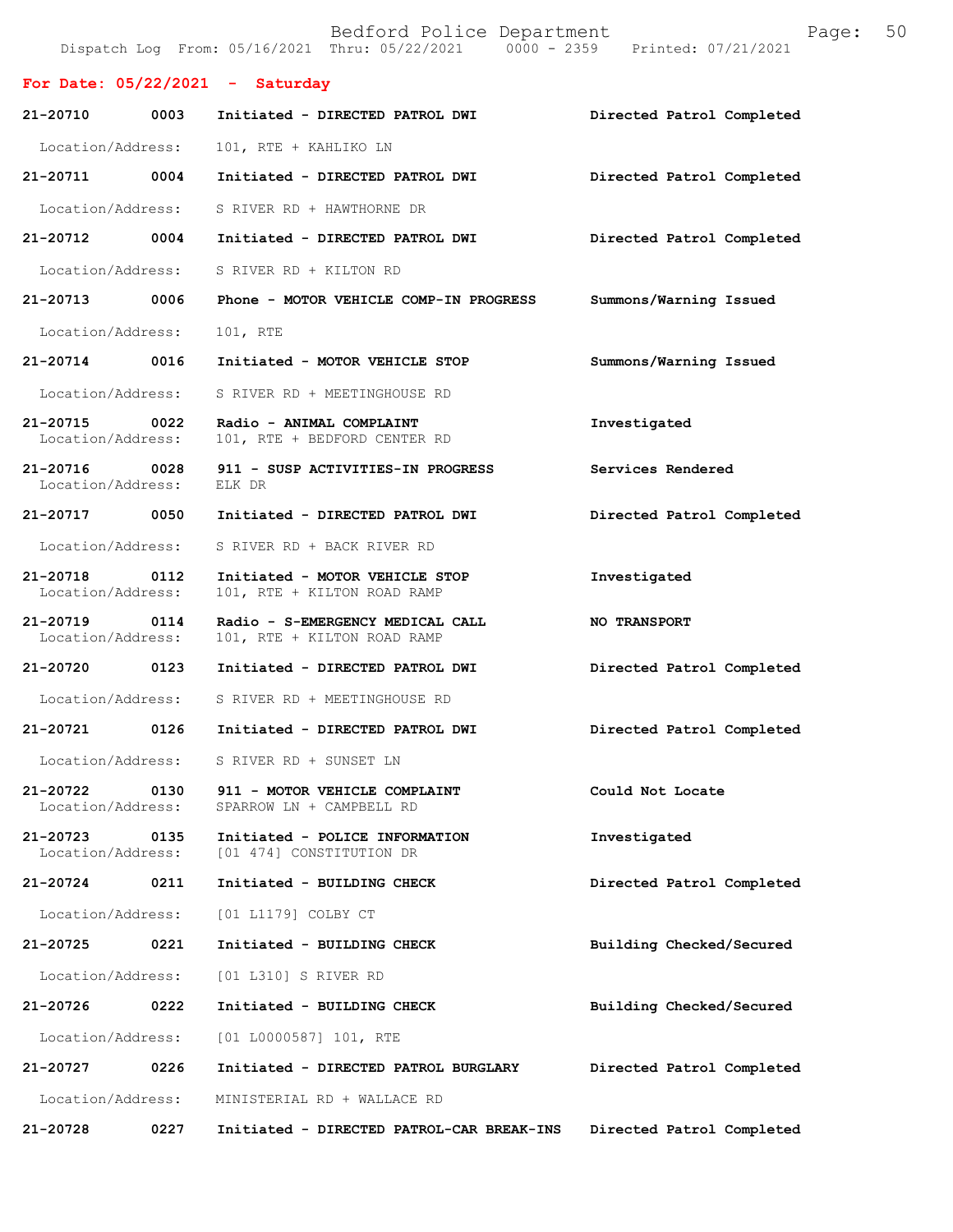Location/Address: WENDOVER WAY **21-20729 0228 Initiated - DIRECTED PATROL-CAR BREAK-INS Directed Patrol Completed**  Location/Address: [01 515] S RIVER RD **21-20730 0232 Initiated - DIRECTED PATROL-CAR BREAK-INS Directed Patrol Completed**  Location/Address: JENKINS RD + BEALS RD **21-20731 0235 Initiated - DIRECTED PATROL BURGLARY Directed Patrol Completed**  Location/Address: [01 L848] TECHNOLOGY DR **21-20732 0248 Initiated - DIRECTED PATROL-CAR BREAK-INS Directed Patrol Completed**  Location/Address: [01 1451] KENSINGTON LN **21-20733 0252 Initiated - BUILDING CHECK Building Checked/Secured**  Location/Address: [01 463] NASHUA RD **21-20734 0313 911 - S-EMERGENCY MEDICAL CALL-BRAVO Transported to Elliot Hospital** Location/Address: CABOT LN **21-20735 0347 Phone - MOTOR VEHICLE COMP-IN PROGRESS Could Not Locate**  WALLACE RD + GREENFIELD PKWY **21-20736 0358 Initiated - DIRECTED PATROL BURGLARY Directed Patrol Completed**  Location/Address: MEETINGHOUSE RD **21-20737 0408 Initiated - DIRECTED PATROL-CAR BREAK-INS Directed Patrol Completed**  Location/Address: OLD BEDFORD RD + LEAVY DR **21-20738 0411 Initiated - DIRECTED PATROL BURGLARY Directed Patrol Completed**  Location/Address: [01 L0000553] 101, RTE **21-20739 0433 Initiated - DIRECTED PATROL-CAR BREAK-INS Directed Patrol Completed**  Location/Address: MEETINGHOUSE RD + GAULT RD **21-20740 0446 Initiated - DIRECTED PATROL-CAR BREAK-INS Directed Patrol Completed**  Location/Address: COUNTY RD + LIBERTY HILL RD **21-20741 0447 Initiated - DIRECTED PATROL BURGLARY Directed Patrol Completed**  Location/Address: PULPIT RD + JOPPA HILL RD **21-20742 0449 Initiated - BUILDING CHECK Building Checked/Secured**  Location/Address: [01 786] S RIVER RD **21-20743 0453 911 - MOTOR VEHICLE ACCIDENT Investigated**  Location/Address: NEW BOSTON RD + MCALLISTER RD **21-20744 0507 Initiated - DIRECTED PATROL-CAR BREAK-INS Directed Patrol Completed**  Location/Address: S RIVER RD + HAWTHORNE DR **21-20745 0522 Initiated - DIRECTED PATROL TRAFFIC ENF Directed Patrol Completed**  Location/Address: 101, RTE + HITCHING POST LN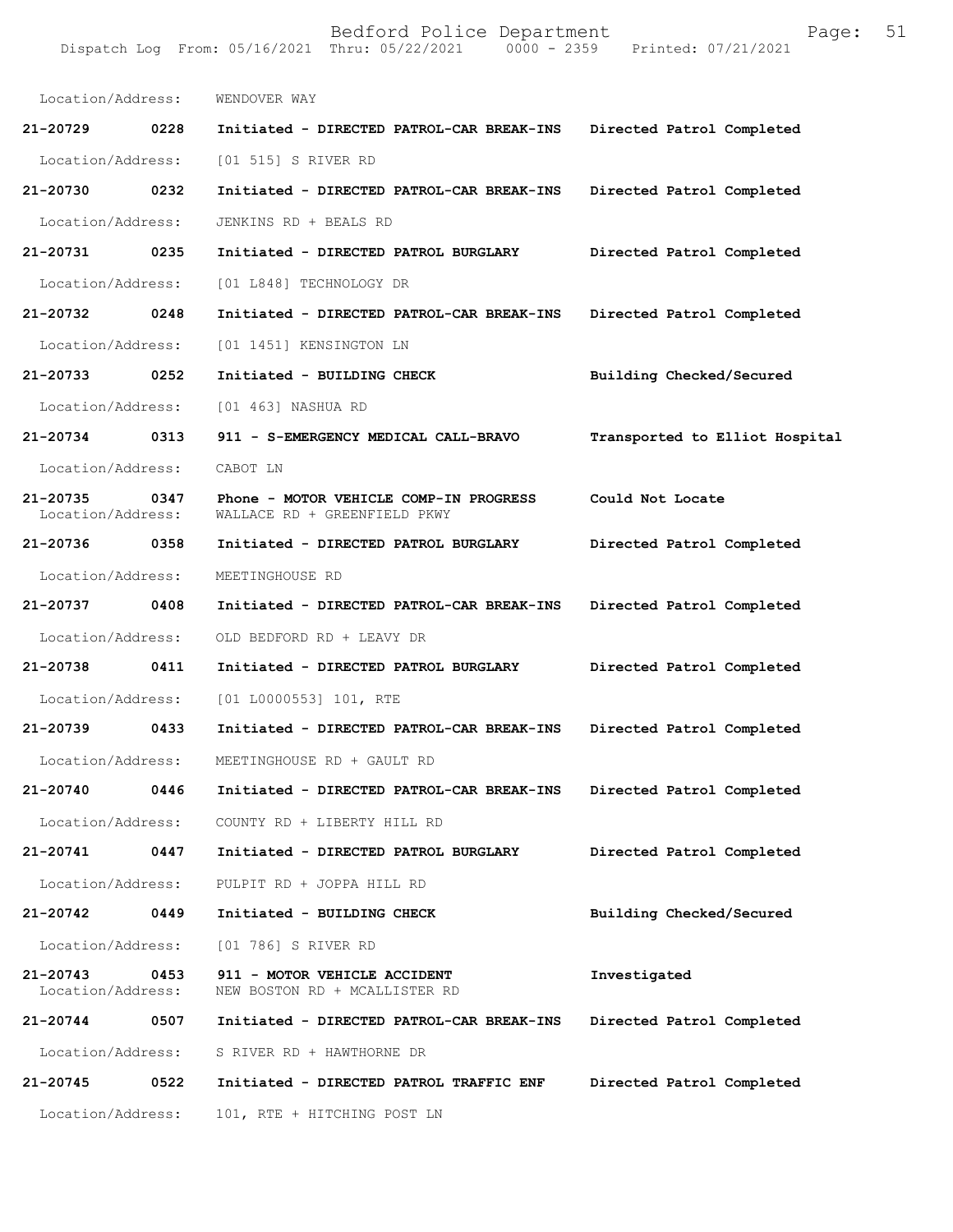Bedford Police Department Page: 52 Dispatch Log From: 05/16/2021 Thru: 05/22/2021 **21-20746 0525 Initiated - MOTOR VEHICLE STOP Summons/Warning Issued**  Location/Address: 101, RTE + COVENANT WAY **21-20747 0537 Initiated - DIRECTED PATROL-CAR BREAK-INS Directed Patrol Completed**  Location/Address: S RIVER RD + CLUB ACRE LN **21-20748 0538 Initiated - DIRECTED PATROL TRAFFIC ENF Directed Patrol Completed**  Location/Address: S RIVER RD + MEETINGHOUSE RD **21-20749 0755 Initiated - DIRECTED PATROL TRAFFIC ENF Directed Patrol Completed**  Location/Address: 101, RTE + BEAVER LN **21-20750 0755 Initiated - DIRECTED PATROL TRAFFIC ENF Directed Patrol Completed**  Vicinity of: S RIVER RD + MEETINGHOUSE RD 21-20751 0810 Phone - ASSIST CITIZEN Services Rendered Location/Address: OLD FARM RD Location/Address: **21-20752 0820 Initiated - MOTOR VEHICLE STOP Summons/Warning Issued**  Location/Address: S RIVER RD **21-20753 0827 Initiated - DIRECTED PATROL TRAFFIC ENF Directed Patrol Completed**  Vicinity of: S RIVER RD + PALOMINO LN **21-20754 0832 Initiated - DIRECTED PATROL TRAFFIC ENF Directed Patrol Completed**  Location/Address: 101, RTE + NASHUA RD **21-20755 0838 Initiated - DIRECTED PATROL TRAFFIC ENF Directed Patrol Completed**  Location/Address: NEW BOSTON RD + WALLACE RD **21-20756 0847 Phone - CHECK THE WELFARE Could Not Locate**  Location/Address: [01 748] S RIVER RD **21-20757 0851 Phone - THEFT Services Rendered Services Rendered Services Rendered** Location/Address: **21-20758 0908 Initiated - DIRECTED PATROL TRAFFIC ENF Directed Patrol Completed**  Location/Address: NASHUA RD + COUNTY RD **21-20759 0910 Walk-In - FINGERPRINTS Services Rendered**  Location/Address: [01 474] CONSTITUTION DR **21-20760 0931 Initiated - MOTOR VEHICLE STOP Summons/Warning Issued**  Location/Address: 101, RTE **21-20761 0936 911 - S-EMERGENCY MEDICAL CALL-DELTA Transported to Elliot Hospital** Location/Address: [01 919] CORPORATE DR **21-20762 0946 Initiated - DIRECTED PATROL TRAFFIC ENF Directed Patrol Completed**  Location/Address: WALLACE RD + GREENFIELD PKWY **21-20763 0955 Initiated - MOTOR VEHICLE STOP Summons/Warning Issued**  Location/Address: BEALS RD + JENKINS RD **21-20764 0958 Initiated - DIRECTED PATROL TRAFFIC ENF Directed Patrol Completed**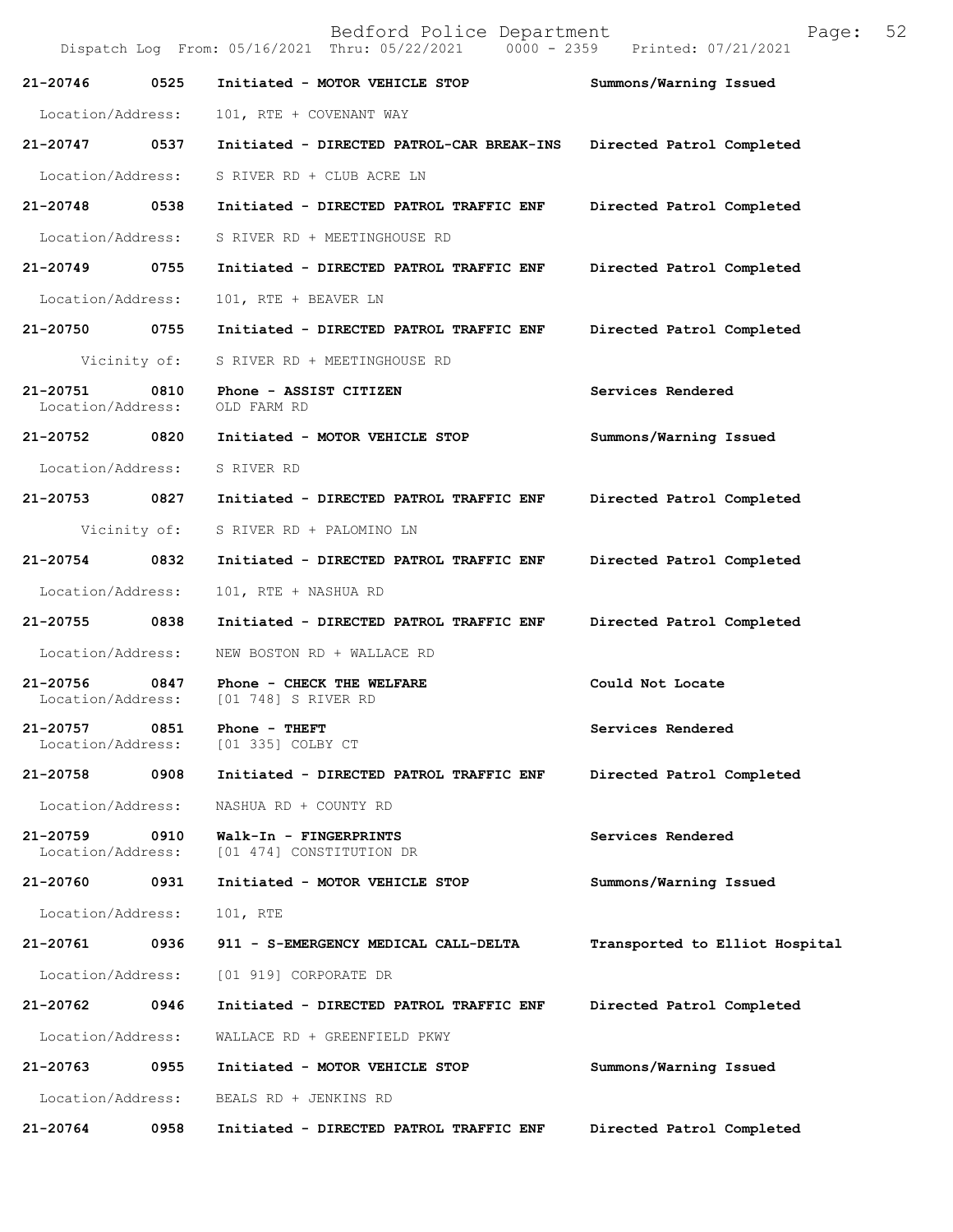|                                   |      | Location/Address: NEW BOSTON RD + HOLBROOK RD                   |                                |
|-----------------------------------|------|-----------------------------------------------------------------|--------------------------------|
| 21-20765                          | 1000 | Initiated - DIRECTED PATROL TRAFFIC ENF                         | Directed Patrol Completed      |
|                                   |      | Vicinity of: S RIVER RD + TECHNOLOGY DR                         |                                |
| 21-20766                          | 1001 | Initiated - MOTOR VEHICLE STOP                                  | Summons/Warning Issued         |
| Location/Address:                 |      | S RIVER RD                                                      |                                |
| $21 - 20767$                      | 1014 | Initiated - MOTOR VEHICLE STOP                                  | Summons/Warning Issued         |
| Location/Address:                 |      | 101, RTE + COVENANT WAY                                         |                                |
| 21-20768                          | 1017 | Initiated - MOTOR VEHICLE STOP                                  | Summons/Warning Issued         |
| Location/Address:                 |      | HARVEY RD + S RIVER RD                                          |                                |
| 21-20769<br>Location/Address:     | 1022 | 911 - S-EMERGENCY MEDICAL CALL-ALPHA<br>[01 L1562] KILTON RD    | <b>NO TRANSPORT</b>            |
| 21-20770                          | 1028 | Initiated - MOTOR VEHICLE STOP                                  | Summons/Warning Issued         |
| Location/Address:                 |      | 101, RTE + KAHLIKO LN                                           |                                |
| $21 - 20771$<br>Location/Address: | 1034 | Phone - FRAUD<br>[01 474] CONSTITUTION DR                       | Services Rendered              |
| 21-20772                          | 1037 | Initiated - MOTOR VEHICLE STOP                                  | Summons/Warning Issued         |
| Location/Address:                 |      | 101, RTE + LIBERTY HILL RD                                      |                                |
| 21-20773                          | 1048 | Initiated - MOTOR VEHICLE STOP                                  | Summons/Warning Issued         |
| Location/Address:                 |      | MEETINGHOUSE RD                                                 |                                |
| 21-20774<br>Location/Address:     | 1115 | 911 - S-EMERGENCY MEDICAL CALL-BRAVO<br>[01 1202] NASHUA RD     | <b>NO TRANSPORT</b>            |
| 21-20775<br>Location/Address:     | 1117 | Initiated - DISABLED MOTOR VEHICLE<br>HAWTHORNE DR + S RIVER RD | Services Rendered              |
| 21-20776                          | 1128 | Initiated - MOTOR VEHICLE STOP                                  | Summons/Warning Issued         |
| Location/Address:                 |      | WALLACE RD + COUNTY RD WEST                                     |                                |
| 21-20777<br>Location/Address:     | 1130 | Initiated - MOTOR VEHICLE STOP<br>S RIVER RD                    | <b>NO PAPERWORK</b>            |
| 21-20778                          | 1150 | Initiated - MOTOR VEHICLE STOP                                  | Summons/Warning Issued         |
| Location/Address:                 |      | 101, RTE                                                        |                                |
| 21-20779                          | 1151 | 911 - S-EMERGENCY MEDICAL CALL-CHARL                            | Transported to Elliot Hospital |
| Location/Address:                 |      | [01 335] COLBY CT                                               |                                |
| 21-20780                          | 1209 | Initiated - DIRECTED PATROL TRAFFIC ENF                         | No Action Required             |
| Location/Address:                 |      | COUNTY RD + LIBERTY HILL RD                                     |                                |
| 21-20781                          | 1211 | Initiated - MOTOR VEHICLE STOP                                  | Summons/Warning Issued         |
| Location/Address:                 |      | 101, RTE + PLUMMER ROAD OVERPASS                                |                                |
| 21-20782                          | 1212 | Initiated - MOTOR VEHICLE STOP                                  | Summons/Warning Issued         |
| Location/Address:                 |      | S RIVER RD + PARK DR                                            |                                |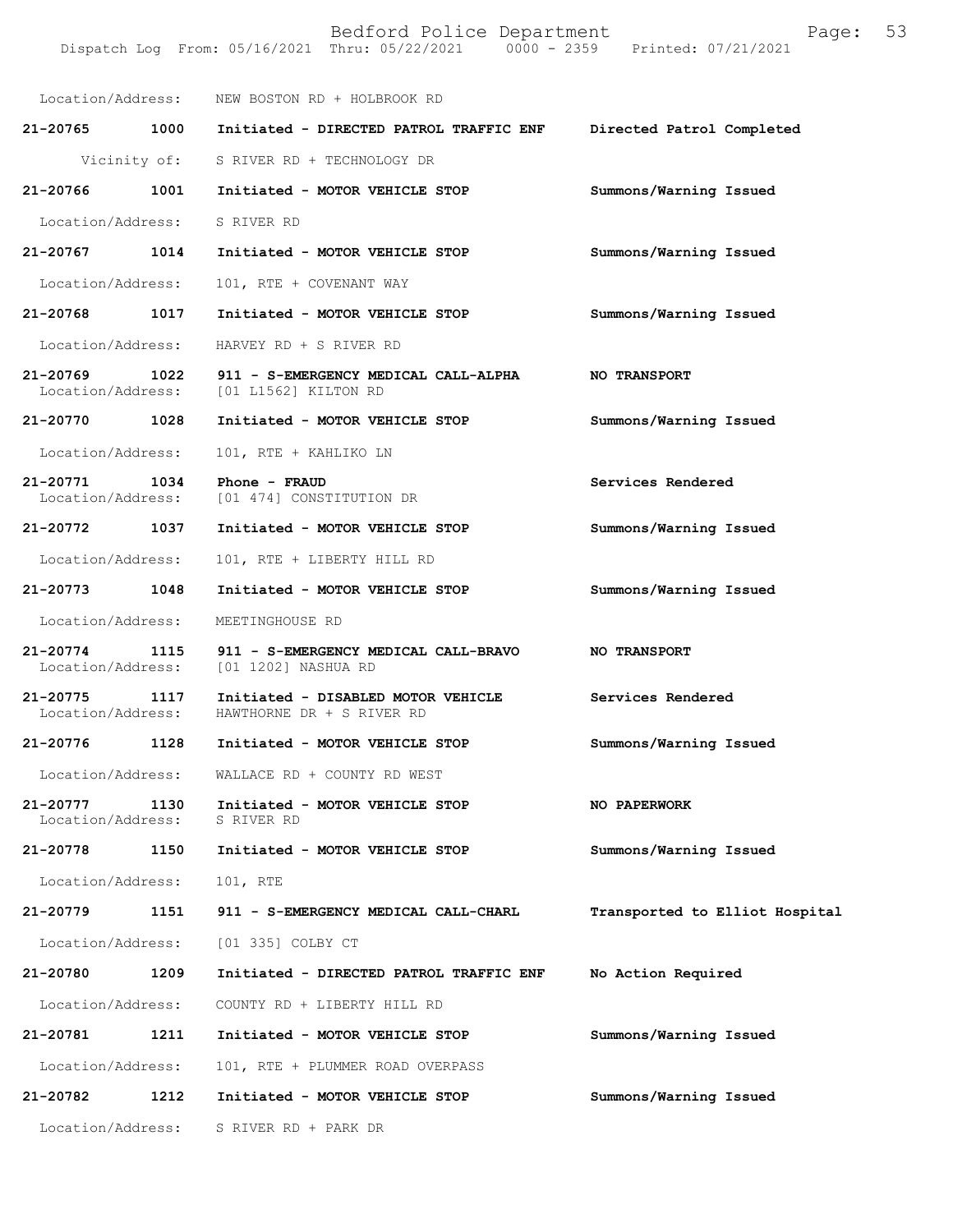|                               |              | Bedford Police Department<br>Dispatch Log From: 05/16/2021 Thru: 05/22/2021 0000 - 2359 Printed: 07/21/2021 | Page:                     | 54 |
|-------------------------------|--------------|-------------------------------------------------------------------------------------------------------------|---------------------------|----|
| 21-20784<br>Location/Address: | 1213         | Phone - MOTOR VEHICLE COMPLAINT<br>NEW BOSTON RD + PULPIT RD                                                | Could Not Locate          |    |
| 21-20783<br>Location/Address: | 1215         | Radio - DISABLED MOTOR VEHICLE<br>101, RTE + PLUMMER ROAD OVERPASS                                          | Services Rendered         |    |
| 21-20785                      | 1235         | Initiated - MOTOR VEHICLE STOP                                                                              | Summons/Warning Issued    |    |
| Location/Address:             |              | S RIVER RD + MEETINGHOUSE RD                                                                                |                           |    |
| 21-20786<br>Location/Address: | 1239         | Walk-In - ASSIST CITIZEN<br>[01 474] CONSTITUTION DR                                                        | Services Rendered         |    |
| 21-20787                      | 1240         | Initiated - DIRECTED PATROL-CAR BREAK-INS                                                                   | Directed Patrol Completed |    |
| Location/Address:             |              | [01 629] NEW BOSTON RD                                                                                      |                           |    |
| 21-20788                      | 1245         | Initiated - VACANT PROPERTY CHECK                                                                           | Building Checked/Secured  |    |
| Location/Address:             |              | [01 L2329] BRICK MILL RD                                                                                    |                           |    |
| 21-20789                      | 1246         | Initiated - DIRECTED PATROL-CAR BREAK-INS                                                                   | Directed Patrol Completed |    |
| Location/Address:             |              | MOORES CROSSING RD                                                                                          |                           |    |
| 21-20790                      | 1255         | Initiated - VACANT PROPERTY CHECK                                                                           | Building Checked/Secured  |    |
| Location/Address:             |              | [01 1024] OLD EVERGREEN RD                                                                                  |                           |    |
| 21-20791                      | 1307         | Initiated - DIRECTED PATROL MOUNTAIN BIKE                                                                   | Directed Patrol Completed |    |
|                               | Vicinity of: | S RIVER RD + KILTON RD                                                                                      |                           |    |
| 21-20792<br>Location/Address: | 1312         | Phone - ANIMAL COMPLAINT<br>[01 335] COLBY CT                                                               | Could Not Locate          |    |
| 21-20793                      | 1320         | Initiated - MOTOR VEHICLE STOP                                                                              | Summons/Warning Issued    |    |
| Location/Address:             |              | 101, RTE + HITCHING POST LN                                                                                 |                           |    |
| 21-20794                      | 1326         | Initiated - MOTOR VEHICLE STOP                                                                              | Summons/Warning Issued    |    |
| Location/Address:             |              | S RIVER RD                                                                                                  |                           |    |
| 21-20795                      | 1350         | Initiated - DIRECTED PATROL-CAR BREAK-INS                                                                   | Directed Patrol Completed |    |
| Location/Address:             |              | [01 1033] COUNTY RD                                                                                         |                           |    |
| 21-20796                      | 1419         | Initiated - MOTOR VEHICLE STOP                                                                              | Summons/Warning Issued    |    |
| Location/Address:             |              | 114 RTE + WHITE AVE                                                                                         |                           |    |
| 21-20797                      | 1422         | Initiated - DIRECTED PATROL-CAR BREAK-INS                                                                   | Directed Patrol Completed |    |
| Location/Address:             |              | [01 L1804] S RIVER RD                                                                                       |                           |    |
| 21-20798<br>Location/Address: | 1446         | Phone - S-ALARM-MEDICAL AID/LIFT ASST<br>[01 L2400] RIDGEWOOD RD                                            | LIFT ASSIST               |    |
| 21-20799                      | 1546         | Initiated - DIRECTED PATROL TRAFFIC ENF                                                                     | Directed Patrol Completed |    |
| Location/Address:             |              | S RIVER RD + TECHNOLOGY DR                                                                                  |                           |    |
| 21-20800                      | 1557         | Initiated - DIRECTED PATROL TRAFFIC ENF                                                                     | Directed Patrol Completed |    |
| Location/Address:             |              | 101, RTE + WALLACE RD                                                                                       |                           |    |
| 21-20801                      | 1559         | Initiated - DIRECTED PATROL TRAFFIC ENF                                                                     | Directed Patrol Completed |    |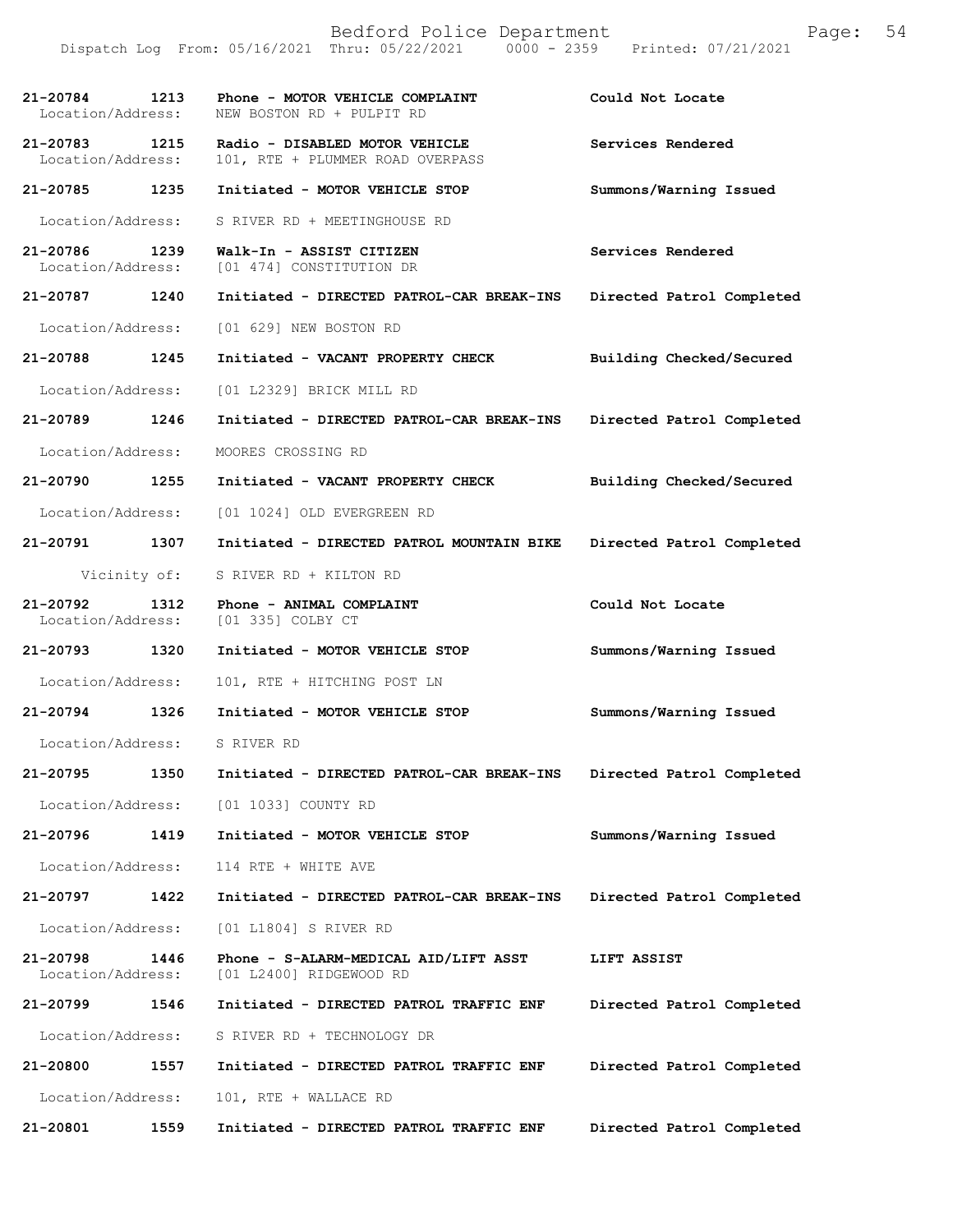Bedford Police Department Page: 55 Dispatch Log From: 05/16/2021 Thru: 05/22/2021 Location/Address: JOPPA HILL RD + N AMHERST RD **21-20802 1629 Initiated - DIRECTED PATROL TRAFFIC ENF Directed Patrol Completed**  Location/Address: S RIVER RD + MEETINGHOUSE RD **21-20803 1632 Initiated - DIRECTED PATROL TRAFFIC ENF Summons/Warning Issued**  Location/Address: NEW BOSTON RD + WALLACE RD **21-20805 1638 Phone - ABANDONED MOTOR VEHICLE Investigated**  Location/Address: [01 L1469] S RIVER RD **21-20804 1639 Phone - S-EMERGENCY MEDICAL CALL-CHARL Transported to Elliot Hospital** Location/Address: [01 248] RIDGEWOOD RD **21-20806 1704 Initiated - DIRECTED PATROL TRAFFIC ENF Directed Patrol Completed**  Location/Address: 101, RTE + MEETINGHOUSE RD **21-20807 1706 911 - DISORDERLY CONDUCT-IN PROGRESS Services Rendered**  Location/Address: [01 1288] S RIVER RD **21-20808 1717 Initiated - DIRECTED PATROL-CAR BREAK-INS Extinquished**  Location/Address: [01 629] NEW BOSTON RD **21-20809 1719 Initiated - MOTOR VEHICLE STOP Summons/Warning Issued**  Location/Address: 101, RTE + WALLACE RD **21-20810 1738 Initiated - DIRECTED PATROL TRAFFIC ENF Directed Patrol Completed**  Location/Address: S RIVER RD + HAWTHORNE DR **21-20811 1753 911 - S-EMERGENCY MEDICAL CALL-CHARL Transported to Elliot Hospital** Location/Address: JOHN GOFFE DR **21-20812 1800 Initiated - DIRECTED PATROL TRAFFIC ENF Directed Patrol Completed**  Location/Address: 101, RTE + CHESTNUT DR **21-20813 1806 911 - DOMESTIC DISTURB.-IN PROGRESS Investigated**  Location/Address: QUINCY DR Refer To Incident: 21-489-OF **21-20814 1828 Phone - MOTOR VEHICLE COMPLAINT Services Rendered**  Location/Address: S RIVER RD **21-20815 1907 Phone - VIOL. REST. ORDER Services Rendered**  Location/Address: N AMHERST RD **21-20816 1920 Initiated - INVESTIGATION-FOLLOW UP Services Rendered**  Location/Address: [07] MAMMOUTH RD<br>Refer To Incident: 21-483-OF Refer To Incident: **21-20817** 2014 Phone - JUVENILE OFFENSES Could Not Locate Location/Address: JOPPA HILL RD Location/Address: **21-20818 2043 911 - KIDNAPPING Investigated**  [01 1312] S RIVER RD Refer To Incident: 21-490-OF **21-20819 2046 Other - S-EMERGENCY MEDICAL CALL TRANSPORTED TO CMC HOSPITAL** 

Location/Address: [01 1312] S RIVER RD